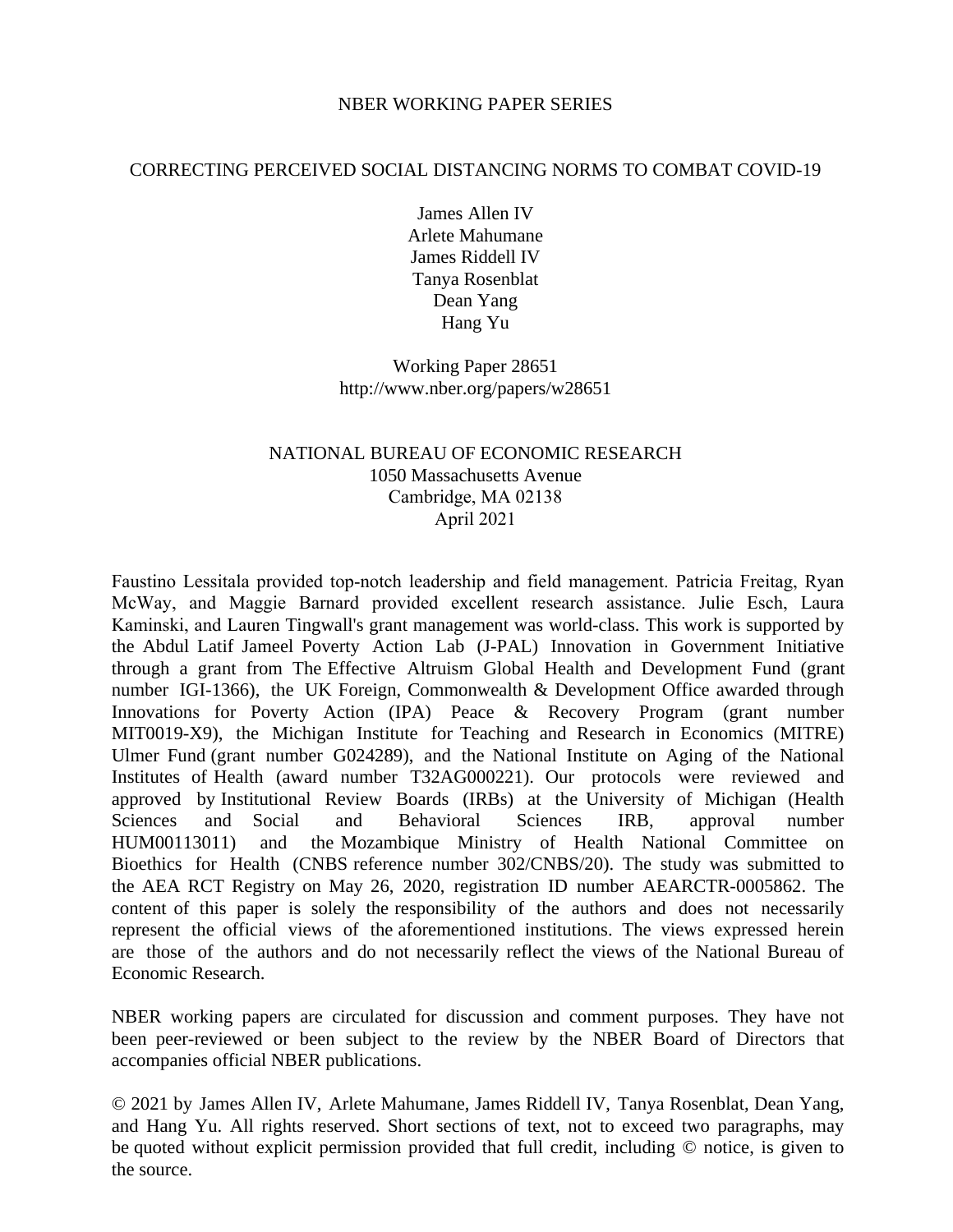Correcting Perceived Social Distancing Norms to Combat COVID-19 James Allen IV, Arlete Mahumane, James Riddell IV, Tanya Rosenblat, Dean Yang, and Hang Yu NBER Working Paper No. 28651 April 2021 JEL No. D91,I12,O12

### **ABSTRACT**

Can informing people of high rates of community support for social distancing encourage them to do more of it? Our Mozambican study population underestimated the rate of community support for social distancing, believing support to be only 69%, while the true share was 98%. In theory, informing people of high rates of community support has ambiguous effects on social distancing, depending on whether a perceived-infectiousness effect dominates a free-riding effect. We randomly assigned a "social norm correction" treatment, informing people of true high rates of community support for social distancing. We examine an improved measure of social distancing combining detailed self-reports with reports on the respondent by others in the community. The treatment increases social distancing where COVID-19 case loads are high (where the perceivedinfectiousness effect dominates), but decreases it where case loads are low (where free-riding dominates). Separately, randomized local-leader endorsements of social distancing are ineffective. As COVID-19 case loads continue to rise, interventions such as the social norm correction treatment should show increased effectiveness at promoting social distancing.

James Allen IV University of Michigan 735 S. State Street Ann Arbor, MI 48109 alleniv@umich.edu Department of Economics and Gerald R. Ford School of Public Policy

Arlete Mahumane Beira Operational Research Center (CIOB) Rua Correia de Brito 1323 Beira City Sofala Province Mozambique cynthiwea@gmail.com

James Riddell IV Department of Internal Medicine University of Michigan Medical School Ann Arbor, MI 48109 jriddell@umich.edu

Tanya Rosenblat School of Information and Department of Economics University of Michigan 4332 N Quad Ann Arbor, MI 48109 trosenbl@umich.edu

Dean Yang University of Michigan Department of Economics and Gerald R. Ford School of Public Policy 735 S. State Street, Room 3316 Ann Arbor, MI 48109 and NBER deanyang@umich.edu

Hang Yu National School of Development Peking University hangyu@umich.edu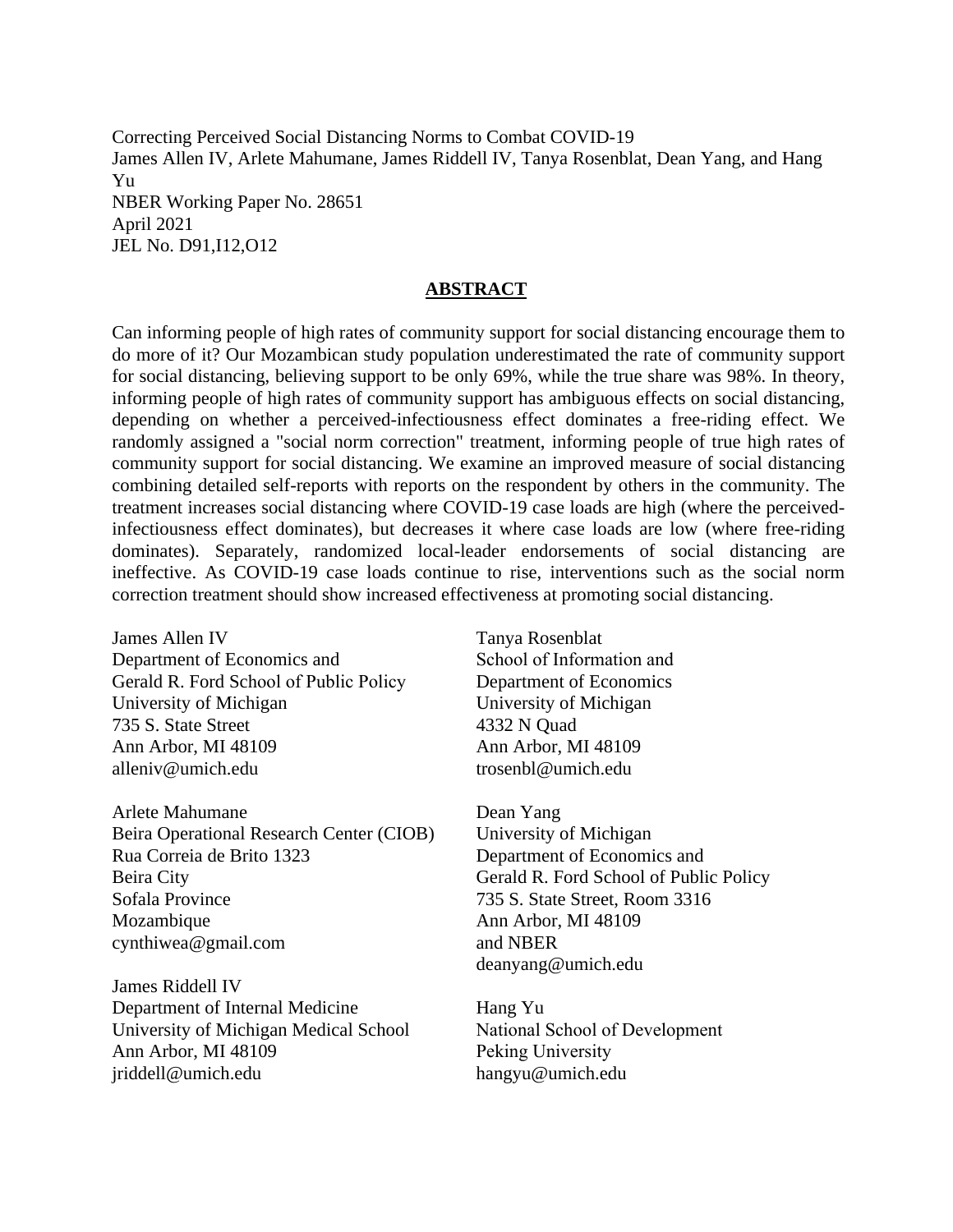# 1 Introduction

Social distancing is one of the most important public health recommendations for reducing the spread of COVID-19 [\(CDC, 2020\)](#page-17-0). Social norms in support of social distancing have changed rapidly during the pandemic [\(Janzwood, 2020;](#page-18-0) [Reicher and Drury, 2021;](#page-18-1) [Habersaat](#page-17-1) [and Scheel, 2020\)](#page-17-1). Because of this rapid change in norms, people often underestimate the level of support for social distancing in their communities. In our Mozambican sample, 98% thought that people should be social distancing, but estimated that only 69% of others in the community express similar support. This gap between perceived and actual support suggests a public health messaging strategy: simply inform people of high rates of community support for social distancing. What impact would such messaging have on social distancing behavior?

We implemented a randomized controlled trial testing the impact of informing people about high local support for social distancing. In practice, this treatment updated beliefs upwards or confirmed beliefs about high rates of support for social distancing. We analyze the impacts of the treatment through the lens of a simple theoretical model. Individuals weigh the benefits (avoiding infection) against the effort cost of social distancing. They have imperfect information on the level of community support for social distancing and on the infectiousness of the disease, and beliefs on both fronts adjust to be consistent with one another. Informing people that a higher proportion of their community supports social distancing has two opposing effects. When the local infection rate is low, *free-riding* effects dominate, and the treatment leads to less social distancing. By contrast, if local infection rates are high enough, a *perceived-infectiousness* effect dominates, leading to *more* social distancing.

Abiding by COVID-19 health protocols, we conducted all treatments and surveys by phone in our sample of 2,117 Mozambican households. The perceived social norm is a respondent's estimated share in the community supporting social distancing. The true social norm is the community average of respondents' stated support for social distancing. Alongside the social norm correction treatment, we also randomly assigned a "leader endorsement" treatment (an endorsement of social distancing by a community opinion leader).

We construct a novel measure of social distancing, improving on prior research on two fronts. Most prior studies ask respondents to self-report about general social distancing compliance. When we do so, 95% claim to be observing government social distancing recommendations. Our first improvement is to also ask respondents to self-report several specific social distancing actions; this alone leads the social distancing rate to drop to 36%. Second, we ask others in the community to report on the respondent's social distancing. This helps reduce biases in self-reported outcomes due to experimenter demand effects [\(Orne,](#page-18-2) [1962;](#page-18-2) [Rosenthal, 1966;](#page-18-3) [Zizzo, 2010;](#page-19-0) [De Quidt et al., 2018\)](#page-17-2).<sup>[1](#page-2-0)</sup> We are aware of no prior study

<span id="page-2-0"></span><sup>1</sup>[Jakubowski et al.](#page-18-4) [\(2021\)](#page-18-4) find that self-reported mask wearing is overstated relative to measures based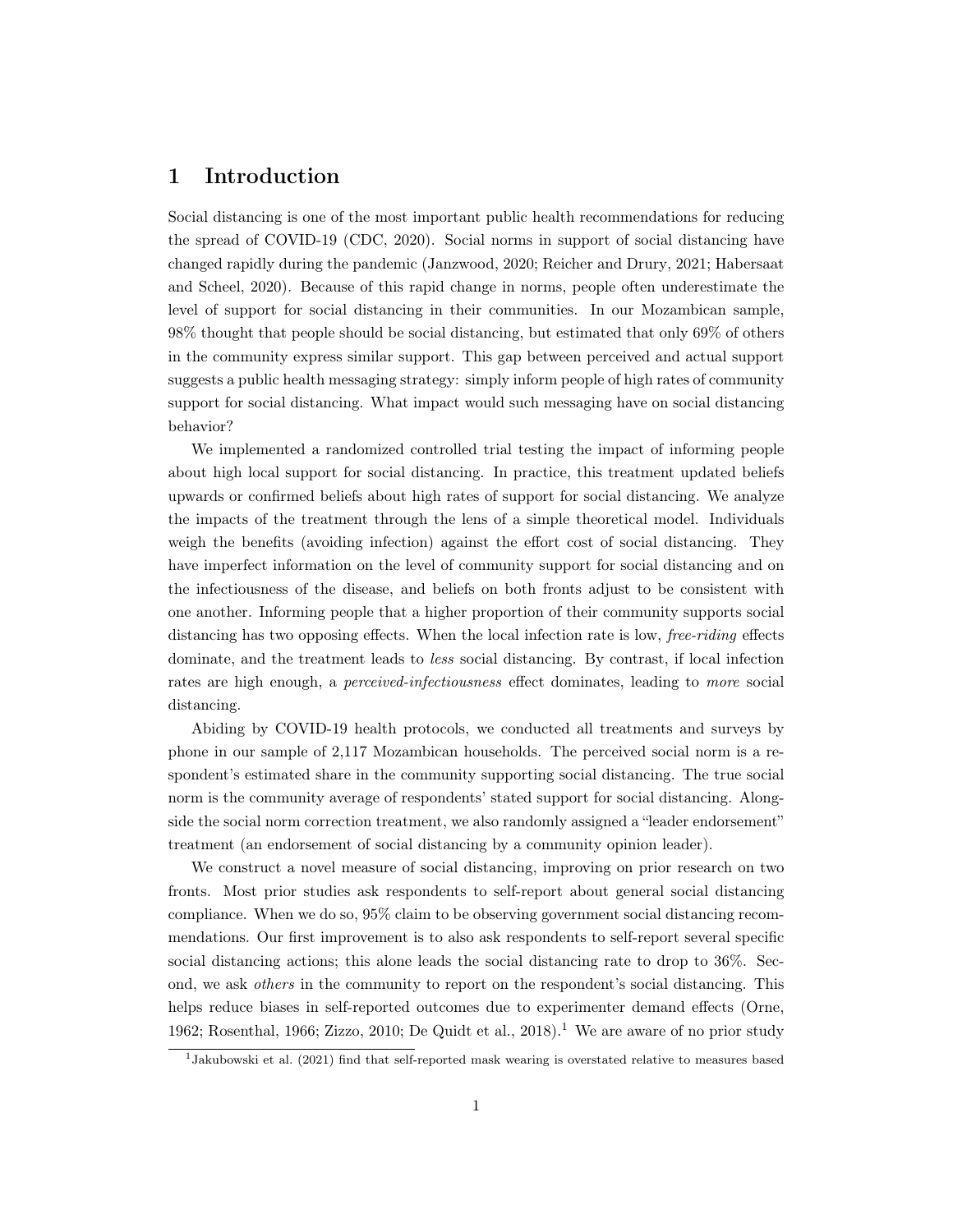that makes use of other-reports on a respondent's social distancing behavior. Other-reports also make a major difference, leading the share observing social distancing to fall further to just 8%. (See Figure [1](#page-20-0) and Section [3.3](#page-9-0) below for more detail.) This is the first finding of the paper: improved measurement leads the social distancing rate to fall by an order of magnitude, from 95% to 8%.

The average effect of the social norm correction treatment in the full sample is small and not statistically significantly different from zero. As theory predicts, there is substantial treatment effect heterogeneity: the treatment effect is statistically significantly more positive when local COVID-19 cases (per 100,000 population) are higher. In districts with few cases, the treatment effect is negative. In the district with the most COVID-19 cases, the treatment increases social distancing by 9.3 percentage points (statistically significant at the 5% level), a 75% increase over that district's control-group mean.

This pattern is consistent with the theoretical prediction that as infection rates rise, the perceived-infectiousness effect should increasingly dominate the free-riding effect of the social norm correction treatment, leading the treatment effect to become more positive. We also test a further implication of the model: expectations of future infection rates should show similar treatment effect heterogeneity. Empirical analyses confirm this prediction, providing additional support for the theoretical model.

The leader endorsement treatment has a very small effect on social distancing that is not statistically significantly different from zero. We also find no treatment effect heterogeneity for this treatment with respect to COVID-19 cases.

This paper contributes to research on interventions promoting social distancing to combat COVID-19. Related work studies public health messaging on self-reported social distancing behavior or intentions, randomizing messages framed as altruistic or selfish [\(Sasaki et al.,](#page-18-5) [2020\)](#page-18-5), deontological or consequentialist [\(Bos et al., 2020\)](#page-17-3), emotional or rational [\(Capraro](#page-17-4) [and Barcelo, 2020\)](#page-17-4), individual- or group-oriented [\(Lunn et al., 2020\)](#page-18-6), and self-interested or prosocial [\(Jordan et al., 2020;](#page-18-7) [Banker and Park, 2020\)](#page-17-5). These studies typically find that any kind of public health messaging increases self-reported social distancing, but differ on whether self- versus others-oriented language is more effective. No prior study has tested the impact of providing information on community support of social distancing.

This paper also contributes to understanding the impact of providing information about social norms in one's reference group [\(Benabou and Tirole, 2011;](#page-17-6) [Bicchieri and Dimant,](#page-17-7) [2019\)](#page-17-7). [Banerjee et al.](#page-17-8) [\(2019\)](#page-17-8) find that informing Nigerian young adults of their peers' attitudes on healthy sexual relationships did not change respondents' own attitudes. [Yu](#page-19-1) [\(2020\)](#page-19-1) and [Yang et al.](#page-19-2) [\(2021\)](#page-19-2) find (in an overlapping Mozambican sample) that correcting overestimates of stigmatizing attitudes promoted HIV testing.[2](#page-3-0) [Van Bavel et al.](#page-19-3) [\(2020\)](#page-19-3)

on observations of others.

<span id="page-3-0"></span><sup>&</sup>lt;sup>2</sup>Norm-based interventions have also been shown to change energy consumption [\(Schultz et al., 2007\)](#page-19-4) and female labor force participation [\(Bursztyn et al., 2018\)](#page-17-9).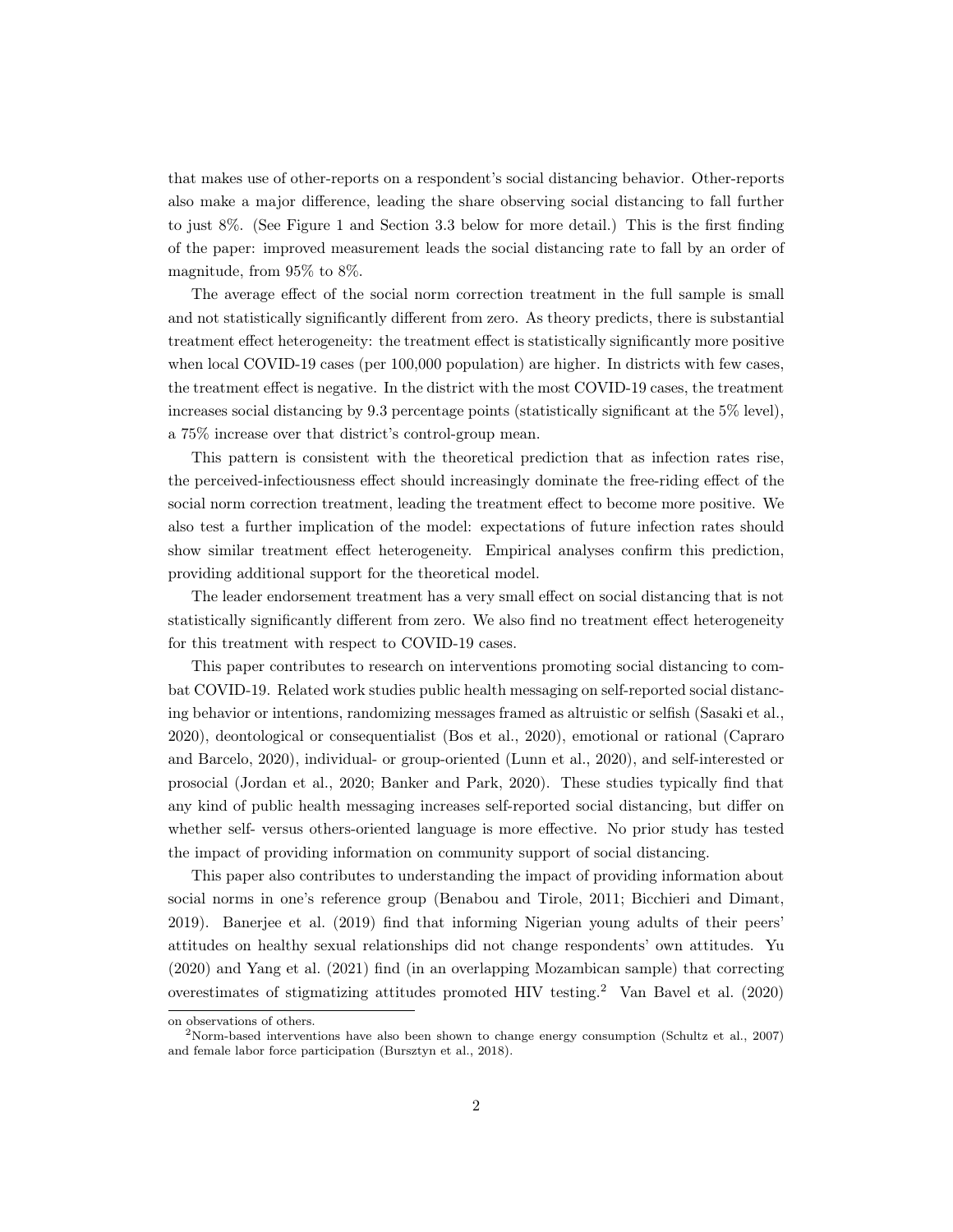recommend social-norm-based interventions to combat the COVID-19 pandemic, suggesting they are most effective when specific to an individual's social identity [\(Centola, 2011\)](#page-17-10) or promoted by those central in a social network [\(Kim et al., 2015\)](#page-18-8). Some studies measure respondent perceptions of social distancing norms [\(Papanastasiou et al., 2020;](#page-18-9) [Xie et al.,](#page-19-5) [2020;](#page-19-5) [Arroyos-Calvera et al., 2021\)](#page-17-11). [Alsan et al.](#page-17-12) [\(2020\)](#page-17-12) find that correcting social norms about COVID-19 mask-wearing leads to more correct norm perceptions.

Our emphasis on an interplay of free-riding and perceived-infectiousness effects is novel, but each effect has separately been the subject of prior research.[3](#page-4-0) Free-riding has been studied in the context of vaccination decisions [\(Hershey et al., 1994;](#page-18-10) [Lau et al., 2019\)](#page-18-11) and COVID-19 social distancing [\(Cato et al., 2020;](#page-17-13) [Paakkari and Okan, 2020\)](#page-18-12).[4](#page-4-1) Perceived COVID-19 infection risk (e.g., due to vaccine anticipation, [Andersson et al.](#page-17-14) [\(2021\)](#page-17-14)) has been shown to raise social distancing intentions. Our theoretical approach is also distinctive in that we do not assume that individuals value adherence to social norms per se [\(Bernheim,](#page-17-15) [1994;](#page-17-15) [Benabou and Tirole, 2011;](#page-17-6) [Krupka and Weber, 2013\)](#page-18-13).

Our leader endorsement treatment relates to research on opinion leaders and health behavior change [\(Valente and Pumpuang](#page-19-6) [\(2007\)](#page-19-6) provide a review). Opinion leaders have been recruited to promote healthy behaviors related to HIV/AIDS [\(Kelly et al., 1992\)](#page-18-14), and are effective at diffusing public health information [\(Banerjee et al., 2019\)](#page-17-16). [Banerjee et al.](#page-17-17) [\(2020\)](#page-17-17) find that endorsement videos by celebrity Nobel Laureate Abhijit Banerjee raise COVID-19 symptom reporting and have positive spillovers in West Bengal. In a different context, we find that community leaders' social distancing endorsements are ineffective.

# 2 Theory

We consider a community where people have random pairwise meetings. People believe that a share x of the population supports social distancing and that the probability of becoming infected from unprotected meetings is  $\alpha$ . We assume that people treat x as given, but that they infer the infectiousness  $\alpha$  from the current infection rate R in the community which they can observe (we describe this inference below). The true infectiousness of the disease is  $\hat{\alpha}$ .

Importantly, people in the community have miscalibrated beliefs: the true share of the population supporting social distancing is  $\hat{x}$  (we are particularly interested in the case  $\hat{x}$ ) x). People infer the true infectiousness  $\hat{\alpha}$  of the disease only if they are correctly calibrated  $(x = \hat{x}).$ 

<span id="page-4-0"></span><sup>&</sup>lt;sup>3</sup>The mechanisms we highlight also differ from prior work that emphasizes norm conformity [\(Cialdini](#page-17-18) [and Goldstein, 2004;](#page-17-18) [Wood, 2000\)](#page-19-7).

<span id="page-4-1"></span><sup>4</sup>Relatedly, positive health spillovers in the community have been shown to reduce demand for health goods (e.g., [Dupas](#page-17-19) [\(2014\)](#page-17-19) for anti-malarial bednets).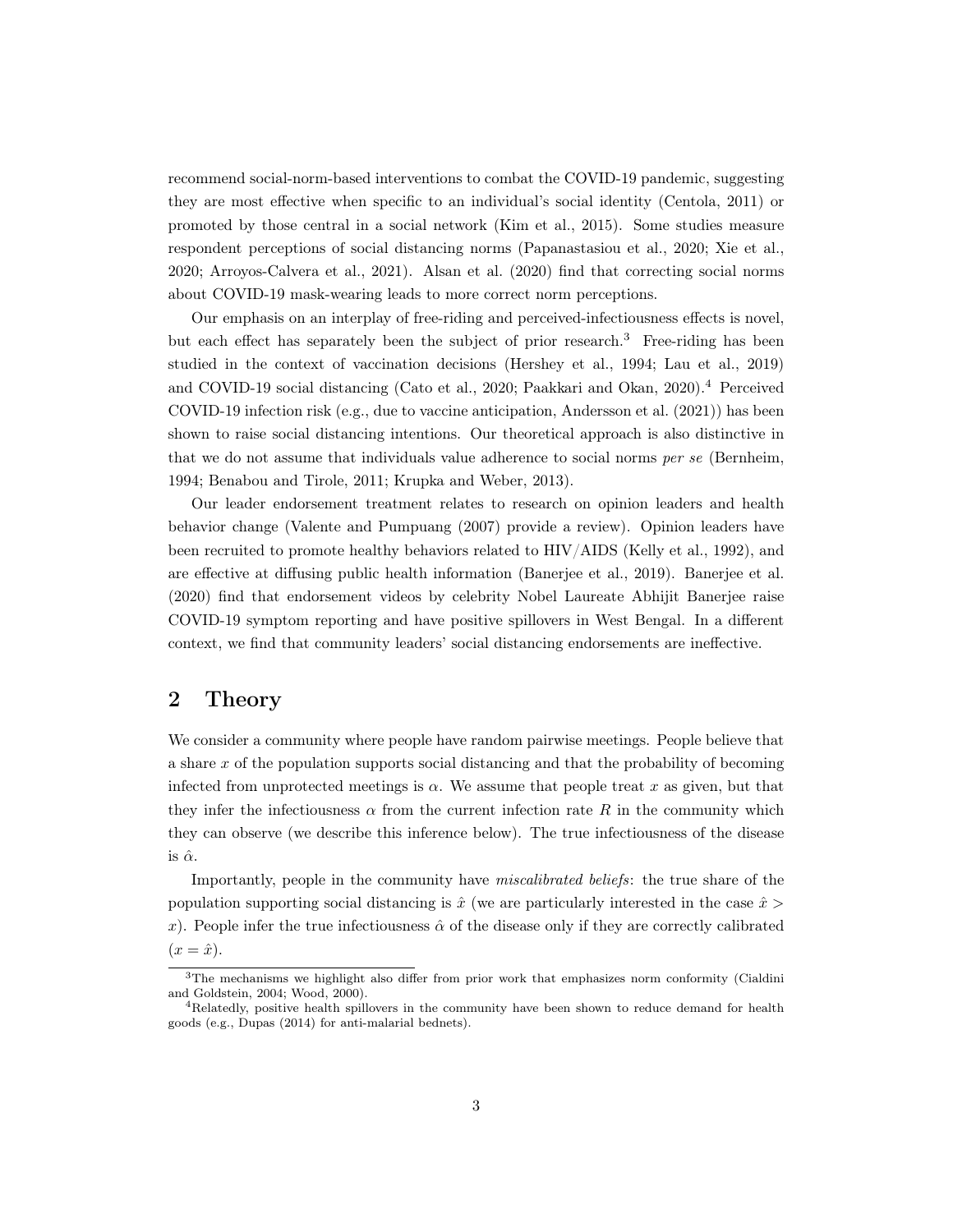Individual Effort. A supporter engages in preventative effort  $e$  and assumes that other supporters choose effort  $e^*$  (in equilibrium we have  $e = e^*$ ). Non-supporters choose effort  $e=0.$ 

When an agent supporting social distancing meets another person she escapes exposure with probability:

$$
A(e, e_{other}) = \sqrt{e + e_{other}}
$$
  
= 
$$
\begin{cases} \sqrt{e + e^*} & \text{if other person is supporter} \\ \sqrt{e} & \text{if other person is non-supporter} \end{cases}
$$
 (1)

Hence, the marginal benefit of effort decreases both with own effort  $e$  as well as the other person's effort  $e^*$ .

The expected probability of escaping exposure is therefore:

$$
\overline{A}(e, e^*) = (1 - x)\sqrt{e} + x\sqrt{e + e^*}
$$
\n(2)

An agent becomes exposed with probability  $1-\overline{A}(e, e_{other})$ . If exposed she gets infected with probability  $\alpha$  and suffers disutility  $-C$  from infection. If she is not exposed then she does not get infected. Her baseline utility from no infection equals  $\overline{U}$ . The cost of preventative effort is e. Hence, her total utility equals:

$$
\overline{U} - \alpha (1 - \overline{A}(e, e_{other}))C - e \tag{3}
$$

The agent chooses  $e$  to maximize her utility, giving us the following first-order condition:

$$
\frac{\alpha C}{2\sqrt{e}} \left[ 1 - x(1 - \frac{1}{\sqrt{1 + \frac{e^*}{e}}}) \right] = 1
$$
\n(4)

In equilibrium it has to be the case that the population effort  $e^*$  equals  $e$ . Hence, we can characterize equilibrium effort as:

<span id="page-5-0"></span>
$$
e = \left(\frac{\alpha C}{2} \left[1 - x(1 - \frac{1}{\sqrt{2}})\right]\right)^2\tag{5}
$$

This demonstrates the basic *free-riding effect*: increasing the share  $x$  of supporters *decreases* effort because the marginal utility from own effort decreases. In addition, effort increases if the disease is more infectious (higher  $\alpha$ ) and if getting sick is more costly (higher C).

Infection Rate. People can observe the current infection rate in the community. Infections come from two sources: non-supporters become sick at rate  $\alpha (1 - x\sqrt{e})$  while sup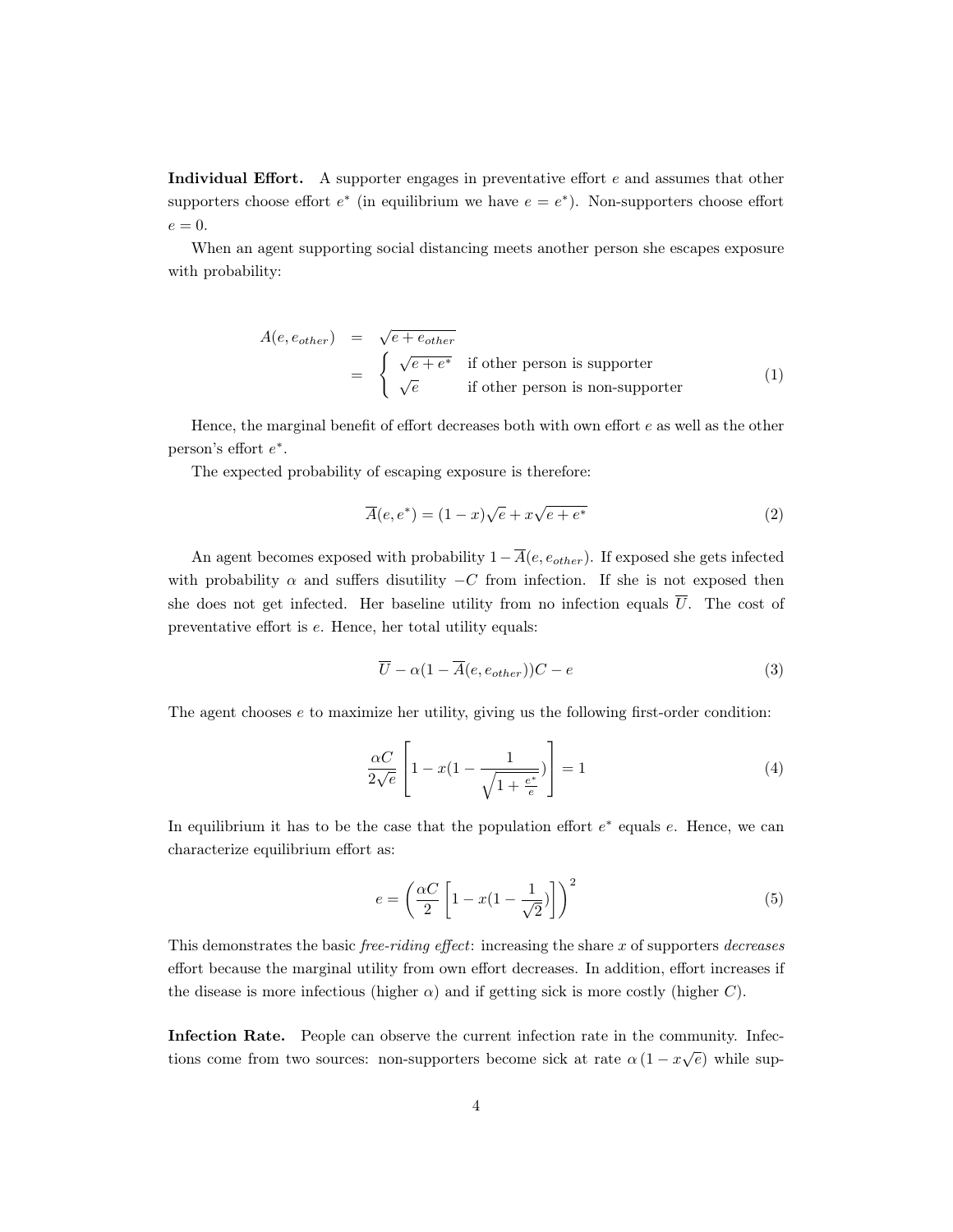porters become sick at rate  $\alpha(1 - \overline{A}(e, e))$ . Hence, people in the community assume that the current infection rate is generated by the following process:

<span id="page-6-0"></span>
$$
R = \alpha \left[ \underbrace{(1-x)(1-x\sqrt{e})}_{\text{non-supports}} + \underbrace{x \left(1-\sqrt{e}(1+(\sqrt{2}-1)x)\right)}_{\text{supporters}} \right]
$$
\n
$$
= \alpha \left[ 1 - \sqrt{e} \underbrace{2x \left(1-x\left(1-\frac{1}{\sqrt{2}}\right)\right)}_{=G(x)} \right]
$$
\n(6)

However, the true process determining current infections is actually:

<span id="page-6-2"></span><span id="page-6-1"></span>
$$
R = \hat{\alpha} \left[ 1 - \sqrt{e} G(\hat{x}) \right] \tag{7}
$$

In other words, the true infection process is driven by the same social distancing effort of supporters but different infectiousness  $\hat{\alpha}$  and different  $\hat{x}$ .

#### 2.1 Basic Equilibrium

Supporters initially assume that the disease has low infectiousness and they adjust their estimate of  $\alpha$  upwards until the current infection rate R stabilizes.

**Proposition 1** In equilibrium, effort level e, the current infection rate  $R$ , and the assumed infectiousness  $\alpha$  satisfy Equations [5,](#page-5-0) [6](#page-6-0) and [7.](#page-6-1) Moreover,  $\hat{\alpha} > \alpha$  if  $\hat{x} > x$ .

In equilibrium, both the assumed infection process (captured in Equation [6\)](#page-6-0) and the real infection rate (captured in Equation [7\)](#page-6-1) have to produce the observed infection rate  $R$ . For the second part, note that  $G(x)$  is increasing in  $x \in [0,1]$ : hence,  $\hat{x} > x$  implies  $\hat{\alpha} > \alpha$  to generate the same infection rate R.

#### 2.2 Treatment Impact

We now consider the impact of our treatment where people are informed that the share of people who support social distancing is really  $\hat{x} > x$ .

Proposition [1](#page-6-2) implies that if supporters are informed that the true share of the population supporting social distancing is  $\hat{x} > x$  then they have to infer that the disease is more infectious than they initially assumed (because their estimate of the infectiousness of the disease immediately jumps from  $\alpha$  to the true  $\hat{\alpha}$ ). This is the *perceived-infectiousness effect*.

Supporters of social distancing will adjust their effort level to a new level  $\hat{e}$ , but there are two countervailing effects: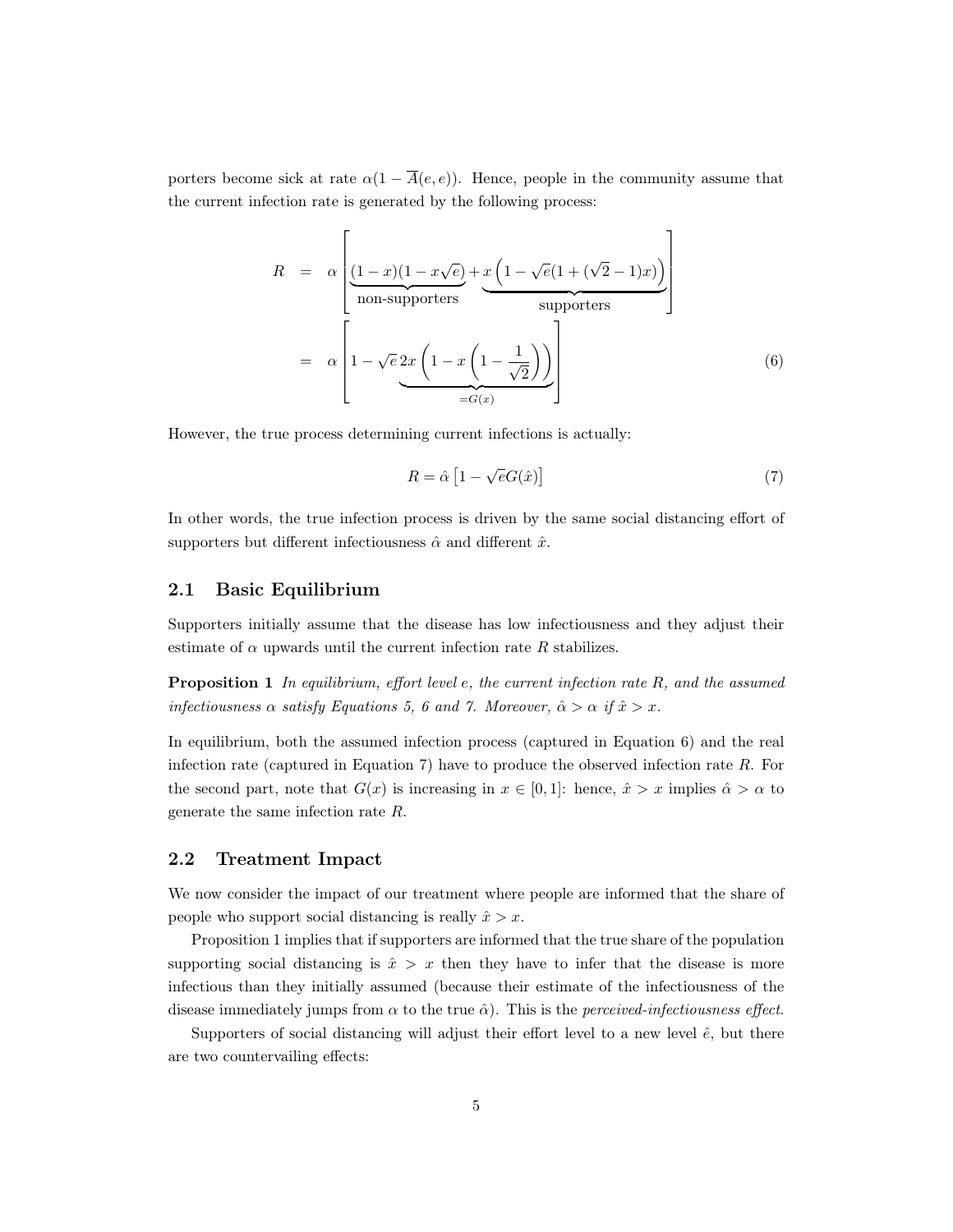- 1. Holding assumed infectiousness  $\alpha$  constant, the free-riding effect *decreases* effort.
- 2. The perceived-infectiousness effect increases effort, because the agent now believes the disease is more infectious than initially thought (perceived  $\alpha$  increases), increasing the gain from social distancing.

Intuitively, the perceived-infectiousness effect varies monotonically with  $R$ : when infections are low, supporters' effort is low, and both supporters and non-supporters get infected at similar rates. Hence, agents revise the estimate of infectiousness  $\alpha$  only slightly upwards in response to the treatment. On the other hand, when infections are high, supporters' effort is high and the upward revision will be larger.

The following theorem makes this intuition precise. Instead of doing comparative statics on  $R$  (which is determined in equilibrium) we state the comparative statics results in terms of the infectiousness  $\hat{\alpha}$  (for given x and  $\hat{x}$ ). Note that R increases with  $\hat{\alpha}$ .

<span id="page-7-1"></span>**Theorem 1** Assume an agent is informed that a share  $\tilde{x} > x$  of the population supports social distancing. Then there is a threshold  $\hat{\alpha}^*$  such that for any  $\hat{\alpha} < \hat{\alpha}^*$  the free-riding effect dominates and equilibrium effort decreases, and for  $\hat{\alpha} > \hat{\alpha}^*$  the perceived-infectiousness effect dominates and the equilibrium effort increases.

#### The proof is in Appendix [A.](#page-24-0)

To be clear, in our theoretical approach, there is no gain from social norm adherence per se, for example to signal conformity [\(Benabou and Tirole, 2011\)](#page-17-6), avoid norm-violation social sanctions [\(Bernheim, 1994\)](#page-17-15), or avoid direct utility losses from norm violation [\(Bicchieri,](#page-17-20) [2005;](#page-17-20) [Krupka and Weber, 2013\)](#page-18-13). Adding such motives would increase the likelihood that the social norm correction treatment increases social distancing, but would not by itself generate the heterogeneous treatment effects (with respect to current infection rates) that are central to our analysis.[5](#page-7-0)

The interplay between free-riding and perceived-infectiousness effects also yields analogous predictions about a central belief about COVID-19: the future infection rate. In the endline survey, we ask respondents to estimate this rate. The expected future rate differs from the current infection rate  $R$ , because this study occurs at a point when infection rates are clearly evolving. The social norm correction treatment changes respondent beliefs about social distancing support and about infectiousness, and therefore should change expected future infection rates.

Recall that non-supporters are always infected with higher probability than supporters. The higher the infectiousness parameter  $\hat{\alpha}$ , the higher should be future infection rates for both groups.

<span id="page-7-0"></span> $5Bicchieri$  and Dimant [\(2019\)](#page-17-7) discuss how norm interventions can backfire when descriptive and injunctive norms differ from each other. Our model can be seen as one way to provide micro-foundations for such a mechanism in the emerging infectious disease context.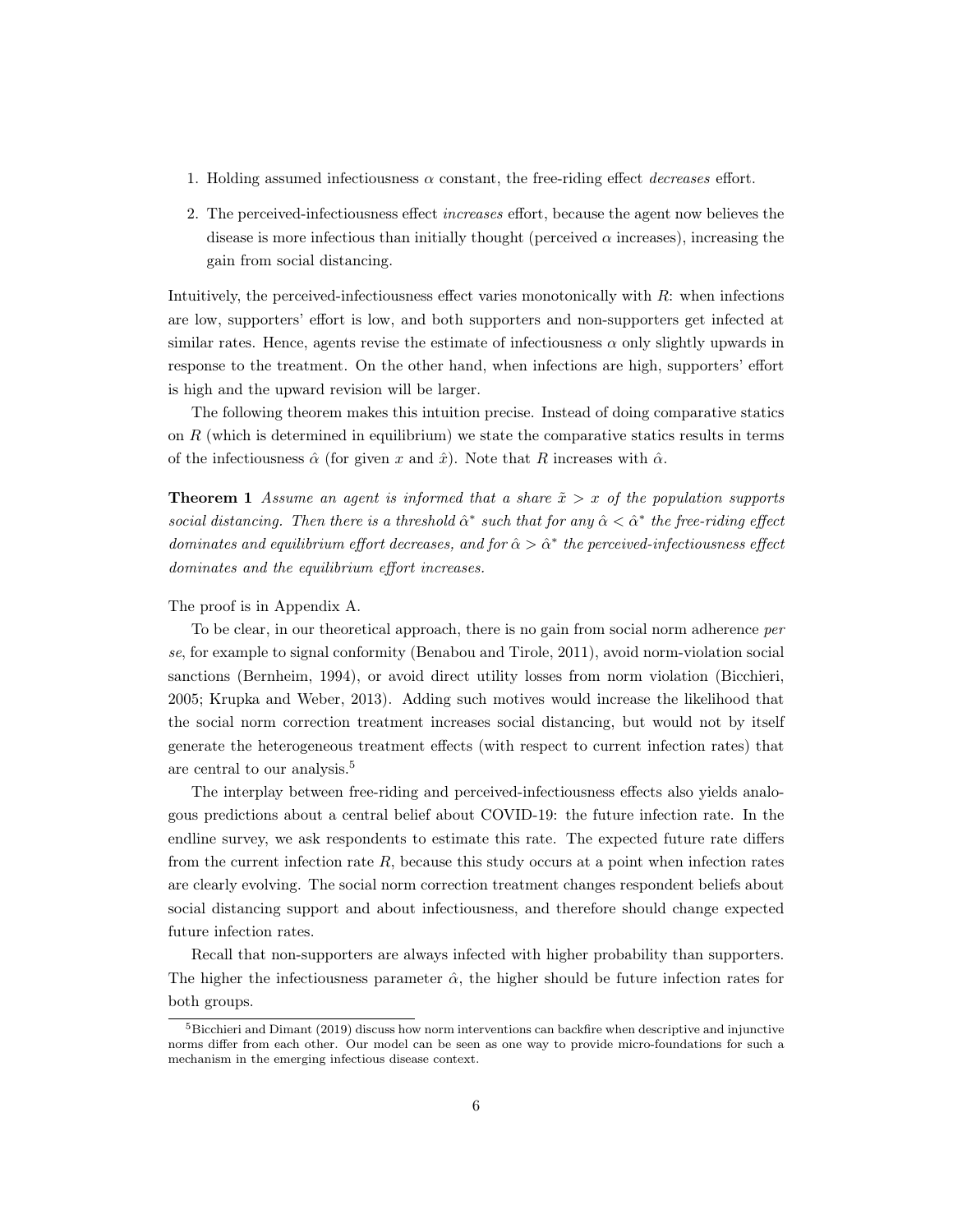When  $\hat{\alpha}$  is currently small, the perceived-infectiousness effect is small. Simultaneously, the treatment corrects beliefs about the share of social-distancing supporters upwards, which should *reduce* estimates of future infection rates because supporters have lower infection rates. Thus, the expected future infection rate *decreases* when  $\hat{\alpha}$  is currently small.

In contrast, when  $\hat{\alpha}$  is currently large, the treatment leads to a large increase in perceived infectiousness, implying that the disease will infect higher shares of both supporters and non-supporters. This will tend to increase expected future infection rates.

To summarize, the social norm correction treatment effect on the expected future infection rate should show heterogeneity similar to that described in Theorem [1.](#page-7-1) The treatment effect on the expected future infection rate is strictly negative if the current local infection rate  $(R)$  (which moves monotonically with  $\hat{\alpha}$ ) is small enough. The treatment effect on the expected future infection rate increases with the current infection rate, and can become positive if current infection rates are sufficiently high.

We now turn to our empirical analyses. We test the model's predictions regarding heterogeneity in the social norm correction treatment effect with respect to the current local infection rate.

# 3 Sample and Data

#### 3.1 Context

The Mozambican government declared a State of Emergency due to the COVID-19 pandemic on March 31, 2020 [\(Republic of Mozambique,](#page-18-15) 3/31/2020) and shortly after recommended social distancing (at least 1.5 meters) and required it at public and private institutions and gatherings. The government also suspended schools, required masks at funerals and markets, banned gatherings of 20 or more, and closed bars, cinemas and gymnasiums [\(Republic](#page-18-16) [of Mozambique,](#page-18-16)  $4/1/2020$ . The government stopped short of implementing a full economic "lockdown" due to its economic costs [\(Siuta and Sambo, 2020;](#page-19-8) [Jones et al., 2020\)](#page-18-17). On August 5, 2020, the government renewed the State of Emergency [\(Republic of Mozambique,](#page-18-18) 8/5/2020), called for improved mask-wearing, and announced a schedule for loosening restrictions [\(Nyusi,](#page-18-19) 8/5/2020). On September 7, 2020, the government downgraded its State of Emergency to a State of Public Calamity, further loosening some restrictions including resuming religious events and ceremonies at 50% capacity [\(Nyusi,](#page-18-20) 9/5/2020; [U.S Embassy in](#page-19-9) [Mozambique\)](#page-19-9). Throughout this period, the government's social distancing recommendation remained constant.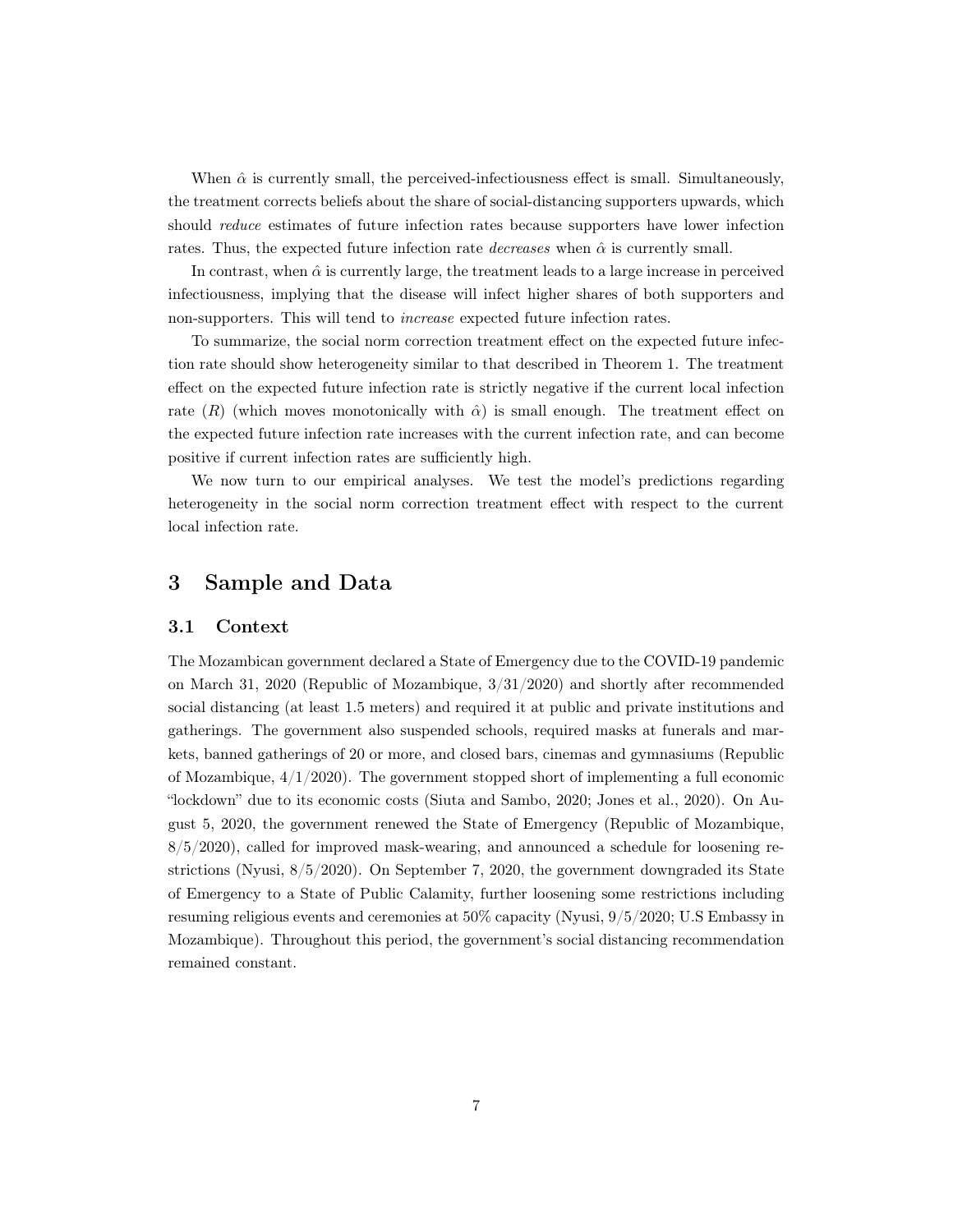#### <span id="page-9-2"></span>3.2 Data

We collected survey data in three rounds between July 10 and November 18, 2020. Following COVID-19 research protocols, we conducted all surveys over the phone. Respondents were from households with phones in the sample of a separate study of a health program [\(Yang et al., 2021\)](#page-19-2) in central Mozambique.<sup>[6](#page-9-1)</sup> We surveyed one adult respondent per study household. Appendix [B](#page-25-0) provides details on the study communities.

Appendix Figure [A.2](#page-21-0) depicts the study timeline below a rolling average of new Mozambican COVID-19 cases. We piloted surveys in Round 1. Immediately before the Round 2 survey, we randomly assigned households to treatments and submitted our pre-analysis plan (PAP) to the AEA RCT Registry. The Round 2 survey served as a baseline, and was immediately followed by treatments. Round 3 was our endline survey. There was a minimum of 3.0 weeks and average of 6.3 weeks between Rounds 2 and 3 surveys for any given respondent. While the Round 1 survey occurred when new COVID-19 cases remained relatively steady, both the Round 2 and Round 3 surveys occurred when cases were rising rapidly.

The Round 3 sample size is 2,117 respondents, which followed a sample size of 2,226 in Round 2 and 2,412 in Round 1. The retention rate between Round 2 (baseline) and Round 3 (endline) is 95.1% overall, at least 94.4% in each of the seven districts surveyed, and balanced across treatment conditions.

Table [1](#page-22-0) presents summary statistics. 99% of respondents support social distancing, but respondents underestimate the share of others in their community expressing such support, on average estimating 69% in the Round 1 survey and 80% in Round 2.

#### <span id="page-9-0"></span>3.3 Primary Outcome

The primary outcome is an indicator that the respondent practiced social distancing. We completely pre-specified its definition prior to Round 2. It is constructed from self-reports of social distancing as well as others' reports of the respondent's social distancing. Incorporation of others' reports on social distancing yields an improvement over sole reliance on self-reported social distancing, which is subject to experimenter demand effects [\(Orne,](#page-18-2) [1962;](#page-18-2) [Rosenthal, 1966;](#page-18-3) [Zizzo, 2010;](#page-19-0) [De Quidt et al., 2018\)](#page-17-2). The primary outcome is equal to one if the respondent is practicing social distancing according to both self-reports and other-reports, and zero otherwise.

Respondents are social distancing according to their self-report if both of the following are true: 1) they answer "yes" to "In the past 14 days, have you observed the government's recommendations on social distancing?", and 2) they report doing at least seven out of eight "social distancing actions" (listed below) in the past seven days (higher than the sample

<span id="page-9-1"></span> $6$ The AEA RCT Registry record for [Yang et al.](#page-19-2) [\(2021\)](#page-19-2) is here:<https://doi.org/10.1257/rct.3990-5.1>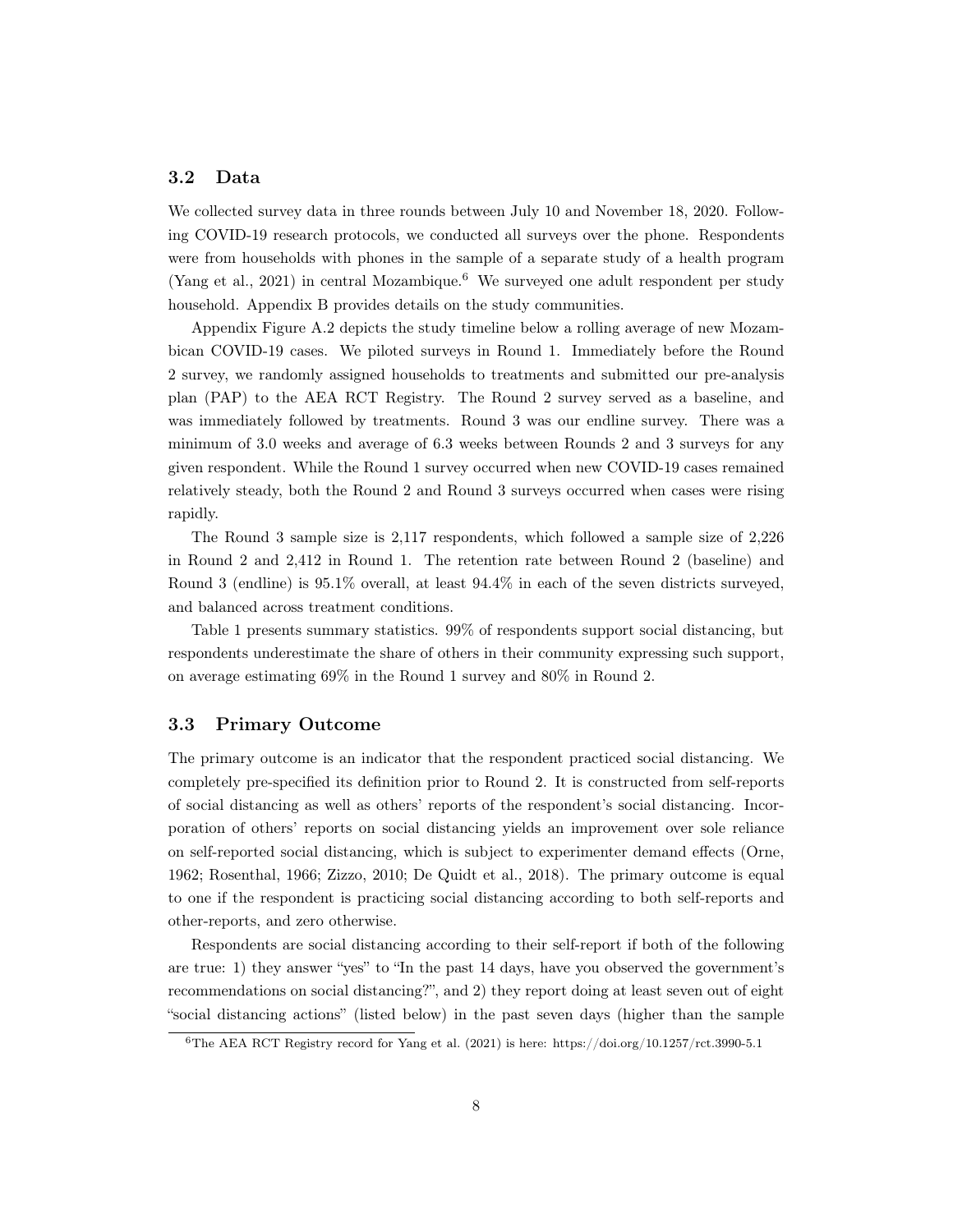median number, six).

Social Distancing Actions: Is this something your household has been doing for the last seven days? (Answers indicating social distancing in parentheses. Summary statistics presented in Appendix [F.](#page-33-0))

- 1. Shop in crowded areas like informal markets (No)
- 2. Gather with several friends (No)
- 3. Help the elderly avoid close contact with other people, including children (Yes)
- 4. If show symptoms of coronavirus, immediately inform my household and avoid people (Yes)
- 5. Drink alcohol in bars (No)
- 6. Wear a face mask if showing symptoms of coronavirus (Yes)
- 7. Instead of meeting in person, call on the phone or send text message (Yes)
- 8. Allow children to build immunity by playing with children from other households (No)

To collect others' reports on a respondent's social distancing, study participants were asked about their social interactions with ten other study participants in their community. These ten other study participants were identified first from prior data (from [Yang et al.](#page-19-2) [\(2021\)](#page-19-2)) on social network contacts within our sample, and then based on closest geographic proximity. Additionally, community leaders identified and surveyed for the leader endorsement intervention were also asked about their social interactions with all study participants in their communities. Each respondent household was known at baseline by 0.98 community leaders and 3.21 neighboring survey respondents on average. Other-reports were collected at baseline and endline.

In collecting other-reports, we first asked others whether they had seen anyone from the respondent household in the last 14 days. If so, we then asked: 1) Did he/she come closer than 1.5 meters to you or others not of his/her household at any point in the last 14 days?; 2) Did he/she shake hands, try to shake hands, or touch you or others not of his/her household in the last 14 days?; and 3) In general, did he/she appear to be observing the government's recommendations on social distancing (avoid large gatherings and keep at least 1.5 meters distance from people not of his/her household)? Respondents are considered to be social distancing according to others if all others responded "no", "no", and "yes" (respectively) to these three questions, reported having not seen the respondent in the past 14 days, or reported not knowing the respondent.[7](#page-10-0)

<span id="page-10-0"></span><sup>7</sup>At baseline, 90.55% of respondent households were known by at least one other respondent or community leader.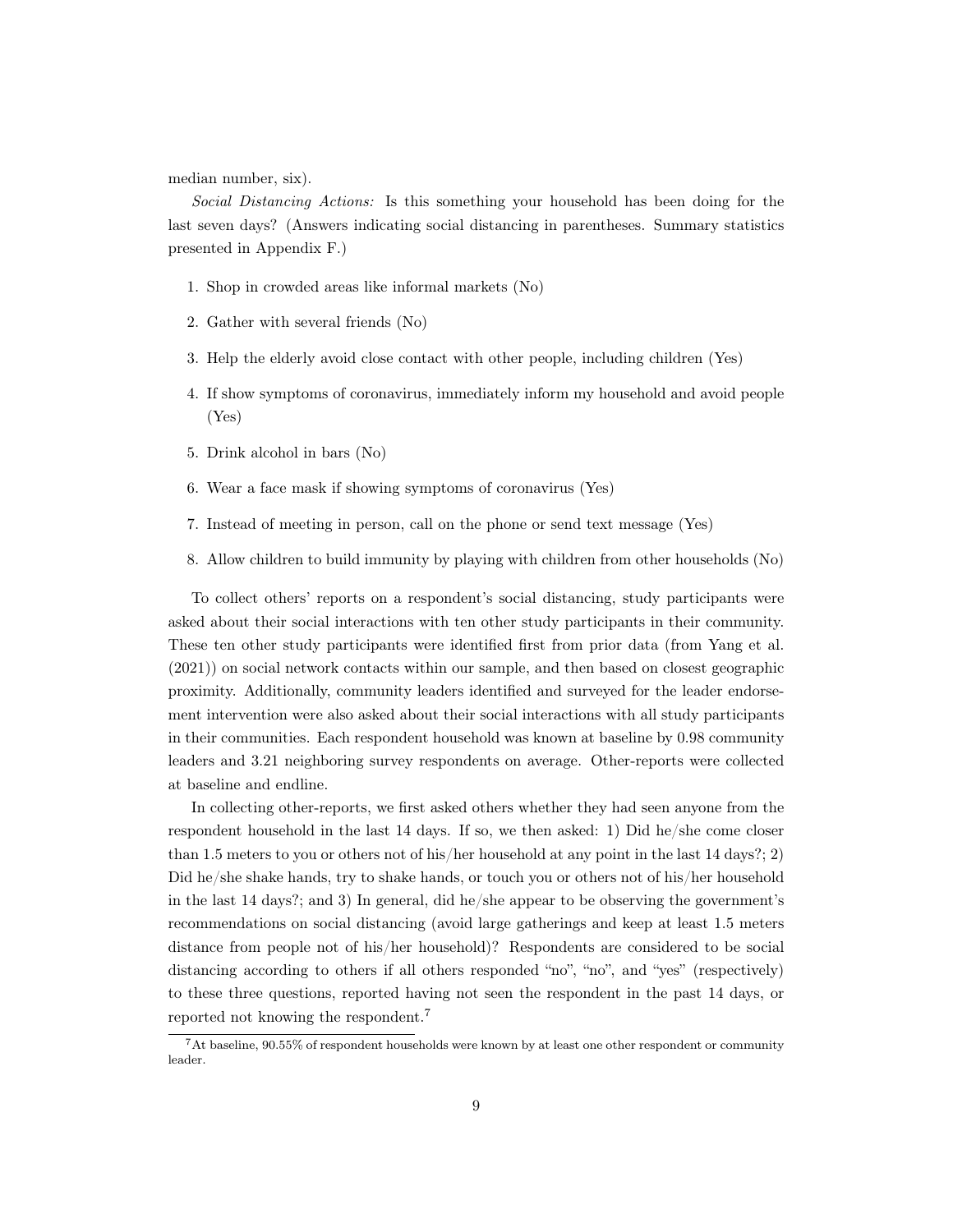Figure [1](#page-20-0) displays how we use these questions to construct the social distancing outcome. 95% of respondents say "yes" to the self-reported question on general social distancing compliance. When we then consider whether respondents self-report doing at least seven out of the eight specific social distancing actions, this leads the social distancing rate to fall to 36%. Finally, we incorporate others' reports, leading the social distancing rate to drop further to 8%. Incorporating other types of information into the social distancing measure – using self-reports of more specific social distancing behaviors as well as other-reports – leads to substantially lower social distancing rates.

# 4 Research Design

#### 4.1 Treatments

We implement a randomized controlled trial estimating impacts on social distancing of two treatments: 1) social norm correction, and 2) leader endorsement. Before initiating the Round 2 survey, we randomly assigned households who completed the Round 1 survey to one of two treatments or a control group; probabilities were 30% for each of the treatment conditions and 40% for the control condition. Randomization was carried out on the computer of one of the co-authors. Survey staff implemented treatments after completing the Round 2 baseline survey, at the end of the same phone call.

To implement the social norm correction treatment, we first asked in Round 1 whether individuals themselves support social distancing, to calculate the share in the community supporting social distancing. We then asked individuals in Round 2 to estimate that share (reported as an integer out of 10). Individuals underestimating the share were told the true share supporting social distancing, also as an integer out of 10. Individuals correctly estimating the share were told that they were correct. In practice, 92.4% of treated respondents received this treatment, 53.2% of whom underestimated community support for social distancing and 46.8% of whom correctly estimated it. The small minority overestimating the share were not provided additional information.

To implement the leader endorsement treatment, we first identified and surveyed community opinion leaders prior to the Round 2 survey. These were local leaders serving in an official capacity (e.g., village chief), as well as individuals nominated during data collection for [Yang et al.](#page-19-2) [\(2021\)](#page-19-2) as community members who were best at circulating information within the community.<sup>[8](#page-11-0)</sup> During our survey, we requested their permission to tell others in their community that they "support social distancing, are practicing social distancing, and encourage others to do the same". Then, in this treatment, we reported this endorsement of social distancing to respondents, mentioning the community leader(s) by name.

Complete treatment implementation protocols and scripts can be found in Appendix [C.](#page-27-0)

<span id="page-11-0"></span><sup>8</sup>We followed the "gossips" methodology of [Banerjee et al.](#page-17-17) [\(2020\)](#page-17-17).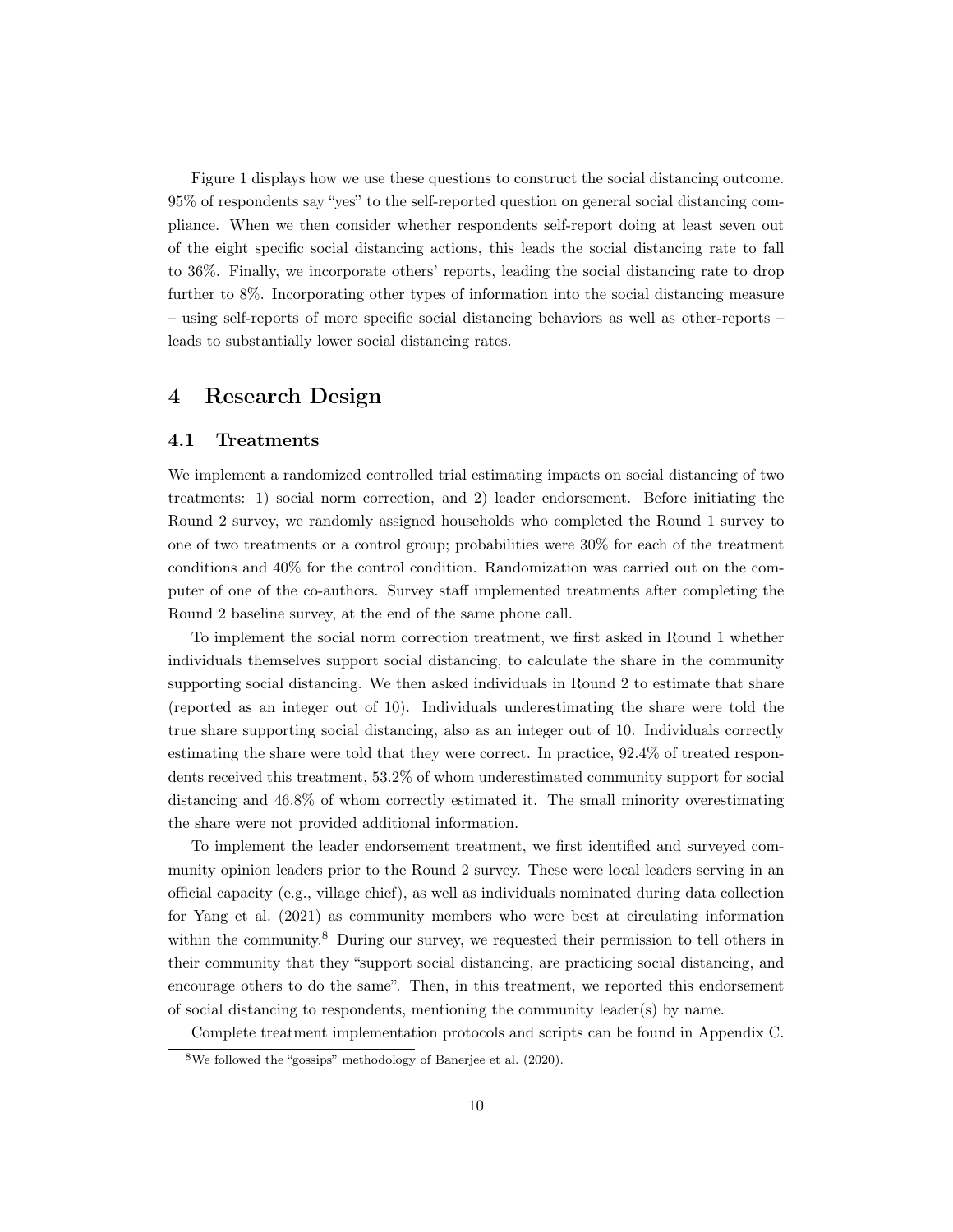We also randomly assigned treatments to improve COVID-19 knowledge in the same study population. Randomization of the social norm correction and leader endorsement treatments were stratified within 76 communities and within the separate knowledge treatment conditions. Further details are in Appendix [D,](#page-28-0) where we also present regression results showing that there are no interactions between the knowledge treatments and this paper's treatments of interest.

Sample sizes by treatment condition were as follows: social norm correction  $(N=628,$ 29.7% of sample), leader endorsement  $(N=637, 30.1\%)$ , and control group  $(N=852, 40.3\%)$ . Attrition between Rounds 2 (baseline) and 3 (endline) is low (4.9%). In Appendix [E,](#page-31-0) we show that attrition between Rounds 2 and 3 and key baseline variables are balanced across treatment conditions.

#### 4.2 Regressions

We estimate intent-to-treat effects using the following ordinary-least-squares regression specification:[9](#page-12-0)

<span id="page-12-2"></span>
$$
Y_{ijd} = \beta_0 + \beta_1 T 1_{ijd} + \beta_2 T 2_{ijd} + \eta B_{ijd} + \delta_{ijd}^{others} + \delta_{ijd}^{leads} + \gamma_{jd} + \varepsilon_{ijd} \tag{8}
$$

where  $Y_{ijd}$  is the social distancing indicator for respondent i in community j and district d;  $T1_{ijd}$  and  $T2_{ijd}$  are indicator variables for the social norm correction and leader endorsement treatment groups, respectively;  $B_{ijd}$  is the baseline value of the dependent variable;  $\gamma_{id}$  are community fixed effects; and  $\varepsilon_{id}$  is a mean-zero error term. We report robust standard errors.

We also control for the number of other respondents and community leaders who report knowing the respondent at baseline.  $\delta_{ijd}^{others}$  is a vector of dummy variables for the number of other respondents who report knowing the respondent's household from 0 to 8.  $\delta_{ijd}^{leading}$  is a vector of dummy variables for the number of community leaders who report knowing the respondent's household from 0 to  $4^{10}$  $4^{10}$  $4^{10}$  Including these controls reduces residual variance, because they are predictive of social distancing.

Coefficients  $\beta_1$  and  $\beta_2$  represent the impacts of the social norm correction and leader endorsement treatments (respectively) on social distancing.

We modify Equation [8](#page-12-2) to estimate heterogeneity in treatment effects with respect to local COVID-19 case loads:

<span id="page-12-3"></span>
$$
Y_{ijd} = \beta_0 + \beta_1 T 1_{ijd} + \beta_2 T 2_{ijd} + \beta_3 (T 1_{ijd} * Covid_d) + \beta_4 (T 2_{ijd} * Covid_d)
$$
  
+
$$
\eta B_{ijd} + \delta_{ijd}^{others} + \delta_{ijd}^{leaders} + \gamma_{jd} + \varepsilon_{ijd}
$$
 (9)

<span id="page-12-1"></span><span id="page-12-0"></span><sup>9</sup>We show in Appendix [G](#page-34-0) that all conclusions are robust to estimating logit and probit regressions instead. <sup>10</sup>As pre-specified, we cap  $\delta_{ijd}^{others}$  at the first integer that covers over 90% of the sample, and  $\delta_{ijd}^{leading}$  at the maximum number of leaders found in any community.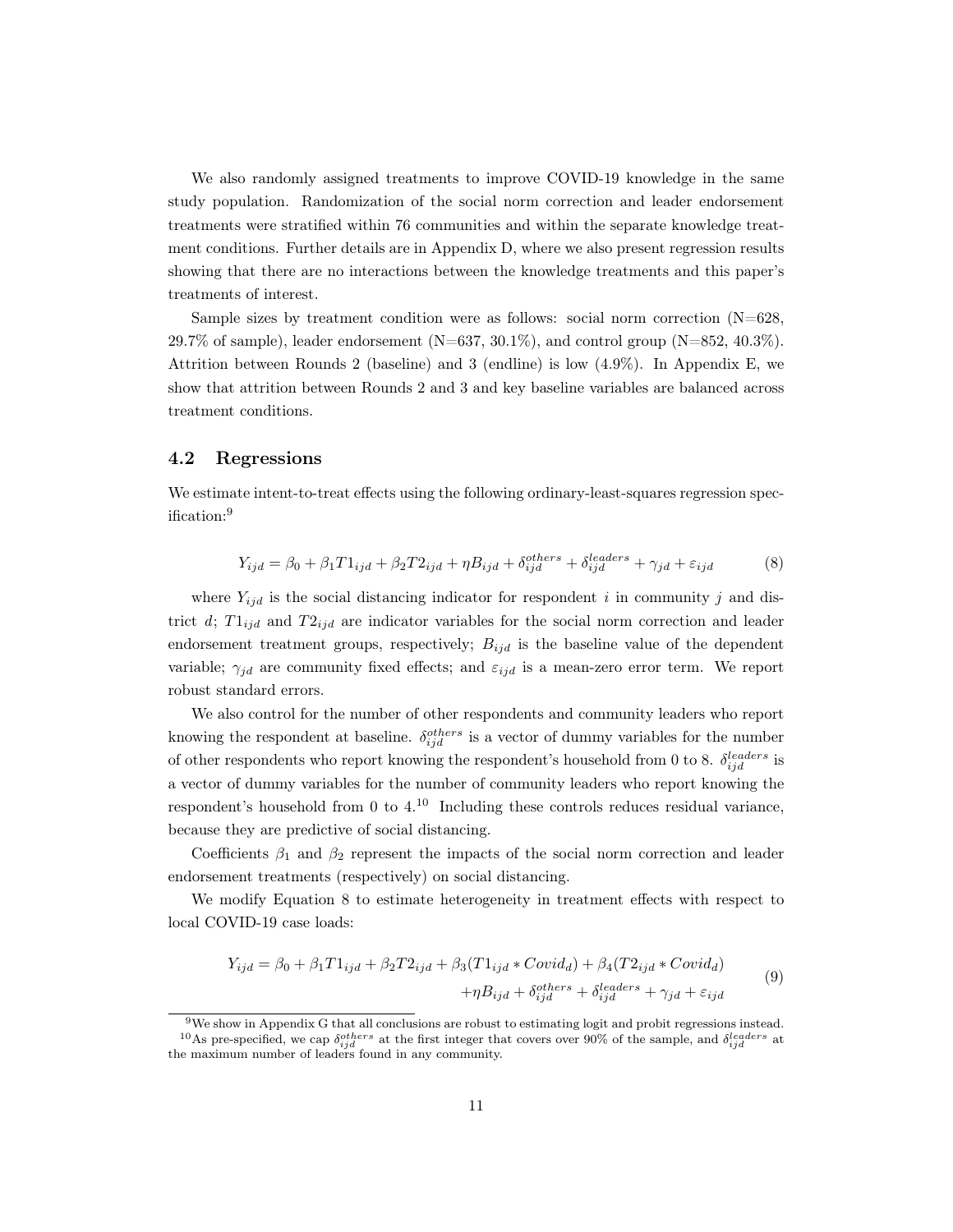Equation [9](#page-12-3) adds interactions between treatment indicators and the cumulative number of COVID-19 cases per 100,000 population at the district level at the start of the endline survey.<sup>[11](#page-13-0)</sup> Coefficients  $\beta_1$  and  $\beta_2$  in Equation [9](#page-12-3) now represent the impacts of the treatments in districts where COVID-19 cases are zero (slightly out of sample);  $\beta_3$  and  $\beta_4$  represent the change in the respective treatment effect for a one-unit increase in COVID-19 cases per 100,000 population.

#### 4.3 Hypotheses

In our PAP, we hypothesized that effects of both treatments ( $\beta_1$  and  $\beta_2$  in Equation [8\)](#page-12-2) would be positive. Subject-matter experts (surveyed without knowing results) concurred with this expectation.[12](#page-13-1) The mean expert predictions were that the social norm correction and leader endorsement treatments would increase social distancing by 5.23 and 5.56 percentage points, respectively.

We also test hypotheses about treatment effect heterogeneity: the impact of the social norm correction treatment on social distancing and on the expected future infection rate will be more positive the higher the current COVID-19 infection rate  $(\beta_3$  in Equation [9](#page-12-3) will be positive). We did not specify these hypotheses in advance, but put them forward on the basis of our theoretical model.

## 5 Results

#### 5.1 Average Treatment Effects

Estimates of average treatment effects are represented by coefficients  $\beta_1$  and  $\beta_2$  in Equation [8.](#page-12-2)

We first examine whether the treatments affected perceptions of the social norm. We did not pre-specify this analysis in our PAP. We present these results in Appendix [H.](#page-36-0) Respondents report their perceived social norm in whole numbers out of 10, which we convert to a 0-1 scale. The social norm correction treatment has a positive effect on this measure that is marginally statistically significantly different from zero (p-value 0.12). Examination of the full CDF of the perceived social norm (Figure [A.3\)](#page-38-0) shows that the treatment effect is concentrated on the lower end of the distribution, reducing the frequency of perceptions below 50%. In regression analysis, the treatment has a positive and statistically significant effect on perceiving at least 50% of households in their community support social distanc-

<span id="page-13-1"></span><span id="page-13-0"></span><sup>&</sup>lt;sup>11</sup>The main effect of  $Covid_d$  is absorbed by  $\gamma_{id}$ .

 $1271$  individuals provided predictions at<https://socialscienceprediction.org/> (survey closing date January 2, 2021).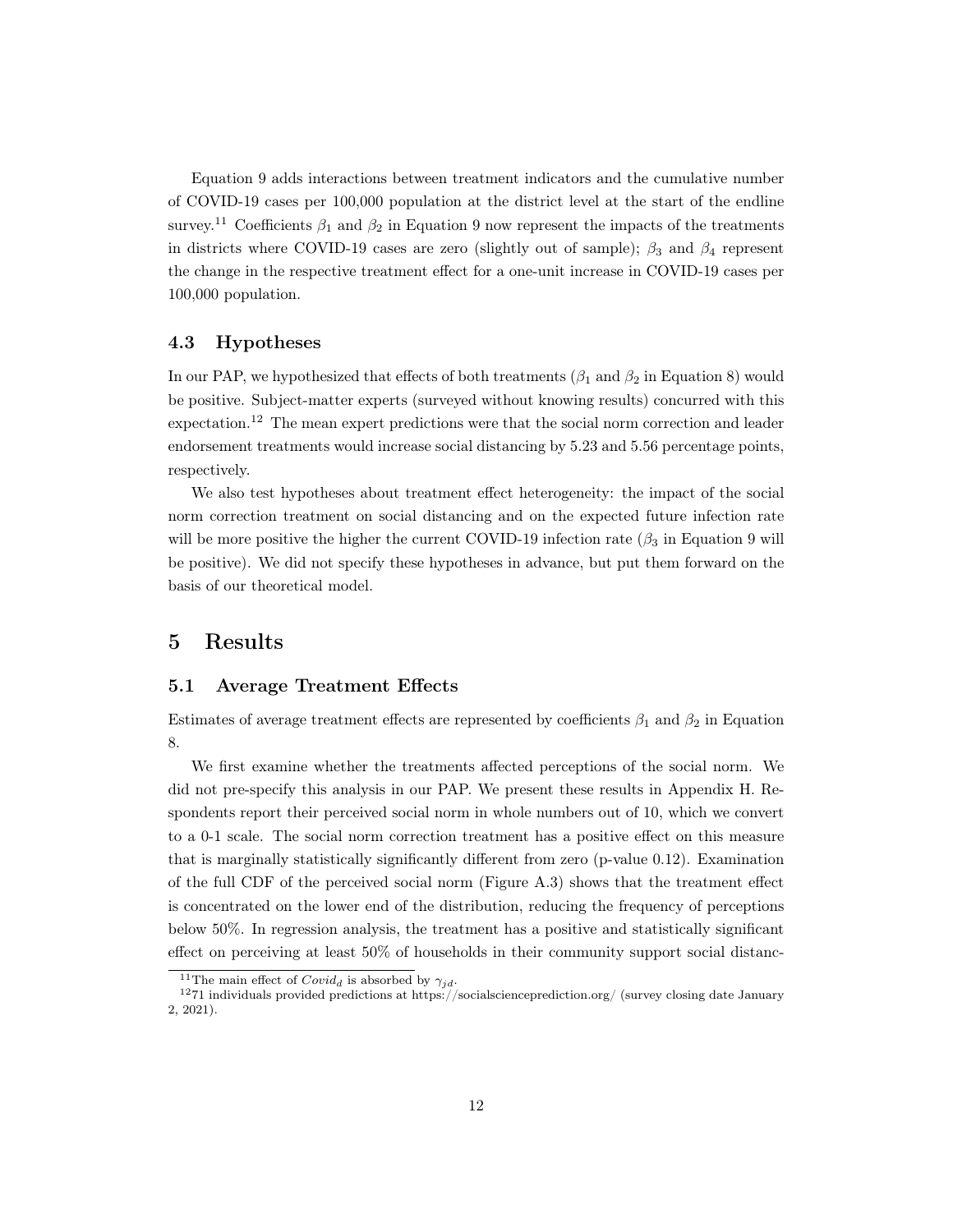ing.[13](#page-14-0) By contrast, the leader endorsement treatment has no statistically significant effect on the perceived social norm in any specification.

This analysis likely understates the effect of the social norm correction treatment on actual perceived social norms. Stated perceived social norms may be biased upwards due to experimenter demand effects (to make communities appear compliant). Notably, half of respondents in all rounds estimate 100% support of social distancing. If some share of these respondents overstate their perceptions of the social norm before treatment, and social norm correction led them to raise their actual social norm perceptions, this would not be observable to us.[14](#page-14-1)

We now turn to treatment effect estimates in Table [2.](#page-23-0) In the regression for our primary social distancing outcome (Column 1), both treatment coefficients are small in magnitude and neither is statistically significantly different from zero at conventional levels. These findings diverge from expert predictions of treatment effects, which were each positive and roughly 5-6 percentage points.[15](#page-14-2)

#### 5.2 Treatment Effect Heterogeneity

Our theory predicts that the social norm correction treatment may either increase or decrease social distancing, depending on the local infection rate. In Table [2](#page-23-0) Column (2), we present regression estimates of treatment effect heterogeneity (Equation [9\)](#page-12-3) with respect to the local infection rate (COVID-19 cases per 100,000 population in the respondent's district).

The social norm correction treatment effect is heterogeneous with respect to local COVID-19 cases. The coefficient on the interaction term with  $T1_{ijd}$  is positive and statistically significant at the 1% level. The coefficient on the  $T_{1id}$  main effect is the predicted effect of social norm correction in a district with zero cases (slightly out of sample), and suggests that the social norm correction would reduce social distancing by 3.4 percentage points in such a location (statistically significant at the 5% level).

Figure [2](#page-21-0) graphically depicts the social norm correction treatment effect heterogeneity. We plot district-specific treatment effects (estimating Equation [8](#page-12-2) separately in each of seven districts) on the y-axis (with 95% confidence intervals) against district case counts on the xaxis. In the six districts with the lowest case counts, coefficients are negative. By contrast, in Chimoio, the district with the most cases (39.08/100,000) and that accounts for one-quarter of the sample, we estimate a large positive effect: 9.3 percentage points (a 75% increase over that district's control group, statistically significant at the  $5\%$  level).<sup>[16](#page-14-3)</sup>

<span id="page-14-0"></span><sup>13</sup>There is also a positive and statistically significant effect on whether respondents increase their perceived community support between baseline and endline.

<span id="page-14-1"></span><sup>&</sup>lt;sup>14</sup>The social norm correction treatment could also have raised confidence in high estimates of perceived social norms, even if stated perceptions remained constant.

<span id="page-14-2"></span><sup>&</sup>lt;sup>15</sup>We reject at conventional significance levels that our T1 and T2 treatment effect estimates are equal to the mean expert predictions (p-value  $< 0.001$  in each case).

<span id="page-14-3"></span><sup>&</sup>lt;sup>16</sup>This heterogeneous treatment effect finding does not depend on inclusion of Chimoio in the sample.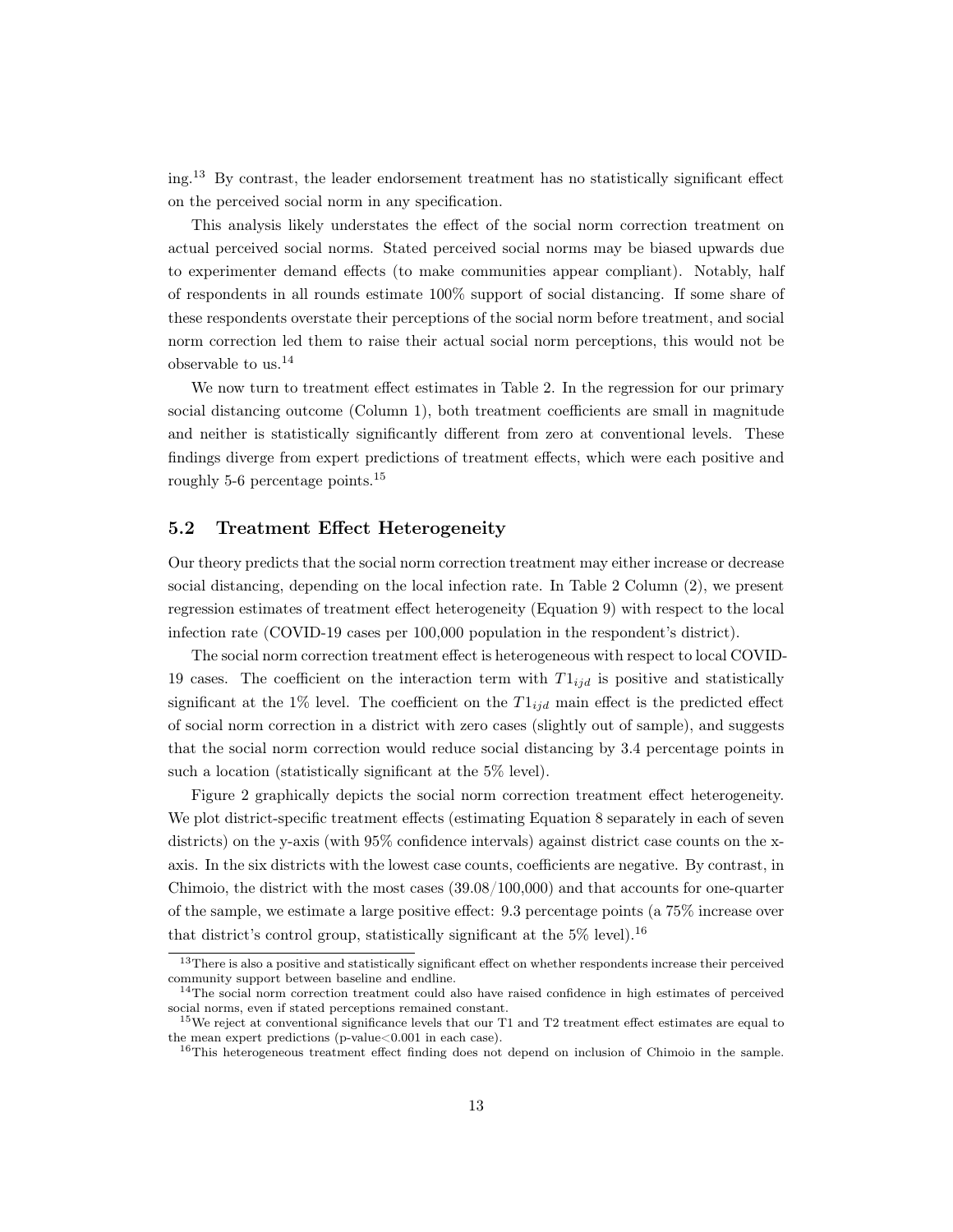By contrast, the leader endorsement treatment effect is not heterogeneous with respect to local case loads. The coefficient on the corresponding interaction term in Column (1) is small in magnitude and not statistically significantly different from zero at conventional levels.

The interplay between the free-riding and perceived-infectiousness effects is the distinctive feature of our theoretical model. When the perceived-infectiousness effect is large enough, it overcomes the countervailing free-riding effect, and the social norm correction treatment leads to more social distancing. An additional implication of the theory is that the treatment should have similar heterogeneous effects on the expected future infection rate.

We conduct this additional test of the theory, examining treatment effects on the ex-pected future infection rate.<sup>[17](#page-15-0)</sup> In Columns (3) and (4) of Table [2,](#page-23-0) the outcome is the share of the community the respondent thinks will get sick from COVID-19 (responses were integers out of 10; we divide by 10 to yield a 0-1 scale). In Column (3), we estimate average treatment effects. Each coefficient is small in magnitude and not statistically significantly different from zero.

In Column (4), we estimate heterogeneity in treatment effects with respect to local cases, and find the same pattern as in Column (2). The social norm correction decreases the expected future infection rate in districts with no cases, and this impact becomes more positive as current cases rise (the  $T1_{ijd}$  main effect and interaction term coefficients are both statistically significant at the 5% level).

These treatment effect heterogeneity findings (Columns 2 and 4, Table [2\)](#page-23-0) jointly support the theoretical model. When current infection rates are low, the social norm correction treatment does not change perceived infectiousness much, but leads to realizations that social distancing support is higher than previously thought. People therefore reduce estimates of the future infection rate, and also reduce their own social distancing (choosing to free-ride). By contrast, when current infection rates are high, the treatment causes larger increases in perceived infectiousness. Notwithstanding an increase in the share of social distancing supporters, people increase their estimate of the future infection rate, and increase their social distancing.

When estimating Equations [8](#page-12-2) and [9](#page-12-3) for the sample excluding Chimoio, results are very similar. See Appendix [I](#page-40-0) for details.

<span id="page-15-0"></span><sup>&</sup>lt;sup>17</sup>The question is "For every 10 people in your community, how many do you think would get sick from coronavirus?" Sample sizes in these regressions are smaller. We implemented this question midway through the endline survey, after finding preliminary evidence suggesting the need to explore mechanisms behind treatment effect heterogeneity.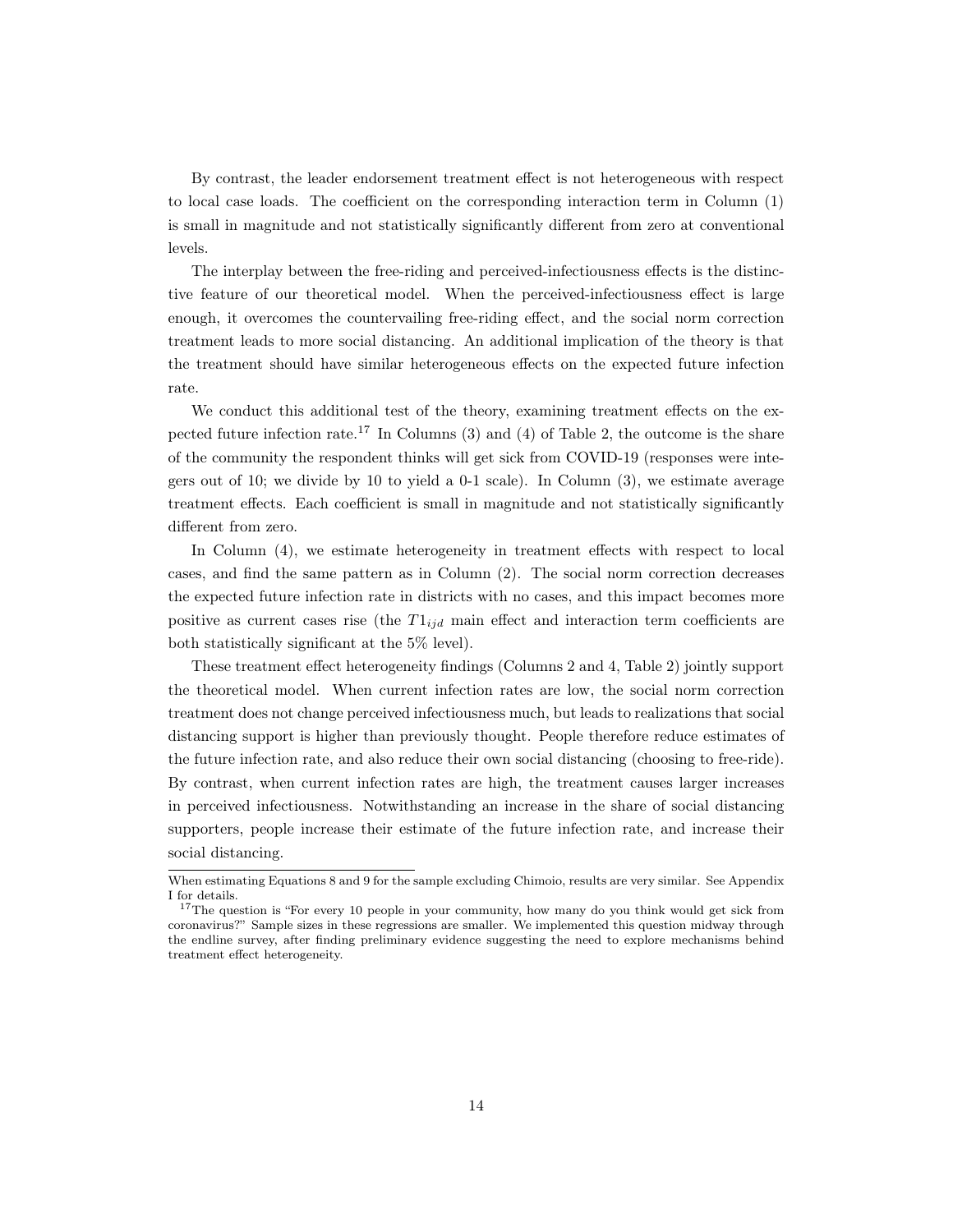# 6 Conclusion

Support for social distancing has increased substantially during the COVID-19 pandemic. If people are unaware of the extent to which norms have changed, would revealing true high rates of such support lead to more social distancing? In theory, the impact of providing such information is ambiguous: it could reduce social distancing, if free-riding effects dominate, but could have a positive effect on social distancing if perceived-infectiousness effects dominate. Perceived-infectiousness effects are more likely to dominate when the current local infection rate is higher.

We implemented a randomized controlled trial testing the impact of a "social norm correction" treatment revealing high community support for social distancing. The treatment effect on social distancing exhibits the spatial heterogeneity predicted by theory: negative in areas with low infection rates (reflecting the dominance of free-riding effects), and more positive in areas with higher rates (as perceived-infectiousness effects become increasingly prominent). In the area with the most cases, amounting to one-quarter of our sample, the treatment effect is positive and large in magnitude. The treatment effect on the expected future infection rate shows similar heterogeneity, confirming an additional theoretical prediction.

Our results suggest that when local infection rates are high, interventions shifting perceptions of community social distancing support upwards could help promote social distancing. These findings may also help predict the impacts of analogous public health messaging revealing social norms of support for preventive measures against other infectious diseases.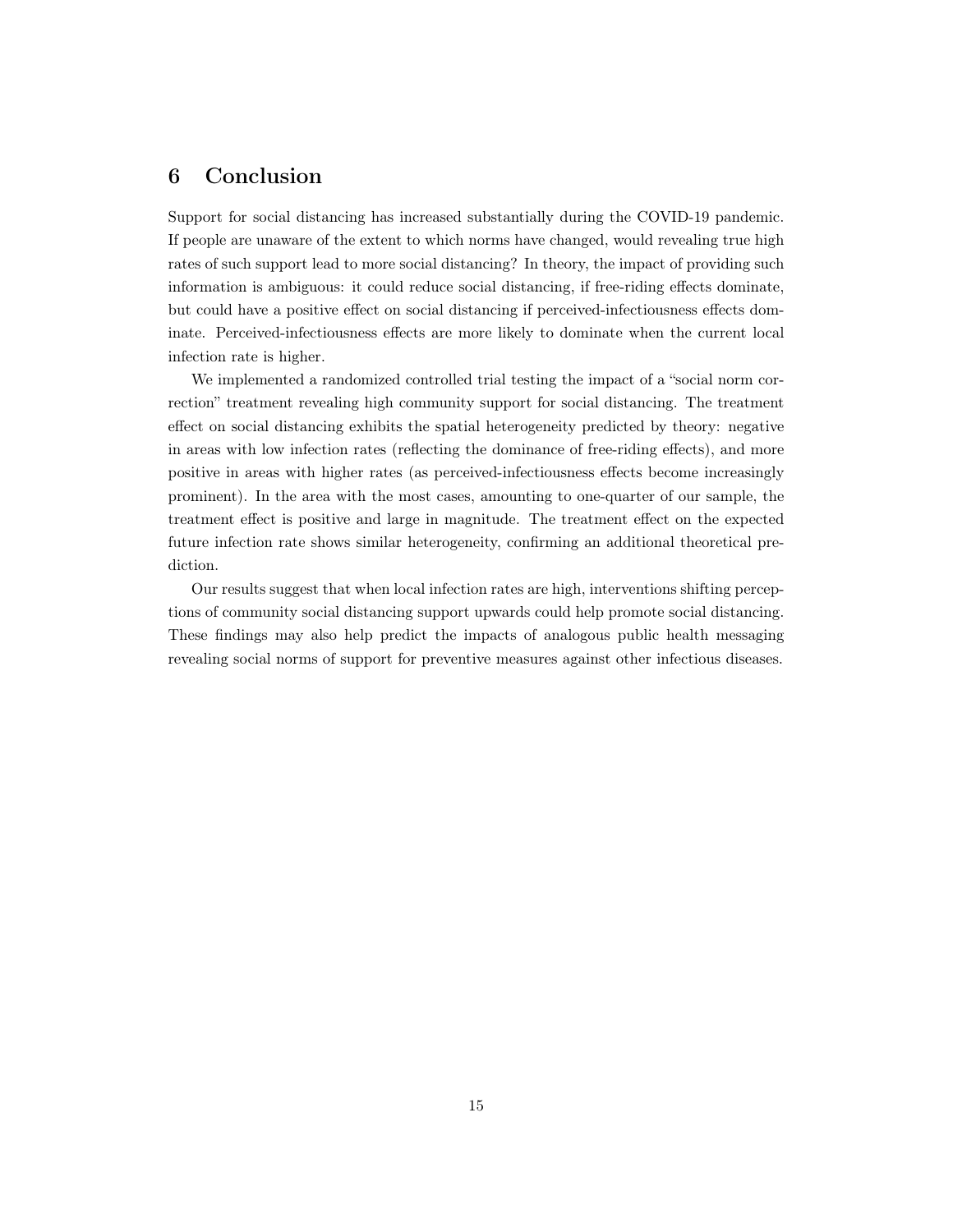### References

- <span id="page-17-12"></span>Alsan, M., F. Cody Stanford, A. Banerjee, E. Breza, A. G. Chandrasekhar, S. Eichmeyer, P. Goldsmith-Pinkham, L. Ogbu-Nwobodo, B. A. Olken, C. Torres, A. Sankar, P. Vautrey, and E. Duflo (2020). Comparison of Knowledge and Information-Seeking Behavior After General COVID-19 Public Health Messages and Messages Tailored for Black and Latinx Communities: A Randomized Controlled Trial. Annals of internal medicine.
- <span id="page-17-14"></span>Andersson, O., P. Campos-Mercade, A. Meier, and E. Wengstrom (2021). Anticipation of COVID-19 Vaccines Reduces Social Distancing. SSRN Working Paper 3765329 .
- <span id="page-17-11"></span>Arroyos-Calvera, D., M. Drouvelis, J. Lohse, and R. McDonald (2021). Improving Compliance with COVID-19 Guidance: A Workplace Field Experiment. SSRN, 19.
- <span id="page-17-17"></span>Banerjee, A., M. Alsan, E. Breza, A. G. Chandrasekhar, A. Chowdhury, E. Duflo, P. Goldsmith-Pinkham, and B. A. Olken (2020). Messages on COVID-19 Prevention in India Increased Symptoms Reporting and Adherence to Preventive Behaviors Among 25 Million Recipients with Similar Effects on Non-recipient Members of Their Communities. NBER Working Paper #2747.
- <span id="page-17-16"></span>Banerjee, A., A. G. Chandrasekhar, E. Duflo, and M. O. Jackson (2019). Using Gossips to Spread Information: Theory and Evidence from Two Randomized Controlled Trials. The Review of Economic Studies 86, 2453–2490.
- <span id="page-17-8"></span>Banerjee, A., E. La Ferrara, and V. H. Orozco-Olvera (2019). The Entertaining Way to Behavioral Change: Fighting HIV with MTV. NBER Working Paper  $\#26096$ .
- <span id="page-17-5"></span>Banker, S. and J. Park (2020). Evaluating Prosocial COVID-19 Messaging Frames: Evidence from a Field Study on Facebook. Judgment and Decision Making 15, 7.
- <span id="page-17-6"></span>Benabou, R. and J. Tirole (May 2011). Identity, Morals, and Taboos: Beliefs as Assets. Quarterly Journal of Economics 126, 805–855.
- <span id="page-17-15"></span>Bernheim, B. D. (1994). A Theory of Conformity. Journal of Political Economy 102, 841–877.
- <span id="page-17-20"></span>Bicchieri, C. (2005). The grammar of society: The nature and dynamics of social norms. Cambridge University Press.
- <span id="page-17-7"></span>Bicchieri, C. and E. Dimant (2019). Nudging with care: The risks and benefits of social information. Public choice, 1–22.
- <span id="page-17-3"></span>Bos, B., M. A. Drupp, J. Meya, and M. Quaas (2020). Moral Suasion and the Private Provision of Public Goods: Evidence from the COVID-19 Pandemic. SSRN, 24.
- <span id="page-17-9"></span>Bursztyn, L., A. L. Gonzalez, and D. Yanagizawa-Drott (2018). Misperceived Social Norms: Women Working Outside the Home in Saudi Arabia. American Economic Review 110, 2997–3029.
- <span id="page-17-4"></span>Capraro, V. and H. Barcelo (2020). Priming Reasoning Increases Intentions to Wear a Face Covering to Slow Down COVID-19 Transmission. arXiv.
- <span id="page-17-13"></span>Cato, S., T. Iida, K. Ishida, A. Ito, K. M. McElwain, and M. Shoji (2020). Social Distancing as a Public Good Under the COVID-19 Pandemic. Public Health 188, 51–53.
- <span id="page-17-10"></span><span id="page-17-0"></span>CDC (2020). COVID-19 and Your Health: Social Distancing. Center for Disease Control and Prevention.
- Centola, D. (2011). An Experimental Study of Homophily in the Adoption of Health Behavior. Science 334, 1269–1272.
- <span id="page-17-18"></span>Cialdini, R. B. and N. J. Goldstein (February 4, 2004). Social Influence: Compliance and Conformity. Annual Review of Psychology 55, 591–621.
- <span id="page-17-2"></span>De Quidt, J., J. Haushofer, and C. Roth (2018). Measuring and Bounding Experimenter Demand. American Economic Review 108, 3266–3302.
- <span id="page-17-19"></span>Dupas, P. (2014). Short-Run Subsidies and Long-Run Adoption of New Health Products: Evidence From a Field Experiment. Econometrica 82, 197–228.
- <span id="page-17-1"></span>Habersaat, K. B. and A. E. Scheel (November 2020). Pandemic Fatigue: Reinvigorating the Public to Prevent COVID-19: Policy Framework for Supporting Pandemic Prevention and Management. Copenhagen, Denmark: World Health Organization.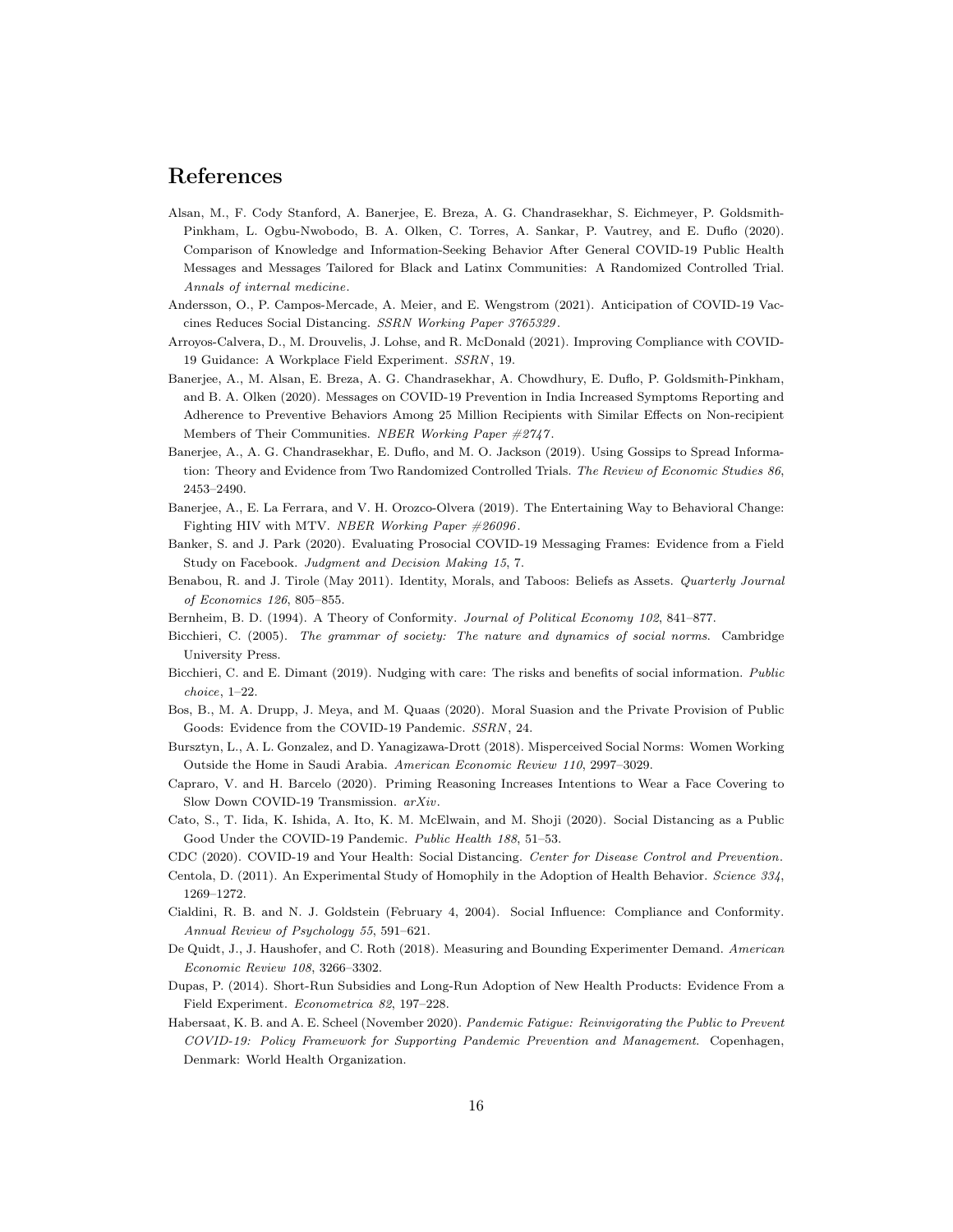- <span id="page-18-10"></span>Hershey, J. C., D. A. Asch, T. Thumasathit, J. Meszaros, and V. W. Waters (1994). The Roles of Altruism, Free Riding, and Bandwagoning in Vaccination Decisions. Organizational Behavior and Human Decision Processes 59, 177–187.
- <span id="page-18-4"></span>Jakubowski, A., D. Egger, C. Nekesa, L. Lowe, M. Walker, and E. Miguel (2021). Self-Reported Mask Wearing Greatly Exceeds Directly Observed Use: Urgent Need for Policy Intervention in Kenya. medRxiy Preprint.
- <span id="page-18-0"></span>Janzwood, S. (April 27, 2020). The Social Distancing Norm Cascade: The Role of Belief Systems in Accelerating Normative Change during the COVID-19 Pandemic. Canada: Cascade Institute.
- <span id="page-18-17"></span>Jones, S., E. Egger, and R. Santos (2020). Is Mozambique Prepared for a Lockdown During the COVID-19 Pandemic? UNU-WIDER Blog.
- <span id="page-18-7"></span>Jordan, J., E. Yoeli, and D. Rand (2020). Don't Get it or Don't Spread it? Comparing Self-Interested Versus Prosocially Framed COVID-19 Prevention Messaging. PsyArXiv Preprint.
- <span id="page-18-14"></span>Kelly, J. A., J. St.Lawrence, Y. S. ad Allan Hauth, S. Kalichman, Y. Diaz, T. Brasfield, J. Koob, and M. Morgan (1992). Community AIDS/HIV Risk Reduction: The Effects of Endorsements by Popular People in Three Cities. American Journal of Public Health 82, 1483–1489.
- <span id="page-18-8"></span>Kim, D. A., A. R. Hwong, D. Stafford, A. D. Hughes, J. A. O'Malley, J. H. Fowler, and N. A. Christakis (2015). Social Network Targeting to Maximise Population Behaviour Change: A Cluster Randomised Controlled Trial. Lancet, 145–153.
- <span id="page-18-13"></span>Krupka, E. L. and R. A. Weber (2013, 06). Identifying Social Norms Using Coordination Games: Why Does Dictator Game Sharing Vary? Journal of the European Economic Association 11(3), 495-524.
- <span id="page-18-11"></span>Lau, K., M. Miraldo, M. M. Galizzi, and K. Hauck (2019). Social Norms and Free-riding in Influenza Vaccine Decisions in the UK: An Online Experiment. The Lancet 394, 65.
- <span id="page-18-6"></span>Lunn, P. D., S. Timmons, C. A. Belton, M. Barjakova, H. Julienne, and C. Lavin (2020). Motivating Social Distancing During the Covid-19 Pandemic: An Online Experiment. Social Science and Medicine.
- <span id="page-18-22"></span>Ministry of Health (2020). COVID-19 Epidemiological Situation, Republic of Mozambique. Maputo, Mozambique: Government of Mozambique.
- <span id="page-18-21"></span>National Institute of Statistics (INE) (2017). Mozambique Population and Housing Census 2017. Maputo, Mozambique: Government of Mozambique.
- <span id="page-18-19"></span>Nyusi, F. (August 5, 2020a). Communication to the Nation of His Excellency Philip Jacinto Nyusi, President of Republic of Mozambique, on the New State of Emergency, within the Scope of the Coronavirus Pandemic COVID-19. Maputo: Maputo Mozambique.
- <span id="page-18-20"></span>Nyusi, F. (September 5, 2020b). Communication to the Nation of His Excellency Philip Jacinto Nyusi, President of Republic of Mozambique, on the New State of Emergency, within the Scope of the Coronavirus Pandemic COVID-19. Maputo: Maputo Mozambique.
- <span id="page-18-2"></span>Orne, M. T. (1962). On the Social Psychology of the Psychological Experiment: With Particular Reference to Demand Characteristics and Their Implications. American Psychologist 17, 776–783.
- <span id="page-18-12"></span>Paakkari, L. and O. Okan (2020). COVID-19: Health Literacy is an Underestimated Problem. The Lancet Public Health 5.
- <span id="page-18-9"></span>Papanastasiou, A., B. J. Ruffle, and A. Zheng (2020). Compliance with Social Distancing: Theory and Empirical Evidence from Ontario during COVID-19. SSRN, 38.
- <span id="page-18-1"></span>Reicher, S. and J. Drury (January 18, 2021). Pandemic Fatigue? How Adherence to COVID-19 Regulations has been Misrepresented and Why it Matters. British Medical Journal 372, 137.
- <span id="page-18-16"></span>Republic of Mozambique (April 2, 2020c). "Bulletin of the Republic", I Series, No. 64.
- <span id="page-18-18"></span>Republic of Mozambique (August 5, 2020a). "Bulletin of the Republic", I Series, No. 149.
- <span id="page-18-15"></span>Republic of Mozambique (March 31, 2020b). "Bulletin of the Republic", I Series, No. 62.
- <span id="page-18-3"></span>Rosenthal, R. (1966). Experimenter Effects in Behavioral Research. New York, USA: Appleton-Century-Crofts.
- <span id="page-18-5"></span>Sasaki, S., H. Kurokawa, and F. Ohtake (2020). Short-term Responses to Nudge-based Messages for Pre-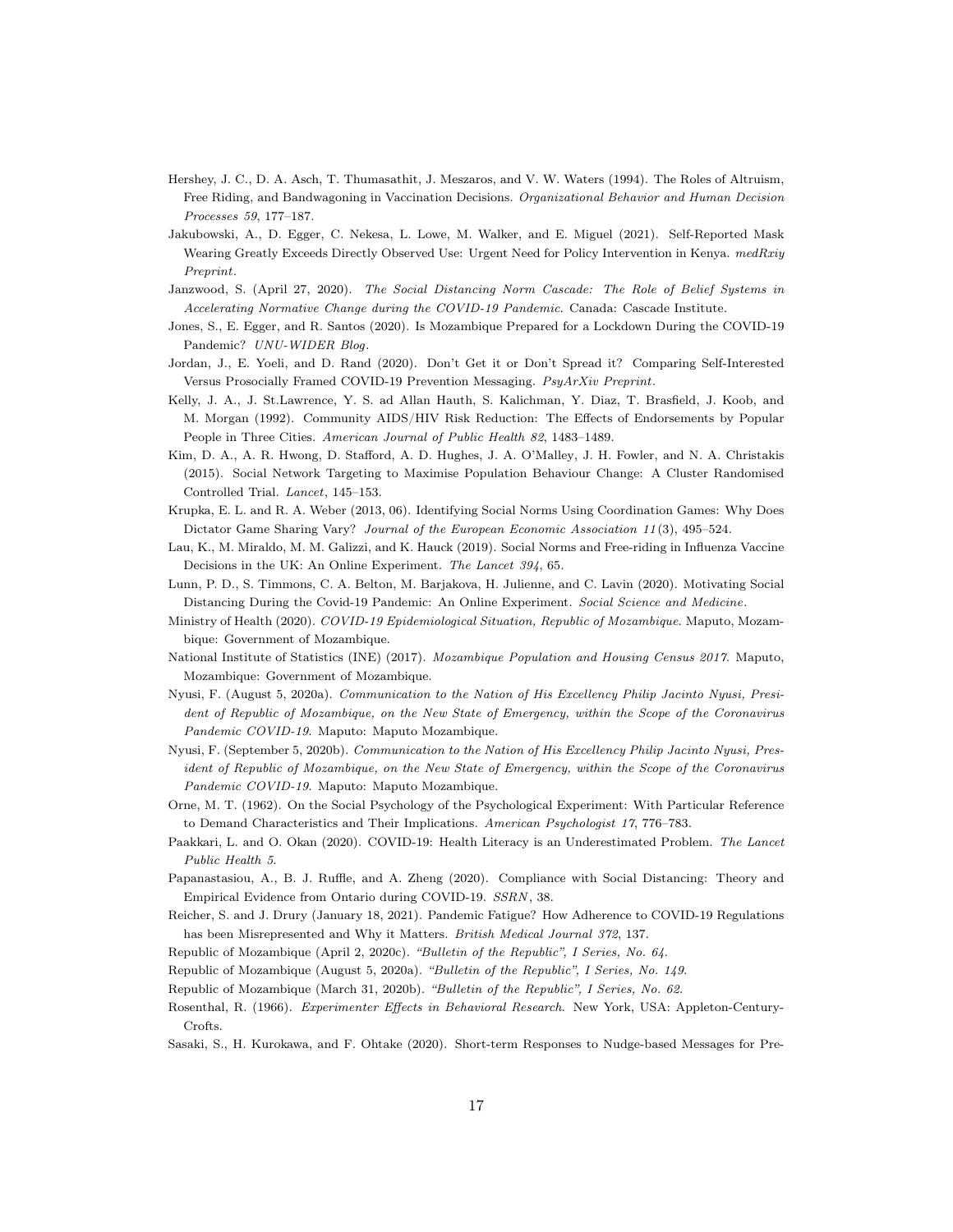venting the Spread of COVID-19 Infection: Intention, Behavior, and Life Satisfaction. Osaka University Discussion Papers In Economics And Business, 1–31.

- <span id="page-19-4"></span>Schultz, W. P., J. M. Nolan, R. B. Cialdini, N. J. Goldstein, and V. Griskevicius (2007). The Constructive, Destructive, and Reconstructive Power of Social Norms. Psychological Science 18, 429–434.
- <span id="page-19-8"></span>Siuta, M. and M. Sambo (April 1, 2020). COVID-19 Em Mocambique: Dimensao e possiveis impactos. Boletim No. 124p. Maputo: Instituto de Estudos Socias e Economicos.
- <span id="page-19-9"></span>U.S Embassy in Mozambique (2020). COVID-19 Information.
- <span id="page-19-6"></span>Valente, T. and P. Pumpuang (2007). Identifying Opinion Leaders to Promote Behavior Change. Health Education and Behavior 34, 881–896.
- <span id="page-19-3"></span>Van Bavel, J. J., K. Baicker, P. S. Boggio, V. Capraro, A. Cichocka, M. Cikara, M. J. Crockett, A. J. Crum, K. M. Douglas, J. N. Druckman, J. Drury, O. Dube, N. Ellemers, E. J. Finkel, J. H. Fowler, M. Gelfand, S. Han, S. Haslam, J. Jetten, S. Kitayama, D. Mobbs, L. E. Napper, D. J. Packer, G. Pennycook, E. Peters, R. E. Petty, D. G. Rand, S. D. Reicher, S. Schnall, A. Shariff, L. J. Skitka, S. S. Smith, C. R. Sunstein, N. Tabri, J. A. Tucker, S. van der Linden, P. van Lange, K. A. Weeden, M. J. A. Wohl, J. Zaki, S. R. Zion, and R. Willer (2020). Using Social and Behavioural Science to Support COVID-19 Pandemic Response. Nature human behaviour 4, 460–471.
- <span id="page-19-7"></span>Wood, W. (February 2000). Attitude Change: Persuasion and Social Influence. Annual Review of Psychology 51, 539–570.
- <span id="page-19-5"></span>Xie, K., B. Liang, M. A. Dulebenets, and Y. Mei (2020). The Impact of Risk Perception on Social Distancing During the COVID-19 Pandemic in China. International journal of environmental research and public health 17.
- <span id="page-19-2"></span>Yang, D., J. Allen IV, A. Mahumane, J. Riddell IV, and H. Yu (2021). Knowledge, Stigma and HIV Testing: An Analysis of a Widspread HIV/AIDS Program. Working Paper .
- <span id="page-19-1"></span>Yu, H. (2020). Three Essays in Development Economics. Dissertation. Ann Arbor, MI: University of Michigan.
- <span id="page-19-0"></span>Zizzo, D. J. (2010). Experimenter Demand Effects in Economic Experiments. Experimental Economics 13, 75–98.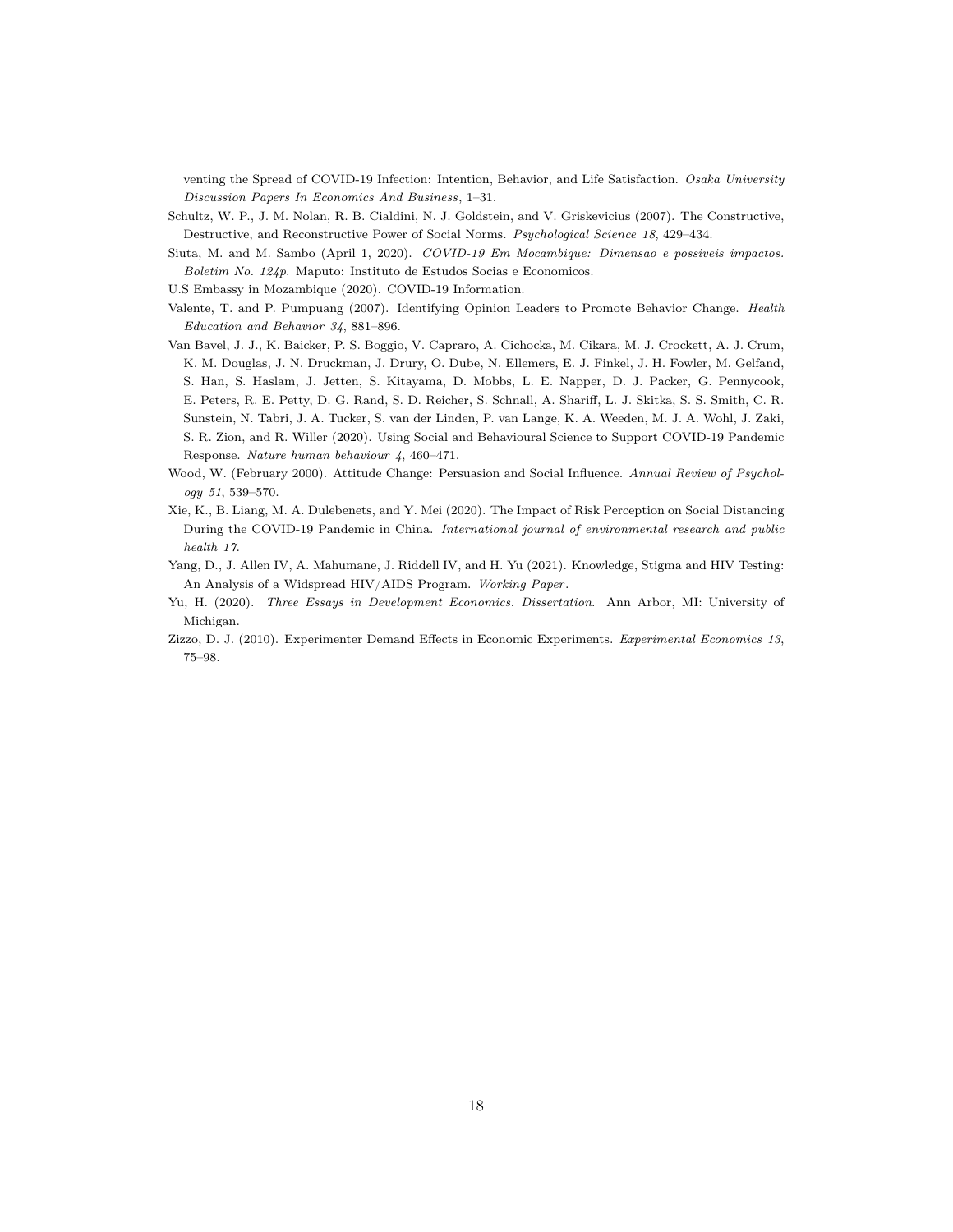<span id="page-20-0"></span>Figure 1: The Social Distancing Measure



Notes: Definition of primary social distancing (SD) outcome measure. Definition was pre-specified in pre-analysis <sup>p</sup>lan (PAP) and submitted to AEA RCT Registry on Aug. 25, 2020. Data for constructing the measure were then collected in our Rounds <sup>2</sup> and <sup>3</sup> <sup>p</sup>hone surveys (from August through November 2020). To be considered social distancing (SD), respondents must: 1) self-report they are following government SD recommendations, 2) self-report they are doing at least seven out of eight SD actions, and 3) be reported by others in community to be doing SD.Percentages reported are all shares of full sample (N=2,117). See Table [1](#page-22-1) and Section [3.3](#page-9-2) of main text for social distancing question definitions.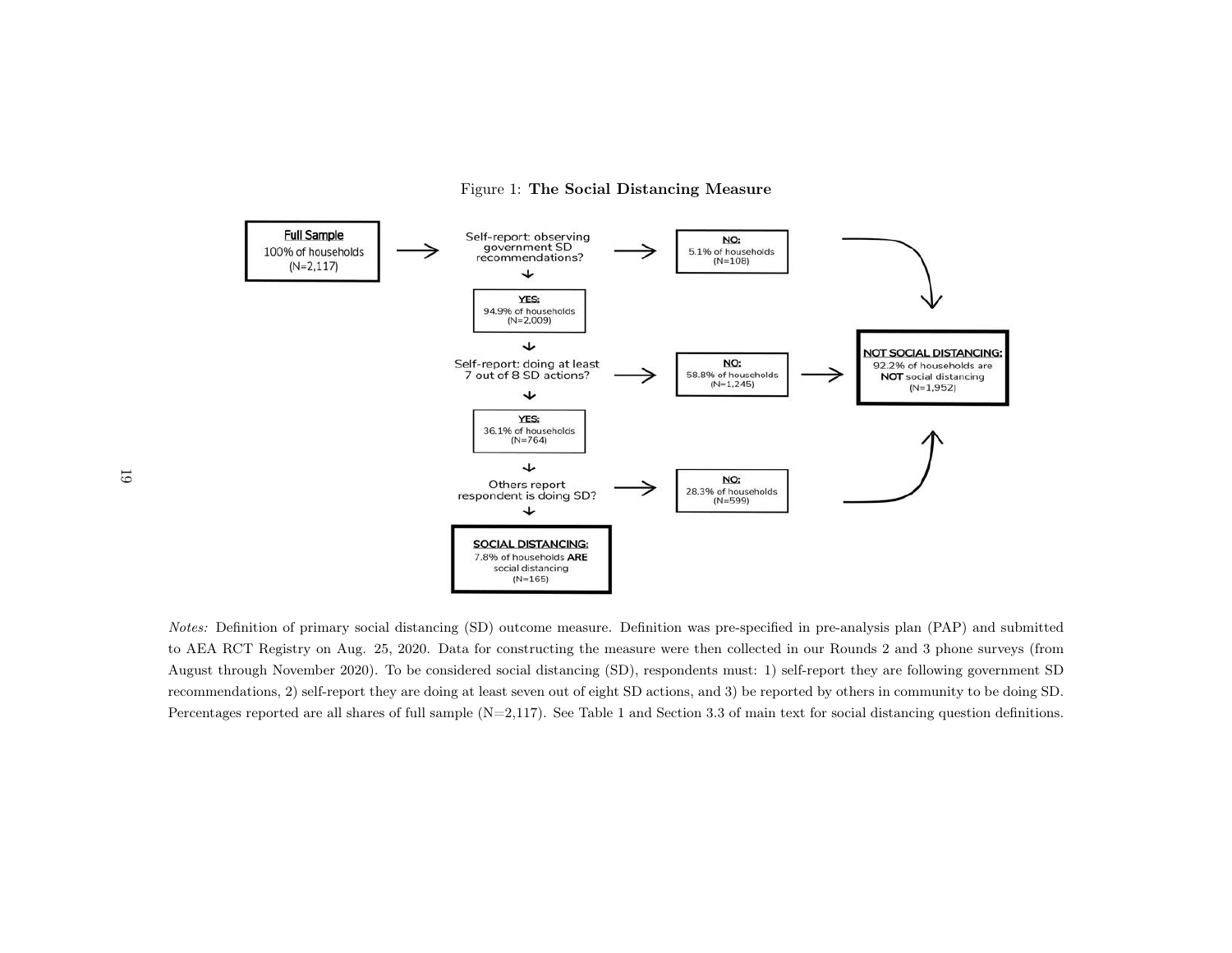

<span id="page-21-0"></span>Figure 2: District-Level Social Norm Correction Treatment Effects by Cumulative COVID-19 Cases

Notes: Social norm correction treatment effects (triangles) estimated separately for each of seven study districts (with 95% confidence intervals). District-level treatment effects plotted on vertical axis against district COVID-19 case loads at start of endline survey (per 100,000 population) on horizontal axis.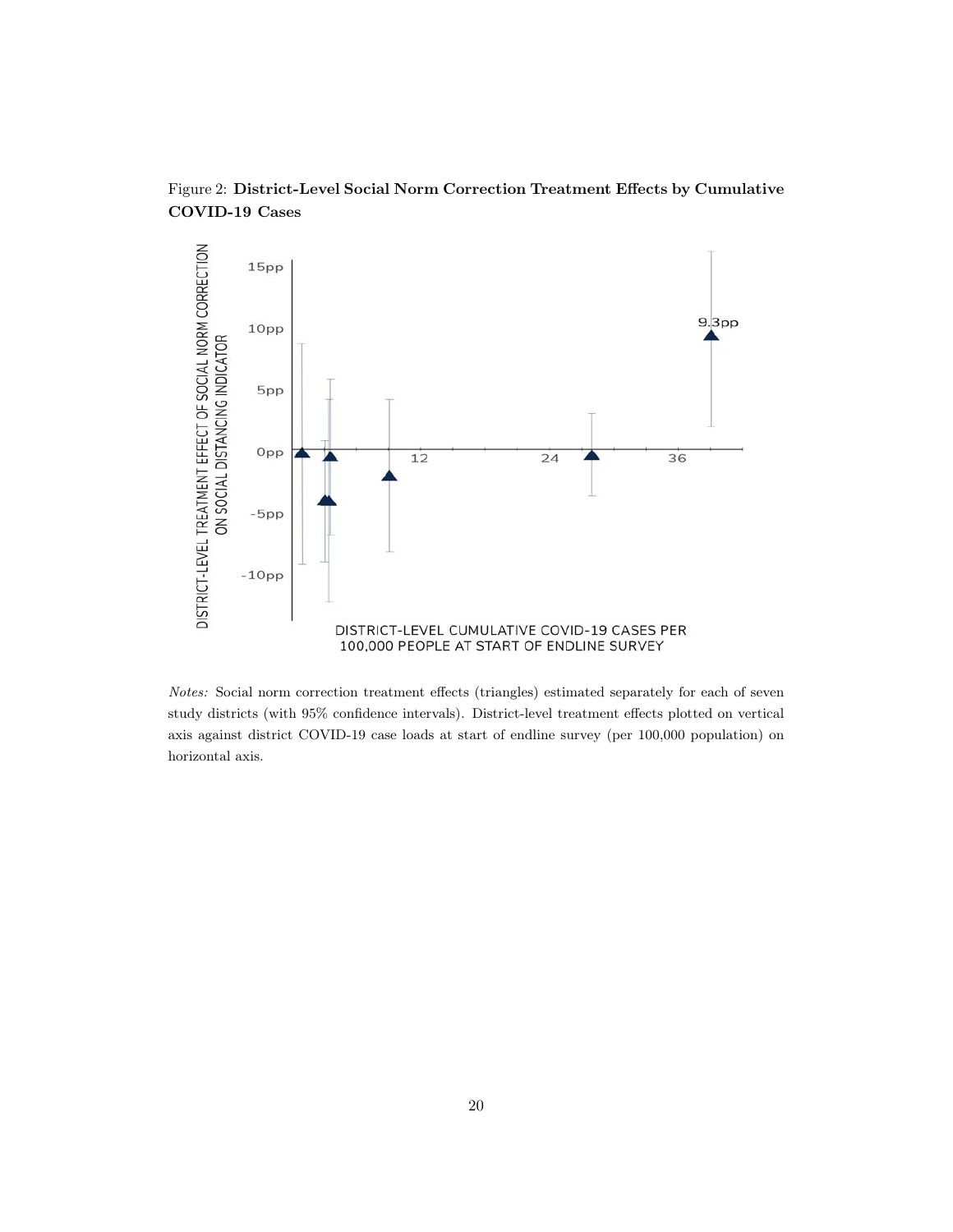<span id="page-22-1"></span>

|      | VARIABLES                                                | N     | Mean   | SD    | Min            | Max |
|------|----------------------------------------------------------|-------|--------|-------|----------------|-----|
|      |                                                          |       |        |       |                |     |
| (1)  | Pre-baseline: Respondent supports social distancing (SD) | 2,117 | 0.976  | 0.153 | $\theta$       | 1   |
| (2)  | Pre-baseline: Perceived share of community supporting SD | 2,109 | 0.689  | 0.313 | $\theta$       |     |
| (3)  | Respondent supports SD                                   | 2,117 | 0.989  | 0.104 | $\theta$       | 1   |
| (4)  | Perceived share of community supporting SD               | 2,114 | 0.800  | 0.262 | $\overline{0}$ |     |
|      |                                                          |       |        |       |                |     |
| (5)  | Primary SD indicator                                     | 2,117 | 0.0784 | 0.269 | $\theta$       |     |
| (6)  | Self-report of SD indicator                              | 2,117 | 0.355  | 0.479 | $\theta$       |     |
| (7)  | Self-report: Followed govt rules in past 14 days         | 2,117 | 0.949  | 0.219 | $\theta$       |     |
| (8)  | Self-report: SD behaviors above median                   | 2,117 | 0.361  | 0.481 | $\Omega$       | 1   |
| (9)  | Others' report of SD indicator                           | 2,117 | 0.232  | 0.422 | $\theta$       | 1   |
| (10) | Other households' report of SD                           | 2,117 | 0.378  | 0.485 | $\Omega$       |     |
| (11) | Leaders' report of SD                                    | 2,117 | 0.519  | 0.500 | $\theta$       | 1   |
|      |                                                          |       |        |       |                |     |

<span id="page-22-0"></span>Table 1: Summary Statistics of Social Distancing Support, Norms, and Behavior

Notes: "Pre-baseline" refers to data collected during the Round 1 phone survey from July 10 to August 16, 2020. All other summary statistics are baseline data collected during the Round 2 telephone survey from August 26 to October 4, 2020. See study timeline in Figure [A.2.](#page-21-0) Variables are as follows. Rows  $1 \& 3$ : indicator equal to one if respondent answers "yes" to supporting "the practice of social distancing to prevent the spread of coronavirus" and zero otherwise. Rows 2 & 4: perceived share of households (asked as "for every 10 households") in community that support social distancing (SD). Row 5: indicator for SD equal to one if respondent is SD according to self (Row 6) and others' reports (Row 9), and zero otherwise. Row 6: indicator for SD according to self if respondent answered "yes" to observing the government's recommendations on SD in the last 14 days (Row 7) and the report carrying out at least seven out of eight (above the sample median) social distancing behaviors (Row 8), and zero otherwise. Row 9: indicator for SD according to others if all other respondents (Row 10) and community leaders (Row 11) reported not knowing the respondent household, not seeing the respondent household in the past 14 days, or—if seen—that the respondent household 1) did NOT come closer than 1.5 meters to others outside their household; 2) did NOT shake hands, try to shake hands, or touch others outside their household; and 3) appeared to be observing the government's recommendations on SD, and zero otherwise.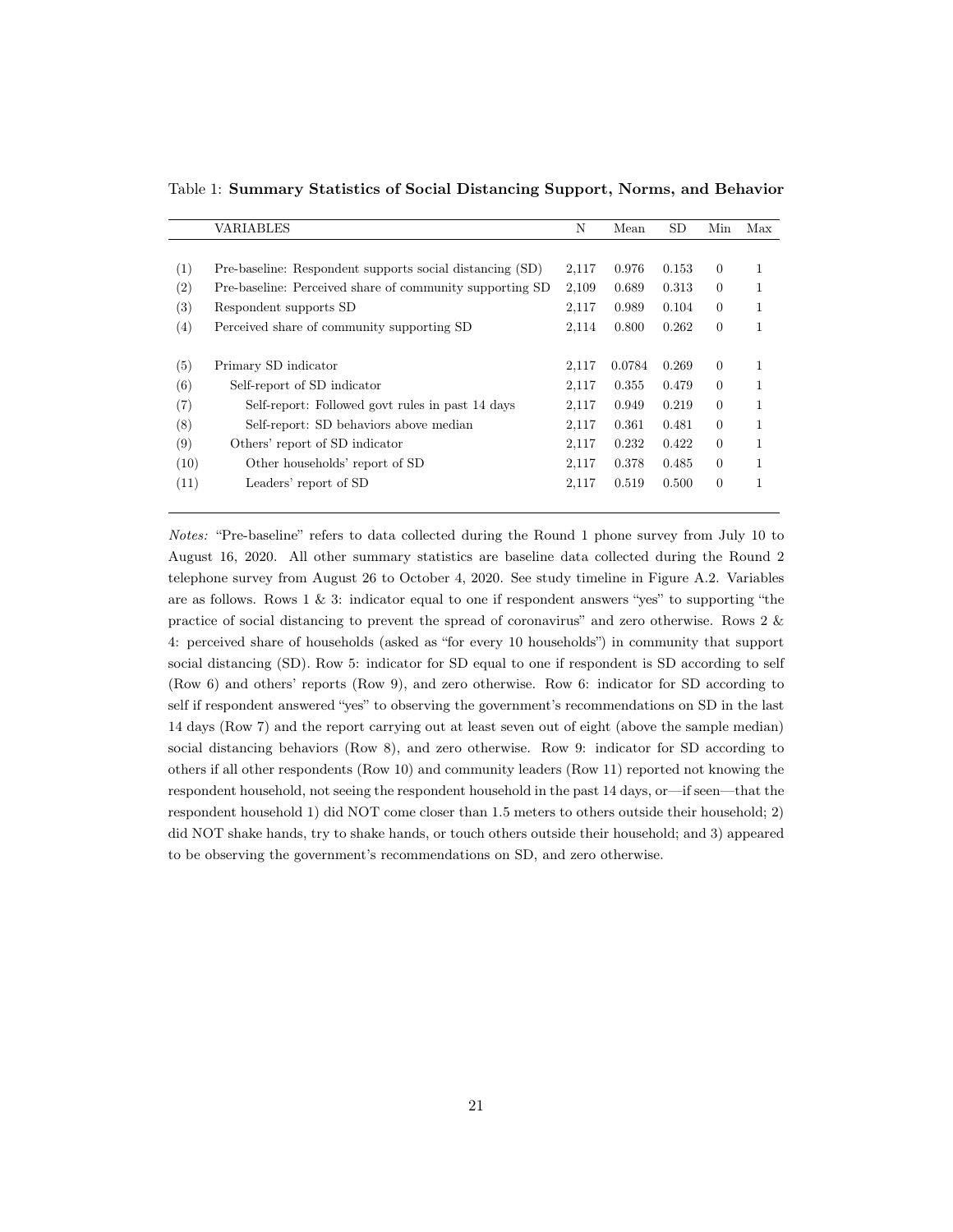<span id="page-23-0"></span>Table 2: Treatment Effects on Social Distancing and Expected COVID-19 Illnesses

<span id="page-23-1"></span>

|                                  | (1)                  | (2)                  | (3)                       | (4)                       |
|----------------------------------|----------------------|----------------------|---------------------------|---------------------------|
| VARIABLES                        | Primary SD Indicator | Primary SD Indicator | Perceived share of people | Perceived share of people |
|                                  |                      |                      | in community that will    | in community that will    |
|                                  |                      |                      | get sick from Covid       | get sick from Covid       |
|                                  |                      |                      |                           |                           |
| T1: Social Norm Correction       | 0.00425              | $-0.0466**$          | 0.0418                    | $-0.194**$                |
|                                  | (0.0140)             | (0.0191)             | (0.0322)                  | (0.0944)                  |
| T2: Leader Endorsement           | $-0.00541$           | $-0.0258$            | $-0.0209$                 | $-0.0598$                 |
|                                  | (0.0137)             | (0.0198)             | (0.0308)                  | (0.0944)                  |
| $T1 \times$ District Covid Cases |                      | $0.00304***$         |                           | $0.00725**$               |
|                                  |                      | (0.00106)            |                           | (0.00291)                 |
| $T2 \times$ District Covid Cases |                      | 0.00122              |                           | 0.00127                   |
|                                  |                      | (0.000992)           |                           | (0.00287)                 |
|                                  |                      |                      |                           |                           |
| <b>Observations</b>              | 2,117                | 2,117                | 812                       | 812                       |
| R-squared                        | 0.158                | 0.163                | 0.146                     | 0.152                     |
| Control Mean DV                  | 0.0857               | 0.0857               | 0.359                     | 0.359                     |
| Control SD DV                    | 0.280                | 0.280                | 0.369                     | 0.369                     |

Notes: Dependent variable in Columns 1-2 defined in Table [1.](#page-22-0) Dependent variable in Columns 3-4 is the expected future infection rate: "For every 10 people in your community, how many do you think would get sick from coronavirus?" (converted to share from 0 to 1). "T1: Social Norm Correction" is equal to one if respondent was randomly assigned to the social norm correction treatment, and zero otherwise. "T2: Leader Endorsement" is equal to one if respondent was randomly assigned to the leader endorsement treatment, and zero otherwise. "T1 x District Covid Cases" & "T2 x District Covid Cases" are the respective treatment indicators interacted with district-level cumulative COVID-19 cases per 100,000 population at the start of the endline survey (as detailed in Appendix [J\)](#page-42-0). All regressions control for a baseline measure of the dependent variable, a vector of indicators for number of community leaders knowing the respondent at baseline (0 through 4), and a vector of indicators for number of other respondents knowing the respondent at baseline (0 through 8). All regressions also include community fixed effects. Robust standard errors in parentheses. Significance levels: \*\*\*  $p<0.01$ , \*\*  $p<0.05$ , \*  $p<0.1$ .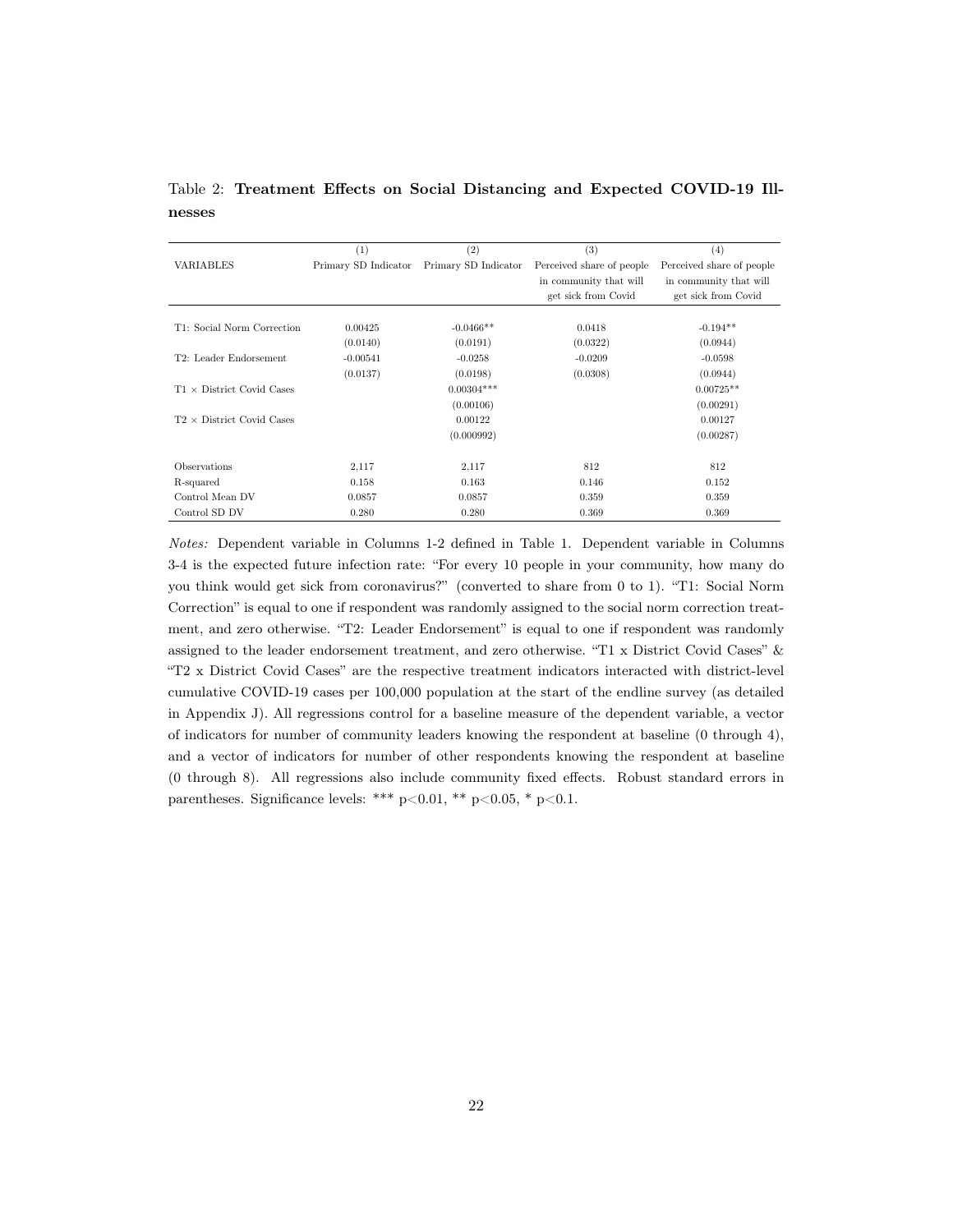# Online Appendix

# <span id="page-24-0"></span>A Proofs

### A.1 Proof of Theorem [1](#page-7-1)

The agent will adjust her effort level in response to the treatment to  $\sqrt{\hat{e}} = \frac{\hat{a}C}{2}H(\hat{x})$  where  $H(x) = 1 - x(1 - \frac{1}{x})$  $\frac{1}{2}$ ). Hence, the prior and posterior effort levels satisfy:

$$
\frac{\sqrt{\tilde{e}}}{\sqrt{e}} = \frac{\tilde{\alpha}}{\alpha} \frac{H(\tilde{x})}{H(x)}
$$
(A.1)

We take the ratios of Equations [6](#page-6-0) and [7:](#page-6-1)

$$
\frac{\hat{\alpha}}{\alpha} = \frac{1 - \sqrt{e}G(x)}{1 - \sqrt{e}G(\hat{x})}
$$
\n(A.2)

We therefore obtain:

$$
\frac{\sqrt{\tilde{e}}}{\sqrt{e}} = \frac{H(\hat{x})(1 - \sqrt{e}G(x))}{H(x)(1 - \sqrt{e}G(\hat{x}))}
$$
(A.3)

Effort increases iff  $\frac{\sqrt{\tilde{e}}}{\sqrt{e}} > 1$ :

$$
\frac{H(\hat{x})(1 - \sqrt{e}G(x))}{H(x)(1 - \sqrt{e}G(\hat{x}))} > 1
$$
  

$$
\sqrt{e}[H(x)G(\hat{x}) - H(\hat{x})G(x)] > H(x) - H(\hat{x})
$$

Now note that  $G(x) = 2xH(x)$  such that:

$$
\sqrt{e}2H(x)H(\hat{x})(\hat{x} - x) > (1 - \frac{1}{\sqrt{2}})(\hat{x} - x)
$$
\n
$$
\sqrt{e} > \frac{1 - \frac{1}{\sqrt{2}}}{H(x)H(\hat{x})}
$$
\n(A.4)

This shows that the perceived-infectiousness effect dominates if the initial effort level  $e$  is high enough. Effort is determined by Equation [5](#page-5-0) and increases with  $\alpha$  (which increases with  $\hat{\alpha}$ ). Therefore, for sufficiently large  $\hat{\alpha}$  the perceived-infectiousness effect dominates.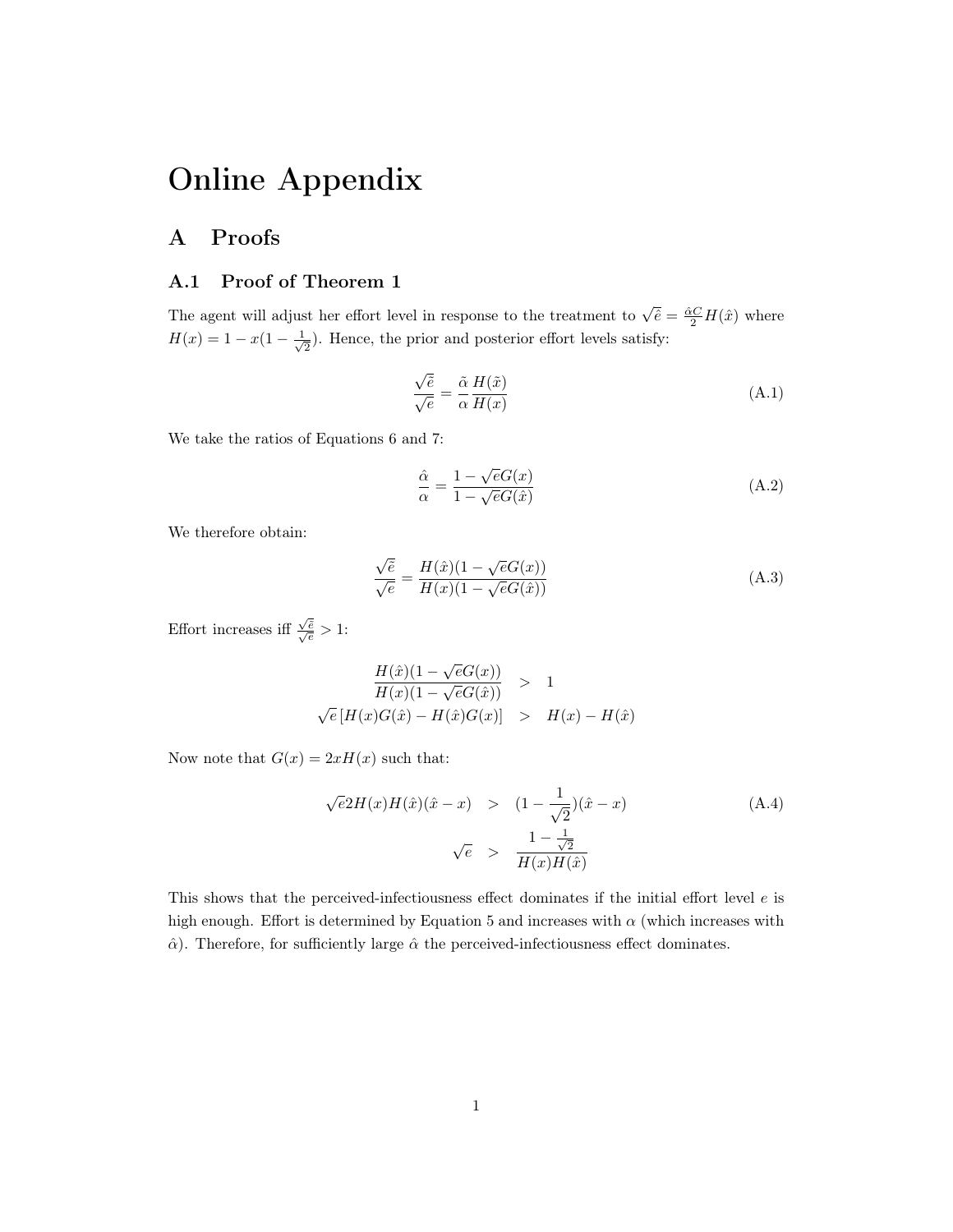## <span id="page-25-0"></span>B Study Area and Timeline

Study participants come from 76 communities in central Mozambique. The study communities are in seven districts of three provinces: Dondo and Nhamatanda in Sofala province; Gondola, Chimoio and Manica in Manica province; and Namacurra and Nicoadala in Zambezia province. These 76 communities are mapped in Figure [A.1.](#page-20-0) Compared to other communities in Mozambique, the study areas are relatively accessible to main transport corridors (highways and ports), and are thus important geographic conduits for infectious disease.



We collected survey data in three rounds between July 10 and November 18, 2020. Appendix Figure [A.2](#page-21-0) depicts the study timeline below a rolling average of new Mozambican COVID-19 cases. We piloted surveys in Round 1. Immediately before the Round 2 survey, we randomly assigned households to treatments and submitted our pre-analysis plan to the AEA RCT Registry. The Round 2 survey served as a baseline, and was immediately followed (on the same phone call) by our treatment interventions. Round 3 was our endline survey. Surveys collected data on COVID-19 knowledge, beliefs, and behaviors. While data collection for Round 3 began only one day after completion of Round 2, there was a minimum of 3.0 weeks and average of 6.3 weeks between Rounds 2 and 3 surveys for any given respondent. While the Round 1 survey occurred when new COVID-19 cases remained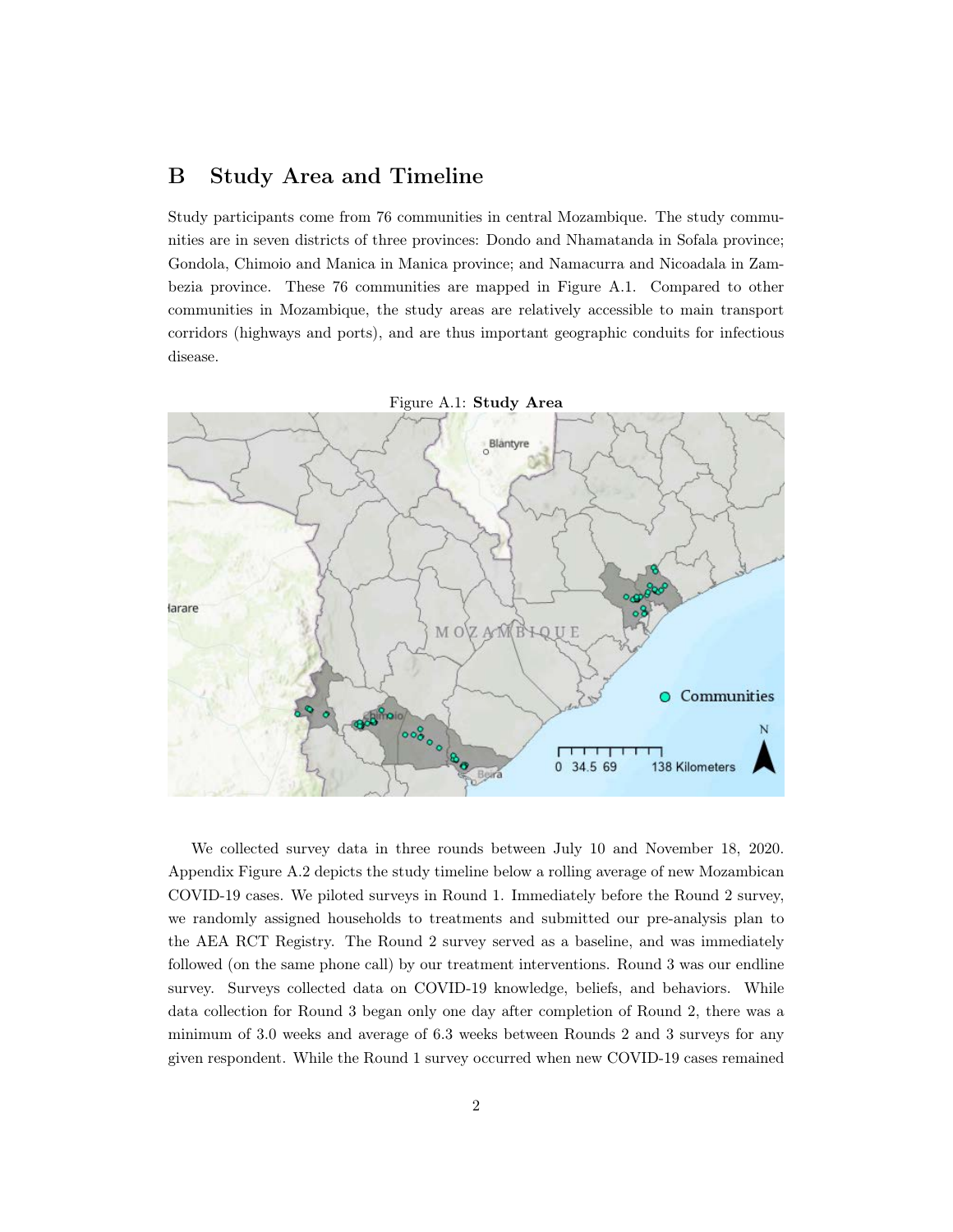relatively steady, both the Round 2 and Round 3 surveys occurred during a period of substantial growth in new COVID-19 cases.



Notes: Round 1 is pre-baseline survey to collect social distancing support data, Round 2 is baseline survey, and Round 3 is endline survey. There is at least a three week gap between baseline and endline survey for any given study participant. Pre-analysis plan uploaded and treatments randomly assigned immediately prior to start of Round 2 baseline survey, on Aug. 25, 2021. Treatments implemented immediately following baseline survey on same phone call. Baseline measures reported in Table [1](#page-22-0) come from Round 2 surveys and endline measures come from Round 3 surveys.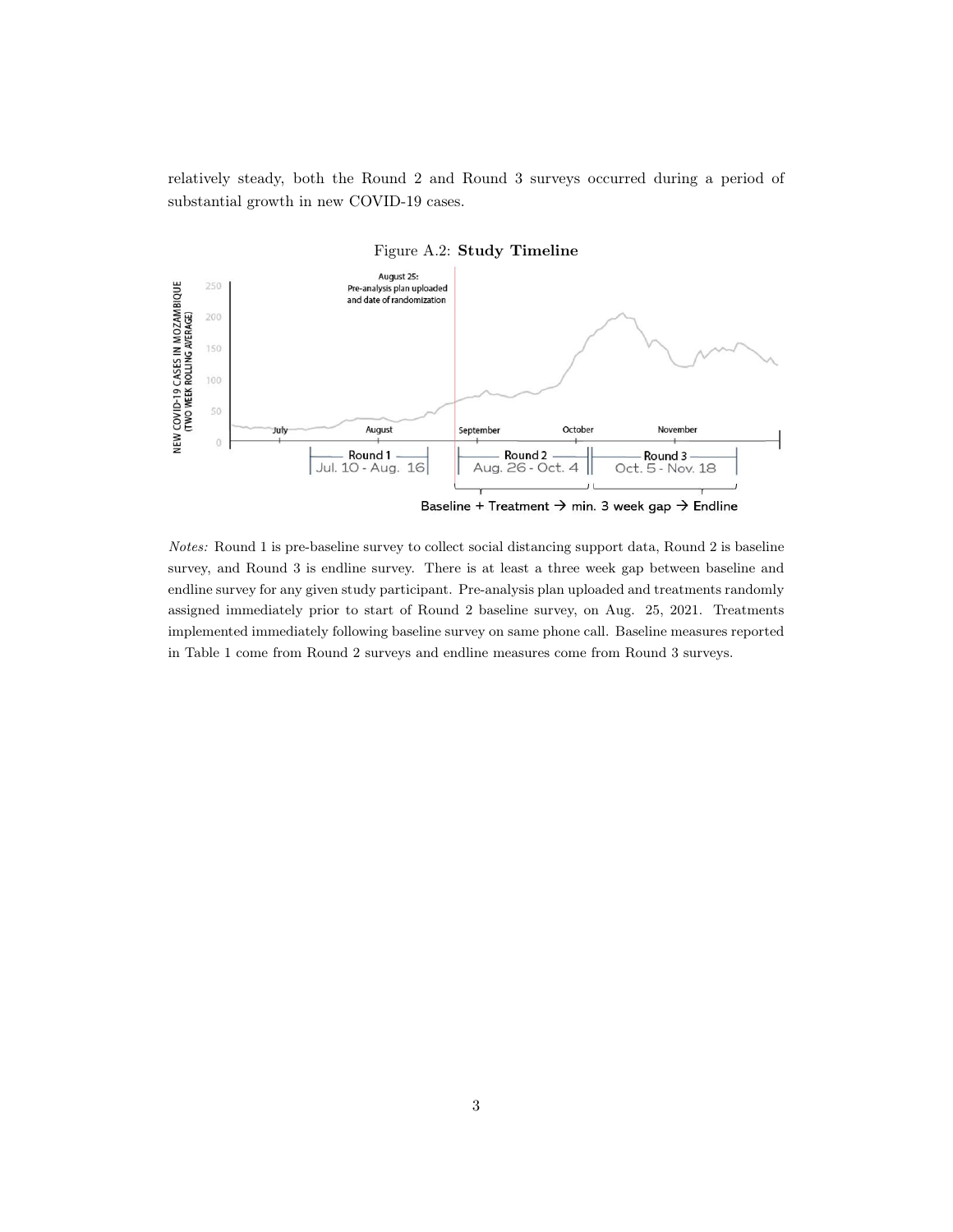# <span id="page-27-0"></span>C Treatment Scripts

Both treatments were implemented directly following the baseline survey, on the same phone call. If a respondent was randomly assigned to a treatment, the corresponding intervention text would appear on the enumerator's tablet. Enumerators read a script aloud exactly as shown below. Following the treatment, respondents were asked if they would like the information repeated.

The social norm correction treatment involves sharing the level of "actual community support for social distancing" with the respondent if they underestimate or correctly estimate that level. We express this as integer units out of 10, rounded to the nearest integer based on actual shares of respondents in the community expressing support for social distancing in the Round 1 (pre-baseline) survey. In 63 out of 76 communities (82.9%) the number we convey to respondents is 10 out of 10, and in 13 communities (17.1%) the number is 9 out of 10.

Script for T1: Social Norm Correction – "Now I want to give you some information about social distancing. In this survey, you indicated that you think  $\langle insert\;respondent's\; answer$  $here$  of every 10 households in your community support the practice of social distancing."

- If response UNDERESTIMATES community support for social distancing: "However, more households support social distancing than you think! Based on the results of our first COVID-19 survey, approximately *<insert actual community support for social* distancing here of every 10 households in your community support social distancing to prevent the spread of the coronavirus."
- If response CORRECTLY ESTIMATES community support for social distancing: "You are correct! Based on the results of our first COVID-19 survey, approximately  $\leq$ insert actual community support for social distancing here $>$  of every 10 household in your community support social distancing to prevent the spread of the coronavirus."
- If response OVERESTIMATES community support for social distancing: (no information given)

Script for T2: Leader Endorsement – "Our research team recently called and talked to your  $\langle$  list leaders' titles and names here  $\rangle$ . They said that they support social distancing, are practicing social distancing themselves, and encourage others to do the same."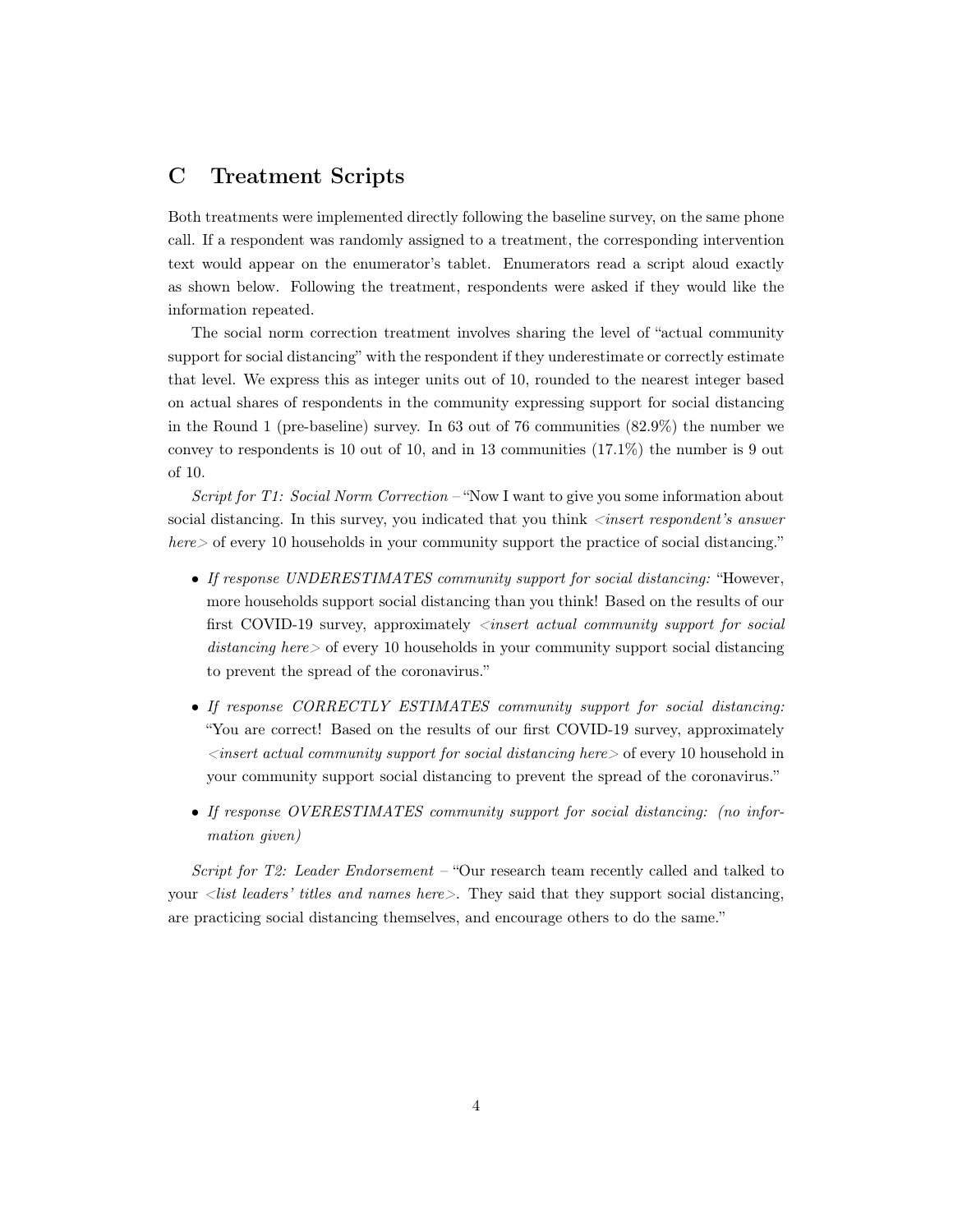## <span id="page-28-0"></span>D Populated Pre-analysis Plan

On August 25, 2020, prior to baseline data collection, we uploaded our pre-analysis plan (PAP) to the American Economic Association's RCT Registry, registration ID number AEARCTR-0005862: [https://doi.org/10.1257/rct.5862-1.0.](https://doi.org/10.1257/rct.5862-1.0)

In our PAP, we specify the following regression for our primary analysis, which is the same as Equation [8](#page-12-2) in the main text:

$$
Y_{ijd} = \beta_0 + \beta_1 T 1_{ijd} + \beta_2 T 2_{ijd} + \eta B_{ijd} + \delta_{ijd}^{others} + \delta_{ijd}^{leads} + \gamma_{jd} + \varepsilon_{ijd}
$$
 (D.1)

where  $Y_{ijd}$  is the social distancing indicator for household i in community j and district  $d$ ;  $T_{ijd}$  and  $T_{2ijd}$  are indicator variables for the social norm correction and leader endorsement treatment groups, respectively;  $B_{ijd}$  is the baseline value of the dependent variable;  $\gamma_{id}$  are community fixed effects; and  $\varepsilon_{ijd}$  is a mean-zero error term. We report robust standard errors. The regression also controls for the number of other survey respondents and community leaders who report knowing the survey respondent at baseline (in Round 2). Specifically,  $\delta_i^{others}$  is a vector of dummy variables for the distinct number of other surveyed study respondents who report knowing the household  $(0, 1, 2, \ldots, 7, 8$  or more; where 8 is the first integer where over 90% of the sample is represented by previous non-negative integers), and  $\delta_i^{leading}$  is a vector of dummy variables for the distinct number of community leaders who report knowing the household  $(0, 1, 2, 3, 4;$  where 4 is maximum number of leaders found within one of the 76 sample communities). Including this control variable helps reduce residual variance in the dependent variable, because respondents who are known by more others in the community will also have more reports of social interactions with others. These results are presented in the main paper in Table [2](#page-23-0) column (1) and are also replicated in column (1) of Table [A.1.](#page-22-0)

Additionally, we pre-specified the following secondary analyses. First, we analyze impacts of the social distancing treatments on the separate components of the social distancing index—the others' and self-report. These results are presented in Table [A.1](#page-22-0) columns (2)  $\&$ (3), respectively. Treatment effects on these outcomes are very similar to those in column (1).

Second, we also pool SD1 and SD2 together to examine the effect of some endorsement of social distancing (whether by other community members or by community leaders) on the primary social distancing outcome. These coefficient in Table [A.1](#page-22-0) column (4) is small in magnitude and not statistically significantly different from zero at conventional levels.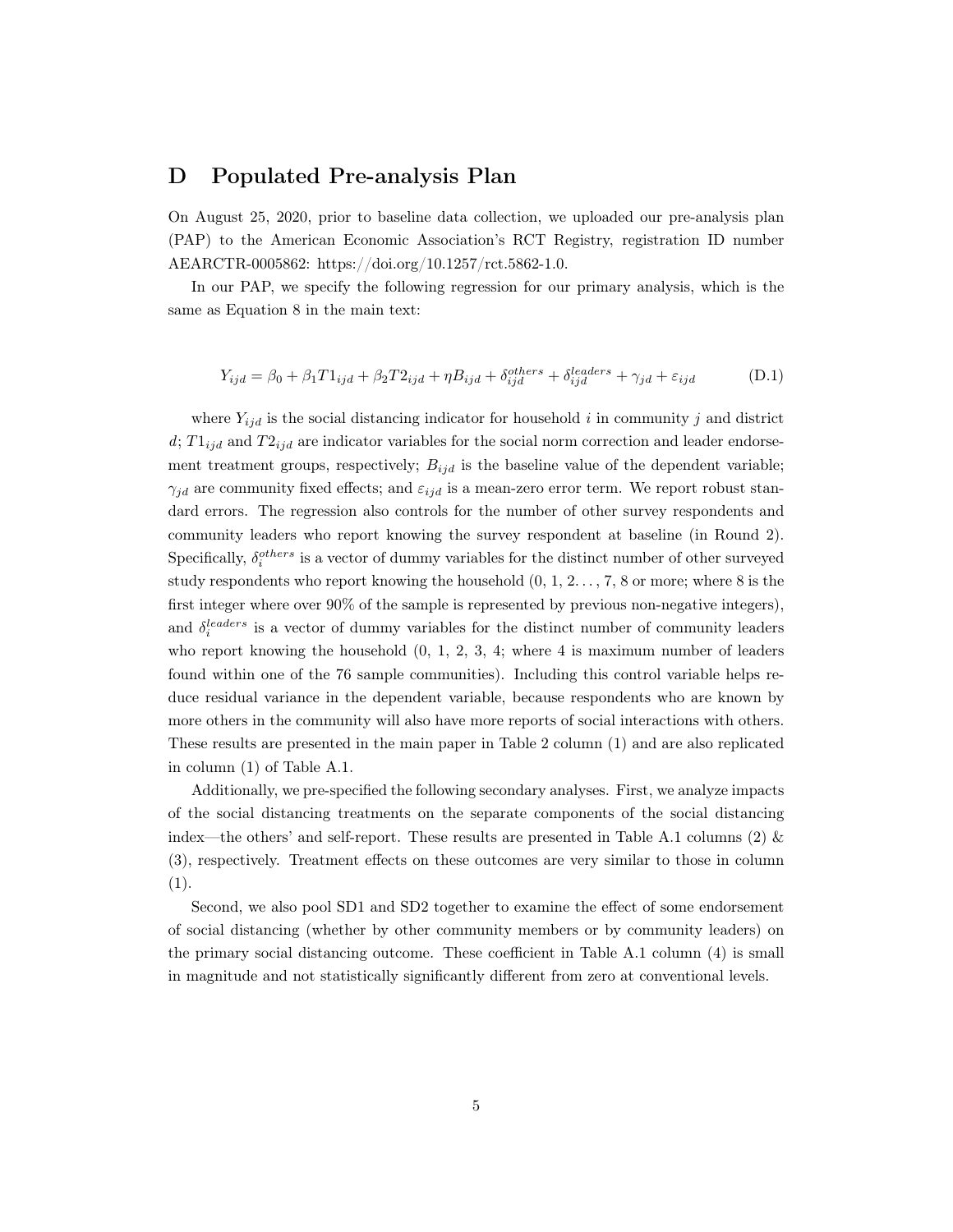|                            | (1)                  | (2)                  | (3)               | (4)                  |
|----------------------------|----------------------|----------------------|-------------------|----------------------|
| <b>VARIABLES</b>           | Primary SD Indicator | Others' Report of SD | Self-Report of SD | Primary SD Indicator |
|                            |                      |                      |                   |                      |
| T1: Social Norm Correction | 0.00425              | 0.000950             | 0.0134            |                      |
|                            | (0.0140)             | (0.0181)             | (0.0238)          |                      |
| T2: Leader Endorsement     | $-0.00541$           | 0.0145               | $-0.0189$         |                      |
|                            | (0.0137)             | (0.0183)             | (0.0234)          |                      |
| Pooled SD Treatments       |                      |                      |                   | $-0.000642$          |
|                            |                      |                      |                   | (0.0116)             |
|                            |                      |                      |                   |                      |
| <b>Observations</b>        | 2,117                | 2,117                | 2,117             | 2,117                |
| R-squared                  | 0.158                | 0.333                | 0.211             | 0.158                |
| Control Mean DV            | 0.0857               | 0.211                | 0.406             | 0.0857               |
| Control SD DV              | 0.280                | 0.408                | 0.491             | 0.280                |

Table A.1: Additional Prespecified Analyses

Notes: Dependent variables are defined in Table [1.](#page-22-0) "T1: Social Norm Correction" is an indicator equal to one if respondent was randomly assigned to the social norm correction treatment, and zero otherwise. "T2: Leader Endorsement" is an indicator equal to one if respondent was randomly assigned to the leader endorsement treatment, and zero otherwise. "Pooled SD Treatments" is an indicator equal to one if respondent was randomly assigned to the social norm correction treatment or leader endorsement treatment, and zero otherwise. Controls are as defined in Table [2.](#page-23-0) All regressions also include community fixed effects. Robust standard errors in parentheses. Significance levels: \*\*\* p<0.01, \*\* p<0.05, \* p<0.1.

We also randomly assigned a family of treatments to improve COVID-19 knowledge in the same study population.<sup>[1](#page-29-0)</sup> Randomization of the social norm correction and leader endorsement treatments were stratified within 76 communities and within the separate knowledge treatment conditions (i.e., the knowledge and social distancing treatments were cross-randomized). As pre-specified, we run a regression on the primary social distancing outcome with indicators for social distancing treatments, the cross-randomized knowledge treatments and their interaction terms. Results are presented in Table [A.2,](#page-23-0) and show no large or statistically significant interaction effects between the social distancing and knowledge treatments.

<span id="page-29-0"></span><sup>&</sup>lt;sup>1</sup>The pre-analysis plan (PAP) for the knowledge study can be found here: [https://fordschool.umich.edu/mozambique-research/combatting-covid-19.](https://fordschool.umich.edu/mozambique-research/combatting-covid-19)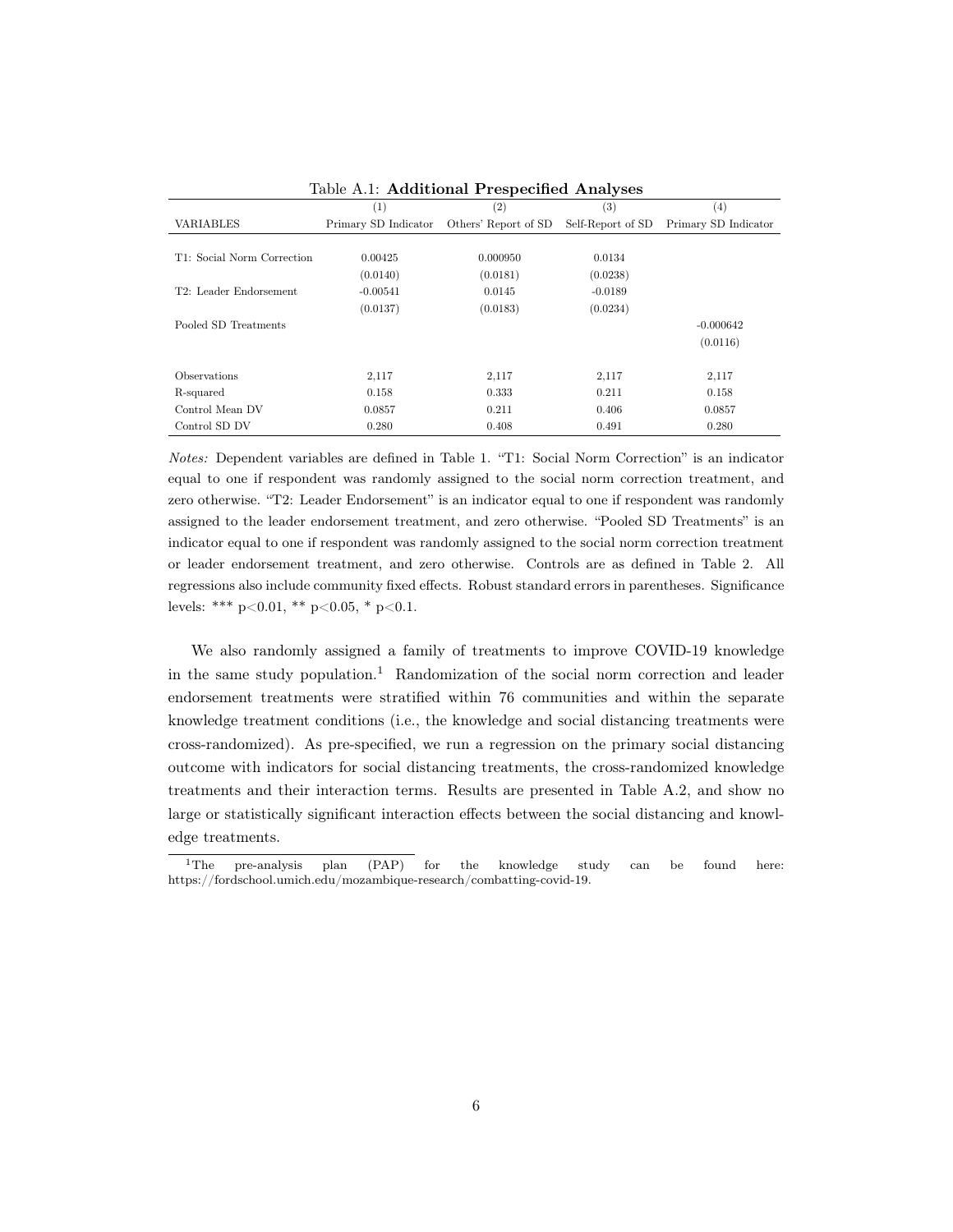|                            | (1)                  |
|----------------------------|----------------------|
| VARIABLES                  | Primary SD Indicator |
|                            |                      |
| T1: Social Norm Correction | $-0.0237$            |
|                            | (0.0214)             |
| T2: Leader Endorsement     | $-0.0210$            |
|                            | (0.0222)             |
| K1: Incentive              | $-0.0218$            |
|                            | (0.0241)             |
| K2: Feedback               | $-0.00250$           |
|                            | (0.0251)             |
| K3: Incentive & Feedback   | $-0.0144$            |
|                            | (0.0238)             |
| $T1 \times K1$             | 0.0545               |
|                            | (0.0390)             |
| $T2 \times K1$             | 0.0249               |
|                            | (0.0372)             |
| $T1 \times K2$             | 0.0467               |
|                            | (0.0397)             |
| $T2 \times K2$             | 0.0139               |
|                            | (0.0385)             |
| $T1 \times K3$             | 0.0404               |
|                            | (0.0382)             |
| $\text{T2}\times\text{K3}$ | 0.0374               |
|                            | (0.0372)             |
|                            |                      |
| Observations               | 2,117                |
| R-squared                  | 0.160                |
| Control Mean DV            | 0.0857               |
| Control SD DV              | 0.280                |

Table A.2: Interactions between Social Distancing and Knowledge Treatments

Notes: Dependent variable is defined in Table [1.](#page-22-0) Social distancing treatments are defined in Table [2.](#page-23-0) "K1 Incentive", "K2 Feedback", and "K3 Incentive & Feedback" are indicators equal to one if respondent was randomly assigned to one of these knowledge treatments, and zero otherwise. Remaining regressors represent interactions between social distancing treatments and the knowledge treatments. Controls are as defined in Table [2.](#page-23-0) Regression also includes community fixed effects. Robust standard errors in parentheses. Significance levels: \*\*\* p<0.01, \*\* p<0.05, \* p<0.1.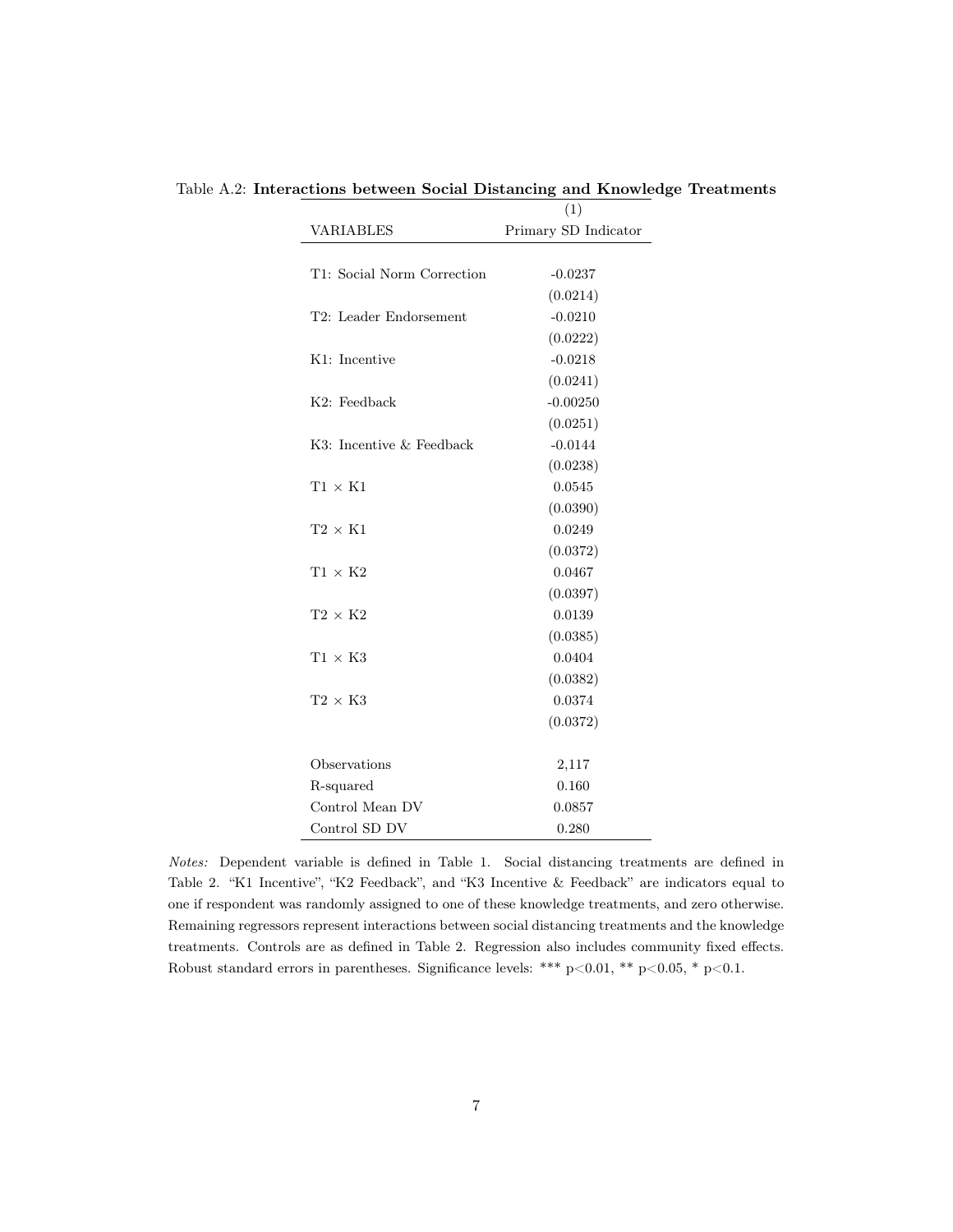# <span id="page-31-0"></span>E Attrition and Balance

Appendix Table [A.3](#page-32-0) presents regressions examining whether attrition and baseline variables are balanced with respect to treatment assignment<sup>[2](#page-31-1)</sup>. Attrition between Round 2 (baseline) and Round 3 (endline) is only 4.9% and is less than 5.6% in each of the seven districts surveyed. Balance in attrition is confirmed in column 1, which starts with the Round 2 (baseline) sample and regresses treatments on an indicator equal to one if the respondent was not reached for the Round 3 (endline) survey. Balance in baseline social distancing outcomes is confirmed in columns 2-4, which examines the Round 2 social distancing outcomes. Balance in baseline household characteristics is confirmed in columns 6-8, which examines the final Round 3 sample and regresses treatments on Round 1 measures of household income, an index of food insecurity, and an indicator for presence of an older adult over 60 years. In not a single regression in the table is a coefficient on a treatment indicator statistically significant at conventional levels.

<span id="page-31-1"></span><sup>2</sup>Figure [A.2](#page-21-0) shows the study timeline for the three survey rounds collected. Round 1 is a pre-baseline measure, Round 2 measures baseline values and Round 3 measures endline outcomes.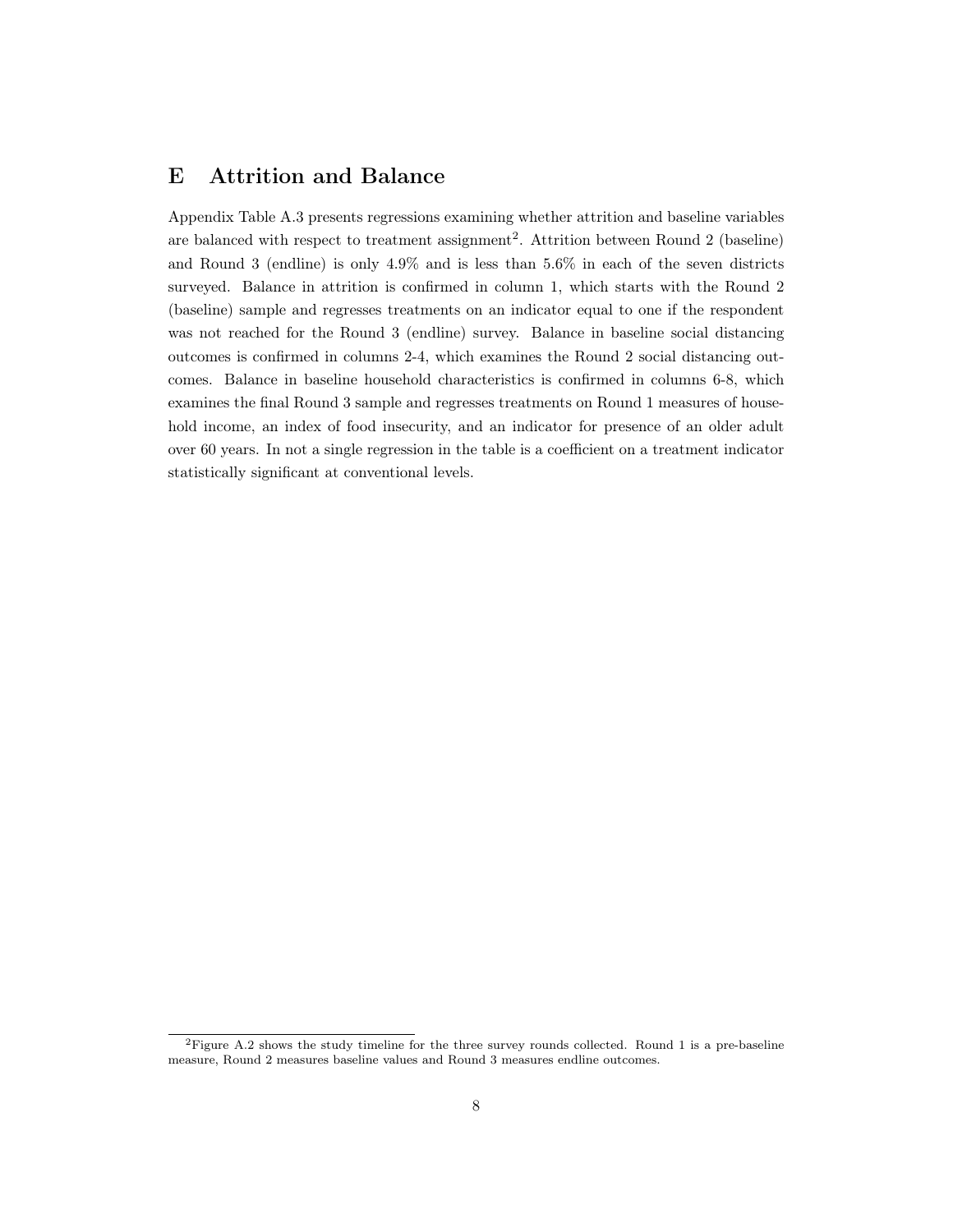|                            | (1)        | (2)                  | (3)                  | (4)               | (5)                   | (6)              | (7)             | (8)               |
|----------------------------|------------|----------------------|----------------------|-------------------|-----------------------|------------------|-----------------|-------------------|
| <b>VARIABLES</b>           | Attrition  | Primary SD Indicator | Others' Report of SD | Self-Report of SD | Perceived Social Norm | <b>Hh</b> Income | Food Insecurity | Older Adult in Hh |
|                            |            |                      |                      |                   |                       |                  |                 |                   |
| T1: Social Norm Correction | $-0.0127$  | $-0.0176$            | $-0.000450$          | $-0.00956$        | $-0.0101$             | $-159.5$         | 0.00107         | $-0.00293$        |
|                            | (0.0111)   | (0.0134)             | (0.0203)             | (0.0247)          | (0.0138)              | (181.7)          | (0.0191)        | (0.0250)          |
| T2: Leader Endorsement     | $-0.00154$ | $-0.00324$           | 0.00897              | 0.00420           | $-0.0201$             | $-39.95$         | $-0.0240$       | 0.0240            |
|                            | (0.0113)   | (0.0143)             | (0.0206)             | (0.0249)          | (0.0137)              | (181.8)          | (0.0193)        | (0.0252)          |
| <b>Observations</b>        | 2,226      | 2,117                | 2,117                | 2,117             | 2,114                 | 1,873            | 2,117           | 2,096             |
| R-squared                  | 0.030      | 0.096                | 0.199                | 0.076             | 0.047                 | 0.043            | 0.090           | 0.058             |
| Control Mean DV            | 0.0533     | 0.0833               | 0.229                | 0.356             | 0.810                 | 1176             | 0.842           | 0.342             |
| Control SD DV              | 0.225      | 0.277                | 0.420                | 0.479             | 0.262                 | 4029             | 0.365           | 0.475             |

#### <span id="page-32-0"></span>Table A.3: Treatment Effect on Attrition and Balance

Notes: Dependent variables are as follows. Column 1: indicator if respondent attrited from the sample between baseline and endline. Columns2-4: baseline SD outcomes defined in Table [1.](#page-22-1) Column 5: baseline perceived share of community supporting SD, defined further in Table [1.](#page-22-1)

Column 6: at pre-baseline, self-reported total income for the previous week (in Mozambican meticais). Column 7: indicator if, in the last <sup>7</sup>days, household has 1) lacked food; 2) reduced number of meals/portions; or was unable to buy their usual amount of food due to 3) marketshortages, 4) high prices, 5) reduced income. Column 8: indicator if adult age <sup>60</sup> or older is present in the household. Controls are as definedin Table [2.](#page-23-1) All regressions also include community fixed effects. Robust standard errors in parentheses. Significance levels: \*\*\* p<0.01, \*\*  $p<0.05$ , \*  $p<0.1$ .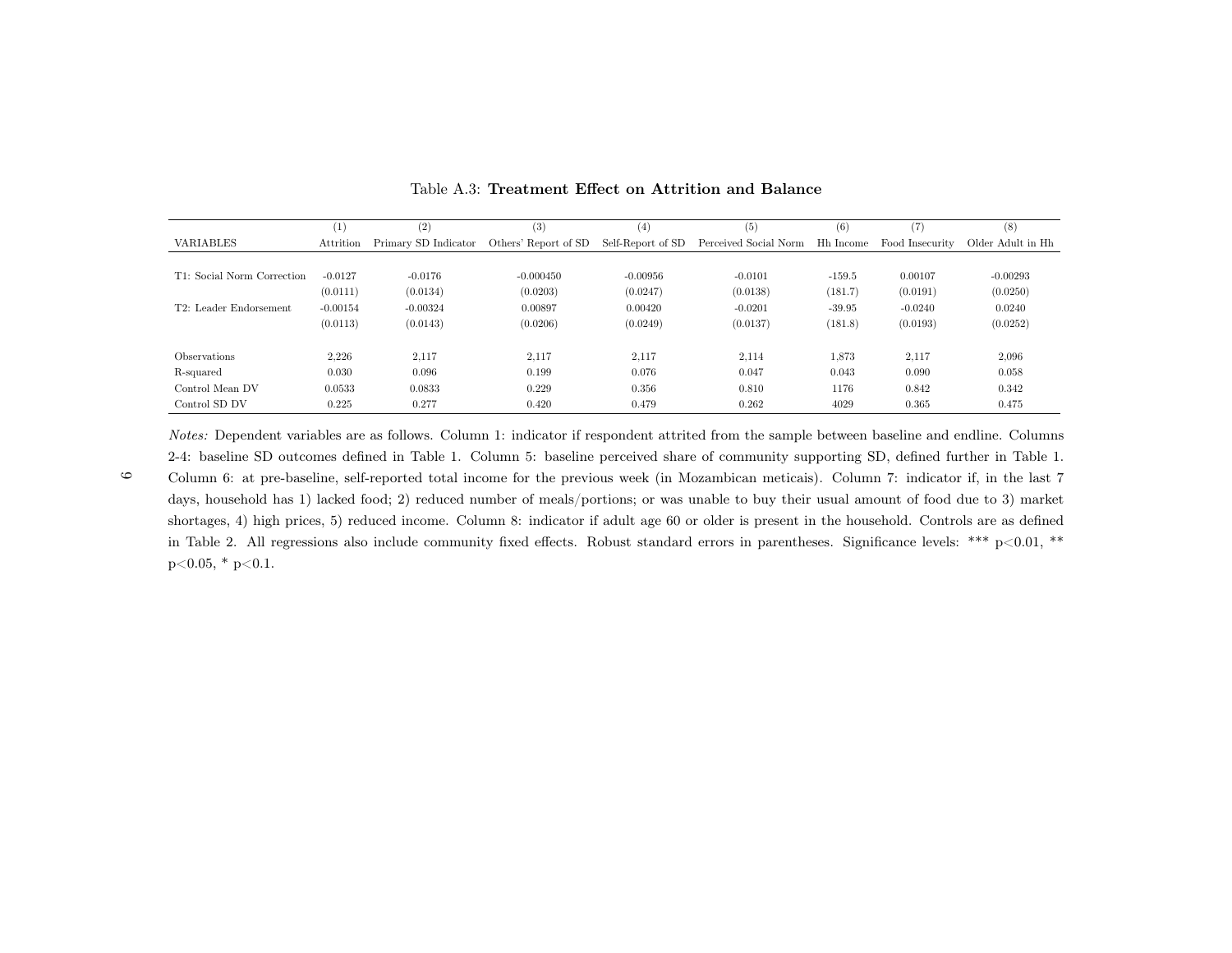# <span id="page-33-0"></span>F Summary Statistics for Social Distancing Index

Below are the summary statistics for the questions that comprise the self-reported social distancing index at baseline and endline. Respondents were asked "Is this something your household has been doing for the last seven days?" about a randomly determined four social distancing actions at baseline and all eight social distancing actions at endline. Responses were coded as indicators equal to one if indicative of social distancing (answers that indicate social distancing shown in parentheses), and zero otherwise.

|                                              | <b>Baseline</b> |      | Endline |       |      |      |
|----------------------------------------------|-----------------|------|---------|-------|------|------|
| VARIABLES                                    | N               | Mean | SD      | N     | Mean | SD   |
|                                              |                 |      |         |       |      |      |
| Shop in crowded areas                        | 1,032           | .642 | .479    | 2,115 | .678 | .467 |
| like informal markets (No)                   |                 |      |         |       |      |      |
| Gather with several friends (No)             | 1,047           | .349 | .477    | 2,113 | .414 | .493 |
| Help the elderly avoid                       | 1,094           | .877 | .329    | 2,114 | .923 | .266 |
| close contact with other people,             |                 |      |         |       |      |      |
| including children (Yes)                     |                 |      |         |       |      |      |
| If show symptoms of coronavirus,             | 1,050           | .836 | .370    | 2,113 | .859 | .347 |
| immediately inform my household              |                 |      |         |       |      |      |
| and avoid people (Yes)                       |                 |      |         |       |      |      |
| Drink alcohol in bars (No)                   | 1,082           | .226 | .419    | 2,113 | .272 | .445 |
| Wear a face mask if                          | 1,034           | .902 | .297    | 2,114 | .885 | .319 |
| showing symptoms of coronavirus (Yes)        |                 |      |         |       |      |      |
| Instead of meeting in person,                | 1,039           | .935 | .247    | 2,112 | .930 | .255 |
| call on the phone or send text message (Yes) |                 |      |         |       |      |      |
| Allow children to build immunity             | 1,070           | .439 | .497    | 2,113 | .456 | .498 |
| by playing with children from                |                 |      |         |       |      |      |
| other households (No)                        |                 |      |         |       |      |      |

| Table A.4: Summary Statistics for Components of Social Distancing Index |  |  |  |
|-------------------------------------------------------------------------|--|--|--|
|                                                                         |  |  |  |

Notes: Variables are coded as indicators equal to one if indicative of social distancing (answers that indicate social distancing shown in parentheses), and zero otherwise. Respondents were asked "Is this something your household has been doing for the last seven days?" about a randomly determined four social distancing actions at baseline and all eight social distancing actions at endline. The baseline sample was asked a subset of these questions which explains the smaller number of observations at baseline.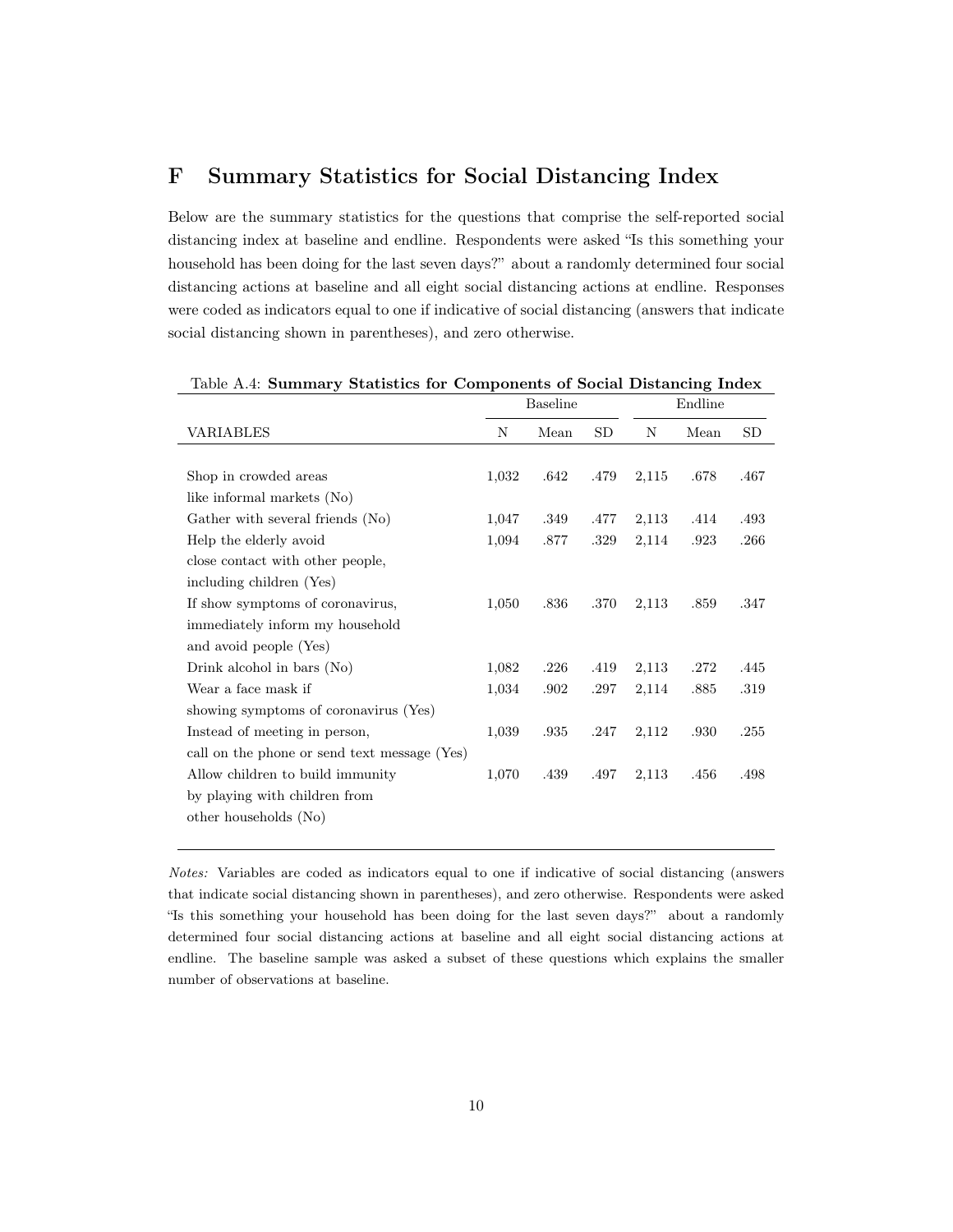# <span id="page-34-0"></span>G Treatment Effect Estimates from Logit and Probit Regressions

The primary social distancing indicator is a binary variable that is analyzed using an ordinary least-squares (OLS) regression, as prespecified. As a robustness check, we adapt Equation [8](#page-12-2) to be run using logit and probit regression.

Table [A.5](#page-34-1) presents results from the logistic regression on the primary outcomes, while Table [A.6](#page-35-0) presents corresponding probit regression results. Regression coefficients are presented as marginal effects. Results in both tables are consistent with the results from OLS linear probability models presented in Table [2.](#page-23-0)

|                                  | (1)                  | (2)                  | (3)                           | (4)                           |
|----------------------------------|----------------------|----------------------|-------------------------------|-------------------------------|
| <b>VARIABLES</b>                 | Primary SD Indicator | Primary SD Indicator | Perceived share of households | Perceived share of households |
|                                  |                      |                      | in community that will        | in community that will        |
|                                  |                      |                      | get sick from Covid           | get sick from Covid           |
|                                  |                      |                      |                               |                               |
| T1: Social Norm Correction       | 0.0100               | $-0.0756**$          | 0.0270                        | $-0.403***$                   |
|                                  | (0.0221)             | (0.0376)             | (0.0395)                      | (0.138)                       |
| T2: Leader Endorsement           | $-0.00695$           | $-0.0398$            | $-0.0274$                     | $-0.300**$                    |
|                                  | (0.0222)             | (0.0349)             | (0.0394)                      | (0.135)                       |
| $T1 \times$ District Covid Cases |                      | $0.00384***$         |                               | $0.0132***$                   |
|                                  |                      | (0.00131)            |                               | (0.00397)                     |
| $T2 \times$ District Covid Cases |                      | 0.00162              |                               | $0.00842**$                   |
|                                  |                      | (0.00129)            |                               | (0.00397)                     |
|                                  |                      |                      |                               |                               |
| Observations                     | 1,285                | 1,285                | 806                           | 806                           |
| Control Mean DV                  | 0.141                | 0.141                | 0.356                         | 0.356                         |
| Control SD DV                    | 0.349                | 0.349                | 0.368                         | 0.368                         |

#### <span id="page-34-1"></span>Table A.5: Treatment Effects Estimated Using Logistic Regression

Notes: Dependent variables are defined in Tables [1](#page-22-0) and [2.](#page-23-0) Coefficients presented are marginal effects from logit regression. Social distancing treatments and controls are as defined in Table [2.](#page-23-0) All regressions also include community fixed effects. Robust standard errors in parentheses. Significance levels: \*\*\*  $p<0.01$ , \*\*  $p<0.05$ , \*  $p<0.1$ .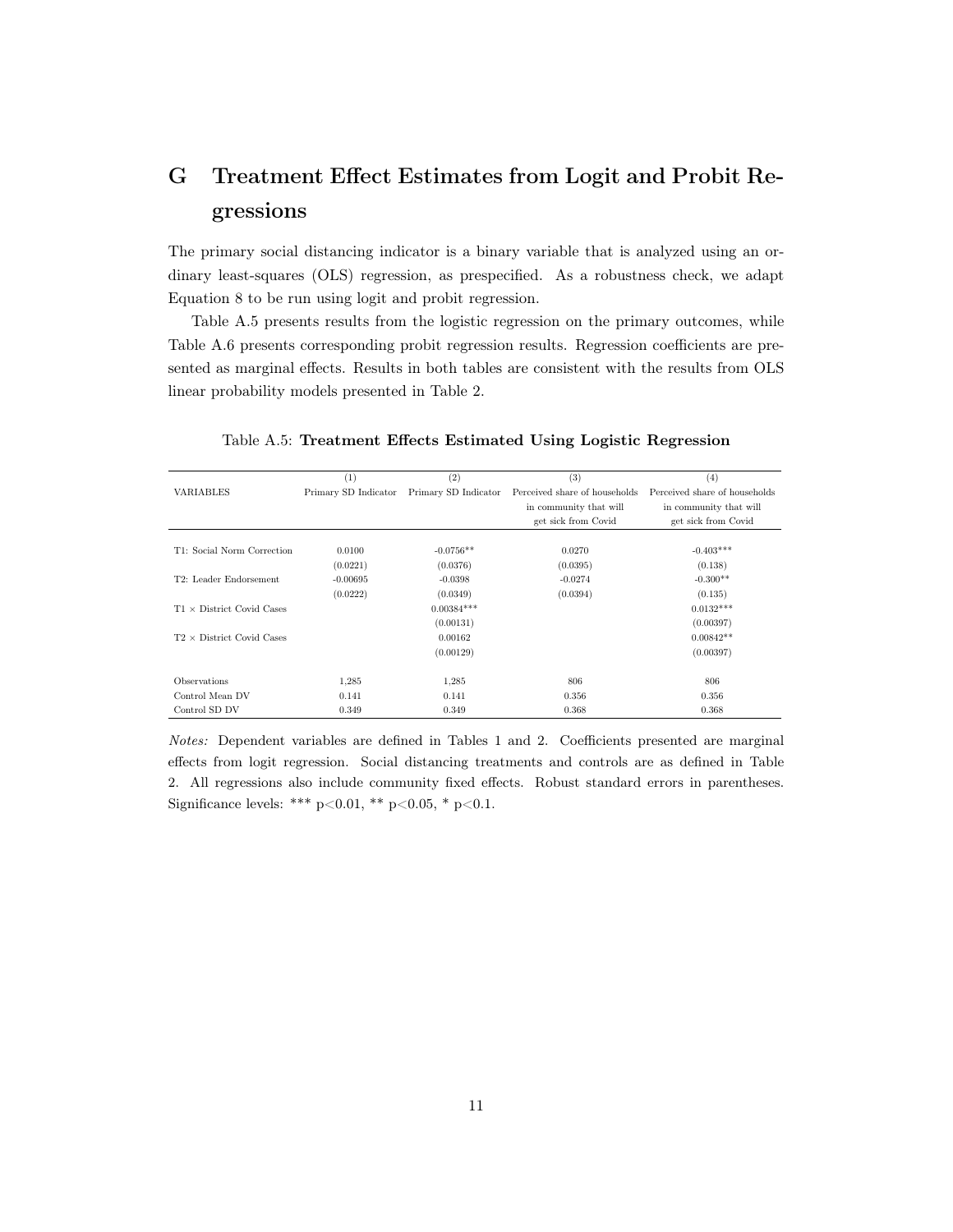|                                  | (1)                  | (2)                  | (3)                           | (4)                           |
|----------------------------------|----------------------|----------------------|-------------------------------|-------------------------------|
| <b>VARIABLES</b>                 | Primary SD Indicator | Primary SD Indicator | Perceived share of households | Perceived share of households |
|                                  |                      |                      | in community that will        | in community that will        |
|                                  |                      |                      | get sick from Covid           | get sick from Covid           |
|                                  |                      |                      |                               |                               |
| T1: Social Norm Correction       | 0.00892              | $-0.0709**$          | 0.0288                        | $-0.401***$                   |
|                                  | (0.0212)             | (0.0347)             | (0.0390)                      | (0.132)                       |
| T2: Leader Endorsement           | $-0.00837$           | $-0.0356$            | $-0.0298$                     | $-0.306**$                    |
|                                  | (0.0214)             | (0.0330)             | (0.0392)                      | (0.135)                       |
| $T1 \times$ District Covid Cases |                      | $0.00369***$         |                               | $0.0132***$                   |
|                                  |                      | (0.00126)            |                               | (0.00384)                     |
| $T2 \times$ District Covid Cases |                      | 0.00139              |                               | $0.00851**$                   |
|                                  |                      | (0.00124)            |                               | (0.00396)                     |
|                                  |                      |                      |                               |                               |
| <b>Observations</b>              | 1,285                | 1,285                | 806                           | 806                           |
| Control Mean DV                  | 0.141                | 0.141                | 0.356                         | 0.356                         |
| Control SD DV                    | 0.349                | 0.349                | 0.368                         | 0.368                         |
|                                  |                      |                      |                               |                               |

<span id="page-35-0"></span>Table A.6: Treatment Effects Estimated Using Probit Regression

Notes: Dependent variables are defined in Tables [1](#page-22-0) and [2.](#page-23-0) Coefficients presented are marginal effects from probit regression. Social distancing treatments and controls are as defined in Table [2.](#page-23-0) All regressions also include community fixed effects. Robust standard errors in parentheses. Significance levels: \*\*\* p<0.01, \*\* p<0.05, \* p<0.1.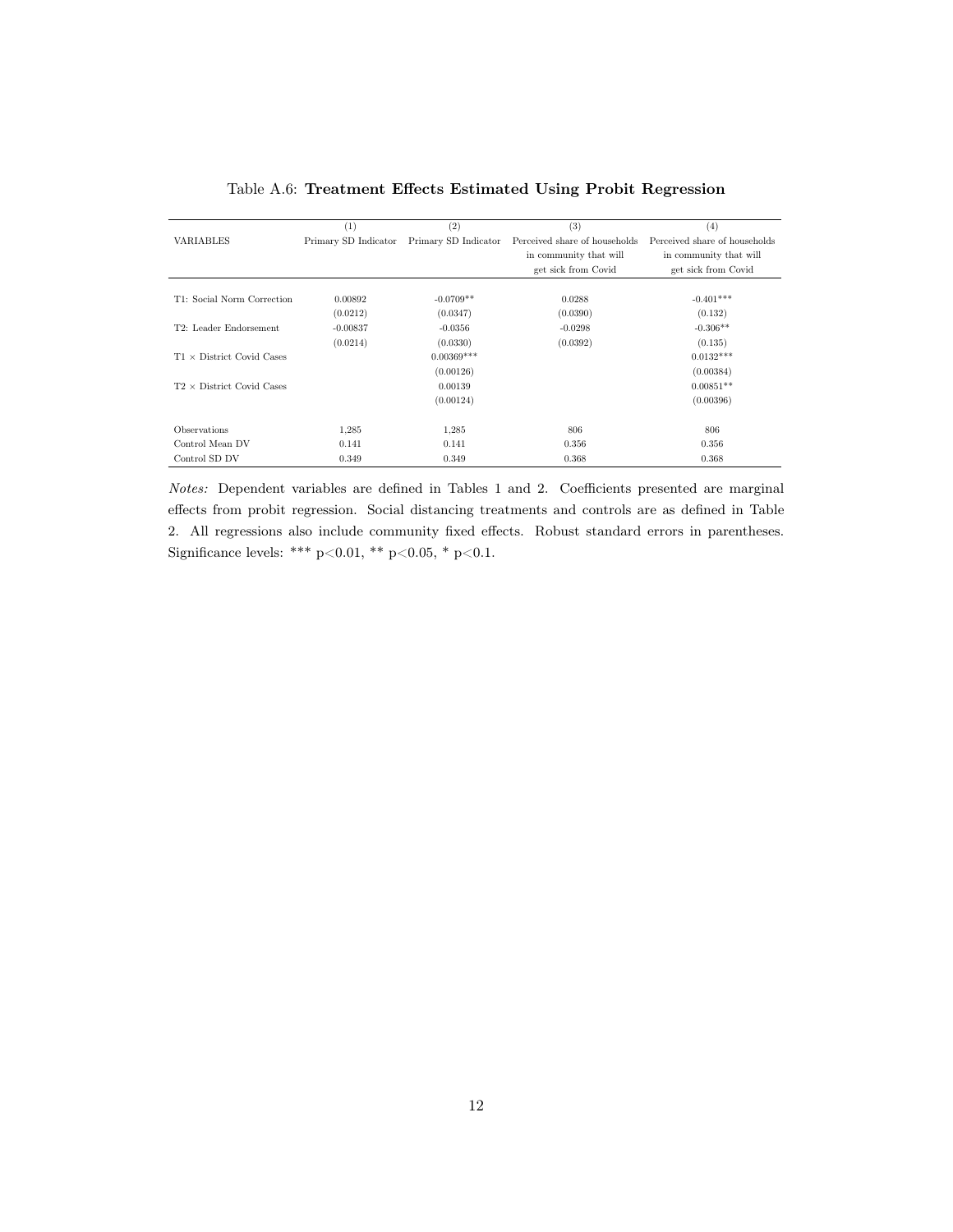## <span id="page-36-0"></span>H Effect on Perceived Social Norm

Using answers to the question "For every 10 households in your community, how many support social distancing?", we estimate each respondent's perceived share of households in the community who support social distancing. We note that this measure may be an upward-based estimate of true perceptions of the social norm, since experimenter demand effects may lead respondents to report higher shares of support for social distancing in order to make their communities look favorable.

Table A.8 presents the cumulative distribution of this perceived social norm measure in the full samples at baseline and endline, and subdivided by treatment arm at endline. Even at baseline, the distribution is skewed upwards with over 90% of the sample reporting that the majority (50% or greater) of households in their community support social distancing and over half of the sample reporting that 100% of households do the same. Therefore, this measure may be limited in its ability to measure the effect of a social norm correction given that there is "little room to improve" for many respondents in the sample. If some high estimates are due to experimenter demand effects, then the social norm correction may still boost respondents' true perception of the social norm in a way not captured by our measure.

<span id="page-36-1"></span>

|                 | <b>Baseline</b> | Endline |         |       |       |
|-----------------|-----------------|---------|---------|-------|-------|
| Perceived Share | Total           | Total   | Control | T1    | T2    |
| $0\%$           | 2.7             | 2.8     | 3.5     | 2.2   | 2.5   |
| 10%             | 3.1             | 3.1     | 3.6     | 2.4   | 3.0   |
| 20%             | 4.4             | 4.4     | 5.9     | 2.9   | 3.9   |
| $30\%$          | 6.5             | 6.5     | 7.4     | 5.1   | 6.6   |
| 40\%            | 9.6             | 8.8     | 9.5     | 6.9   | 9.9   |
| 50%             | 21.1            | 19.0    | 19.3    | 18.3  | 19.2  |
| $60\%$          | 27.1            | 23.9    | 24.2    | 23.0  | 24.5  |
| 70\%            | 33.4            | 30.3    | 29.6    | 30.5  | 31.1  |
| 80\%            | 43.4            | 40.8    | 39.8    | 39.1  | 44.0  |
| 90%             | 48.9            | 46.8    | 45.8    | 45.3  | 49.6  |
| 100%            | 100.0           | 100.0   | 100.0   | 100.0 | 100.0 |

Table A.7: Sample Distribution (Cumulative %) by Perceived Social Norm

Notes: Perceived share of households in the community who support social distancing is estimated by dividing responses to the question "For every 10 households in your community, how many support social distancing?" by 10, and hence has 11 categories from 0%, 10%... 90%, 100%. Cells report cumulative percentages from 0% up to the row in question. At baseline, "Total" refers to the Round 2 responses from the whole sample. At endline, "Total" refers to Round 3 responses from the whole sample, "Control" from the control group, "T1" from the social norm correction treatment group, and "T2" from the leader endorsement treatment group.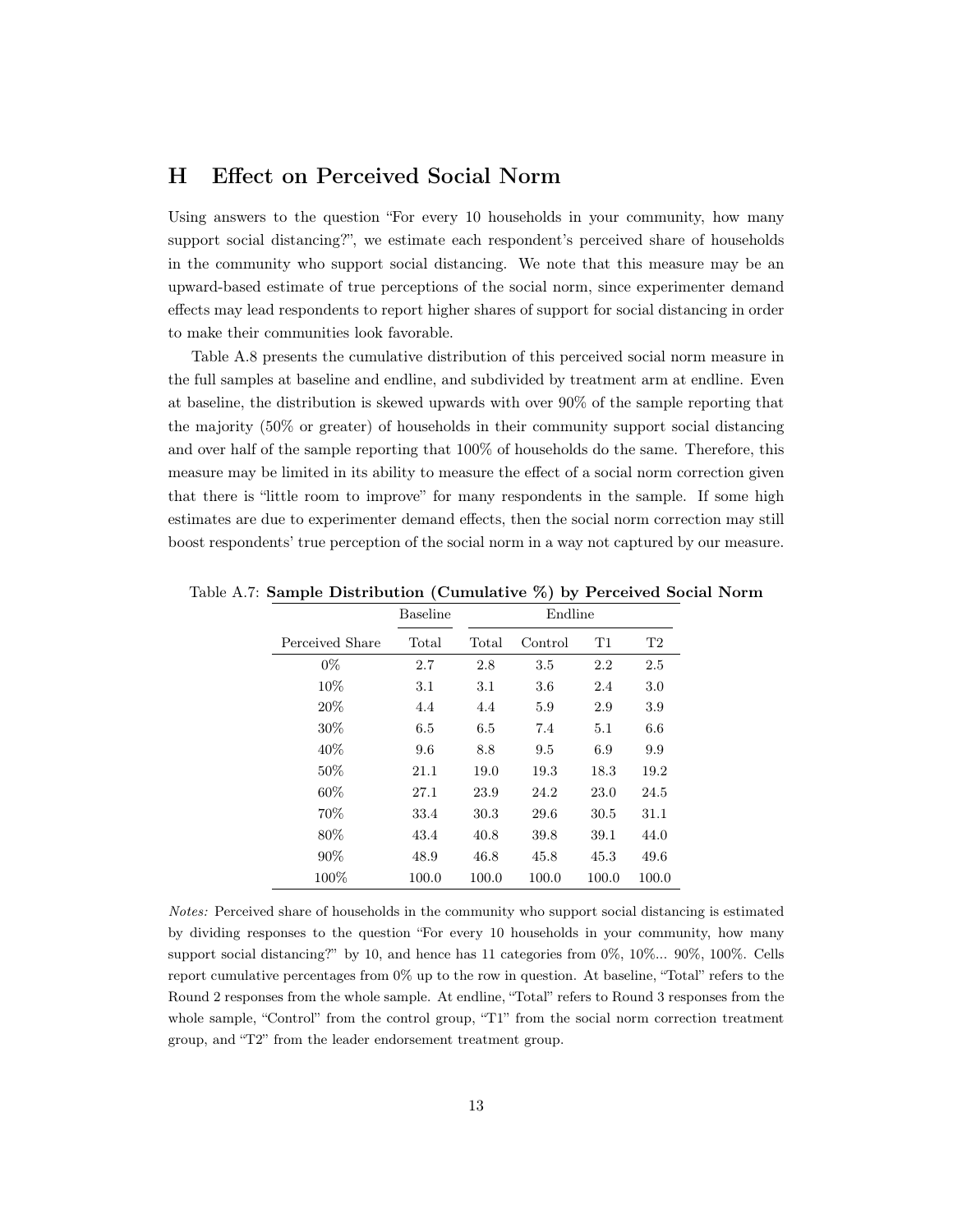We find that the social norm correction treatment did increase respondents' perceived social norm, particularly for those at the lower end of the distribution. Figure A.2 shows the cumulative distribution function for the perceived social norm measure at endline. Relative to the control group, those receiving the social norm correction treatment were less likely to report that fewer than 50% of households in their community supported social distancing, instead reporting higher social norms. Further, Table A.9 presents three regressions estimating the treatment effects on the perceived social norm. In column (1), the dependent variable is the perceived share of households in the community who support social distancing. The coefficient is positive and marginally statistically significant (p-value 0.12). Regressions in columns (2) and (3) find that the social norm correction treatment has a positive effect on an indicator for the respondent believing the majority (50% or more) of households in their community support social distancing, and an indicator that the respondent's perceived social norm increased between baseline and endline (both coefficients are statistically significantly different from zero at the 5% level).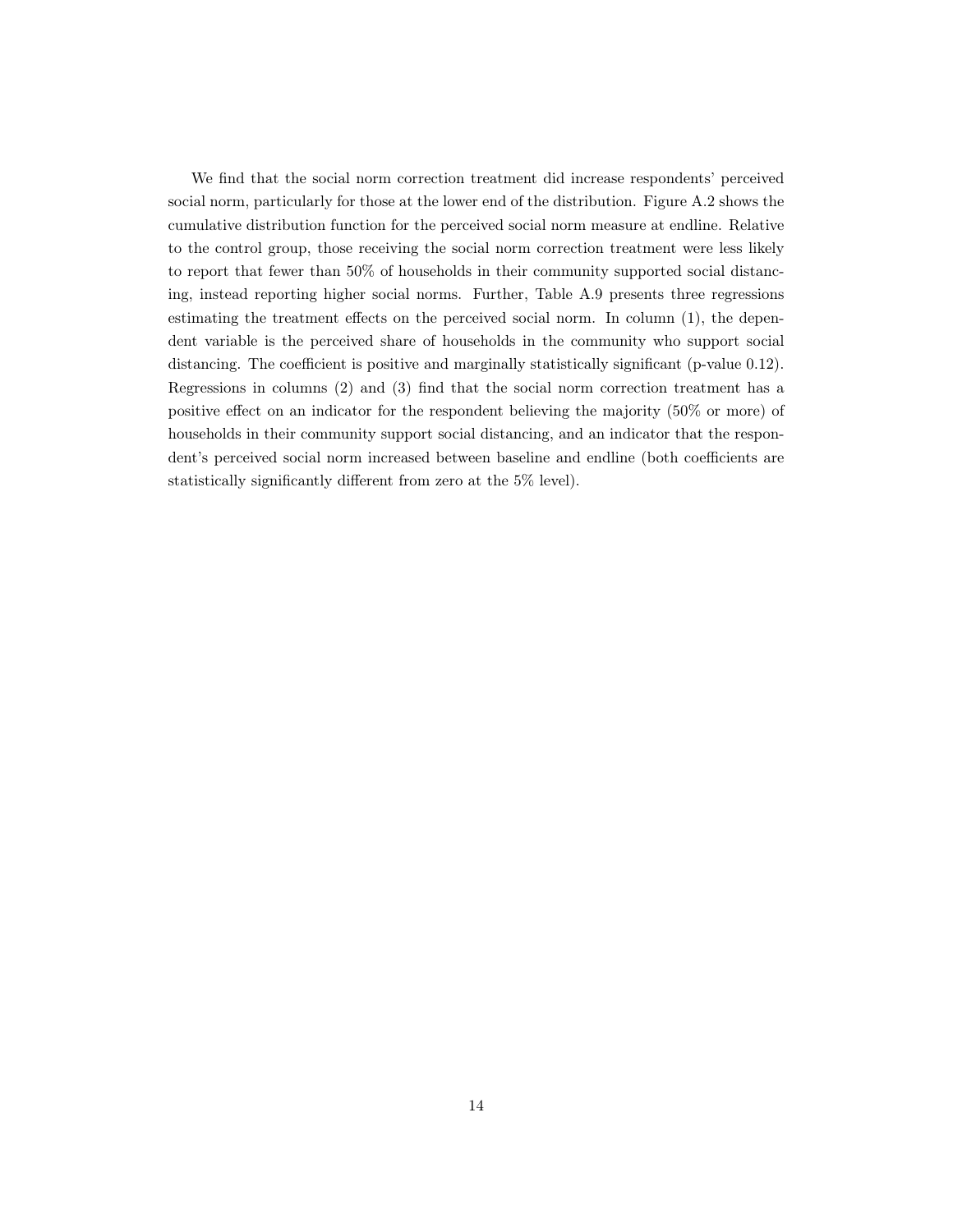<span id="page-38-0"></span>Figure A.3: Cumulative Distribution of Perceived Social Norm by Treatment



Notes: Perceived share of households in the community who support social distancing is estimated by dividing responses to the question "For every 10 households in your community, how many support social distancing?" by 10, and hence has 11 categories from 0%, 10%... 90%, 100%. Figure depicts the cumulative distribution function of this variable for the "Control" group and "Social Norm Correction" treatment arm. The leader endorsement treatment is excluded for clarity.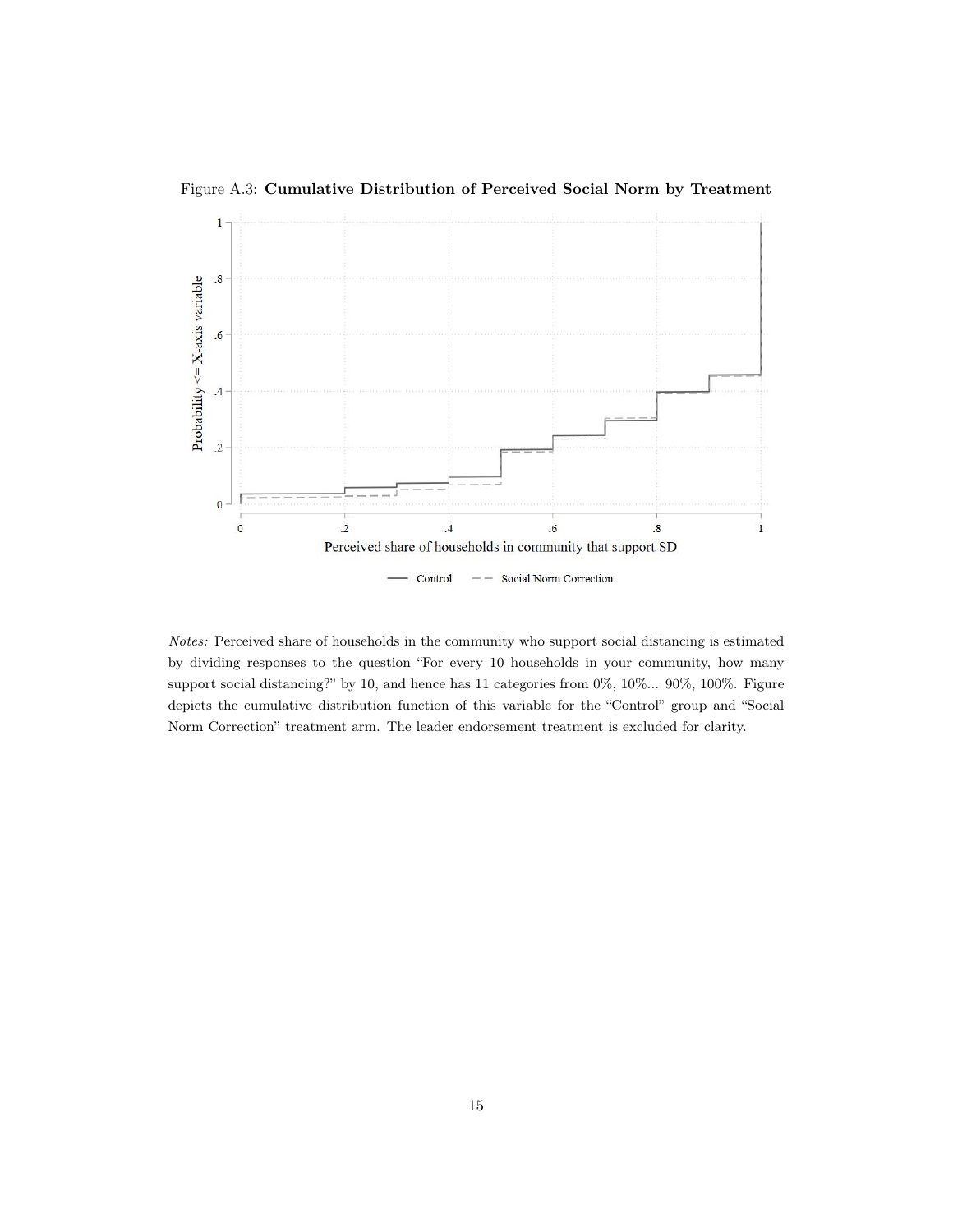|                            | (1)        | (2)          | (3)           |
|----------------------------|------------|--------------|---------------|
| VARIABLES                  | Continuous | Indicator if | Indicator if  |
|                            | <b>PSN</b> | $PSN > 50\%$ | PSN increased |
|                            |            |              |               |
| T1: Social Norm Correction | 0.0196     | $0.0291**$   | $0.0507**$    |
|                            | (0.0128)   | (0.0138)     | (0.0241)      |
| T2: Leader Endorsement     | 0.00405    | 0.00357      | 0.0358        |
|                            | (0.0128)   | (0.0149)     | (0.0236)      |
| Observations               | 2,116      | 2,116        | 2,113         |
| R-squared                  | 0.164      | 0.118        | 0.043         |
| Control Mean DV            | 0.812      | 0.905        | 0.255         |
| Control SD DV              | 0.268      | 0.293        | 0.436         |

Table A.8: Treatment Effects on Perceived Social Norm (PSN)

Notes: Dependent variables are defined as follows. Column 1 is the perceived share of households in community that support social distancing, which takes on the values shown in Table [A.7.](#page-36-1) Column 2 is an indicator equal to one if respondent reports that majority (50% or more) of households in community support social distancing, and zero otherwise. Column 3 is an indicator equal to one if the respondent's perceived social norm increased between the baseline (pre-treatment) and endline (post-treatment) surveys. "T1: Social Norm Correction" & "T2: Leader Endorsement" and controls are as defined in Table [2,](#page-23-0) except column 3 does not include a baseline value of the outcome as a control as it was used to calculate the outcome. All regressions also include community fixed effects. Robust standard errors in parentheses. Significance levels: \*\*\* p<0.01, \*\* p<0.05, \* p<0.1.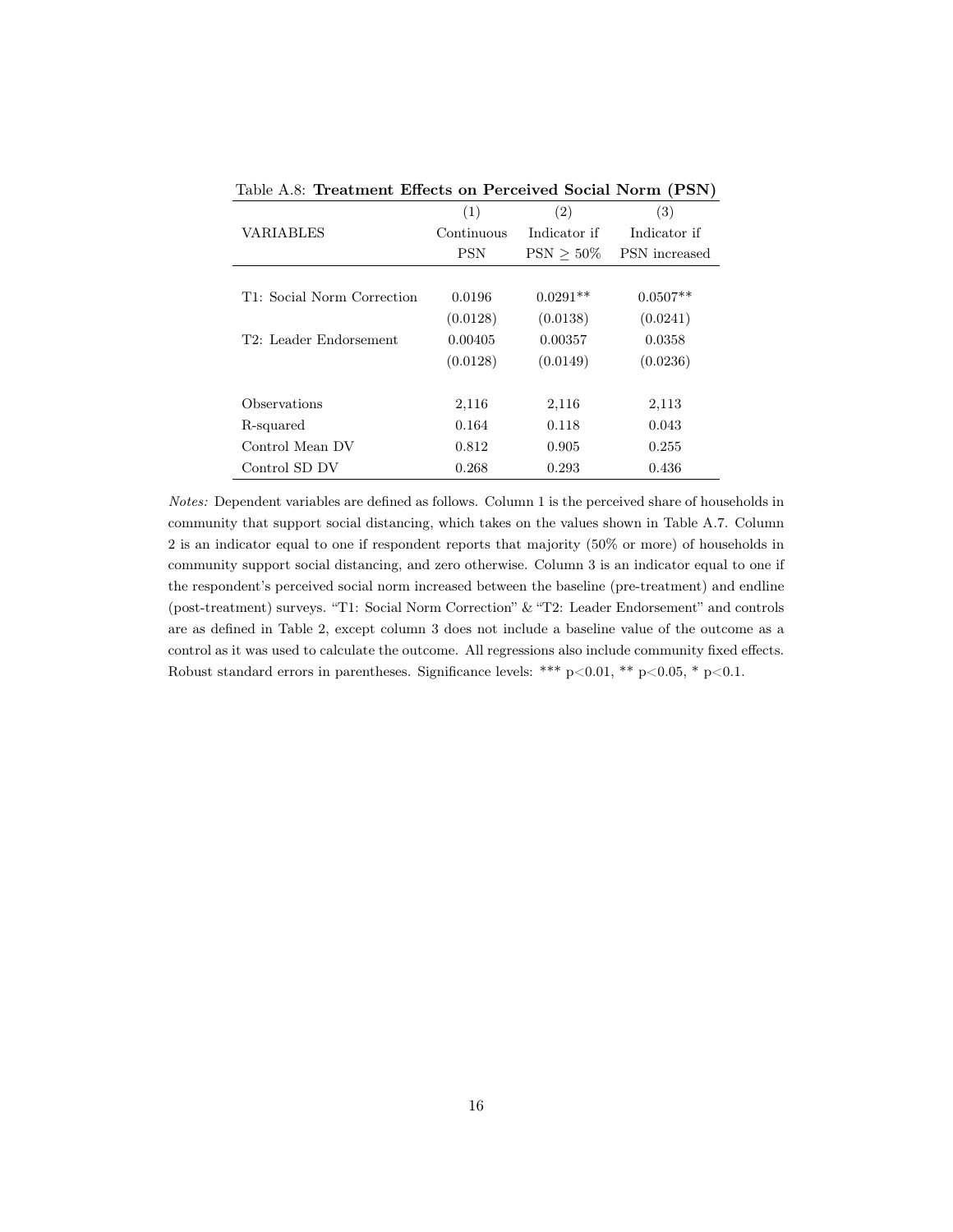# <span id="page-40-0"></span>I Excluding Chimoio District

A central finding of the paper is the heterogeneity in the treatment effect of the social norm correction treatment with respect to local COVID-19 cases per 100,000 population (Column 2 of Table [2\)](#page-23-0). A question that arises is whether this heterogeneity is entirely driven by the Chimoio district, which has the highest case loads in the sample by a fair margin (see Figure [2](#page-21-0) and Appendix [J\)](#page-42-0). We therefore test the robustness of our findings to excluding from the sample the 524 respondents in Chimoio district (one-quarter of the sample), thereby only exploiting the more limited variation in district-level case loads across the remaining six districts.

The table below presents coefficient estimates from estimating Equations [8](#page-12-2) and [9](#page-12-3) in this restricted sample. First of all, Column 1 reveals that the coefficient on the social norm correction treatment is negative and statistically significant at the 10% level. Because this sample drops the district with the highest case loads, this result is consistent with theoretical predictions and previous findings that at lower case loads, the social norm correction treatment effect is more likely to be negative.

In Column 2, where we test for heterogeneity in the treatment effect, results are quite similar to the findings in Column 2 of Table [2](#page-23-0) in the main text. The T1 main effect and interaction term coefficients are of similar magnitudes to those in Column 2 of Table [2,](#page-23-0) and maintain statistical significance at conventional levels (the T1 interaction term coefficient is now significant at the 10% instead of 5% level).

In sum, our central findings regarding heterogeneity in the treatment effect of the social norm correction treatment are robust to excluding from the sample respondents from the district (Chimoio) with the highest COVID-19 case loads.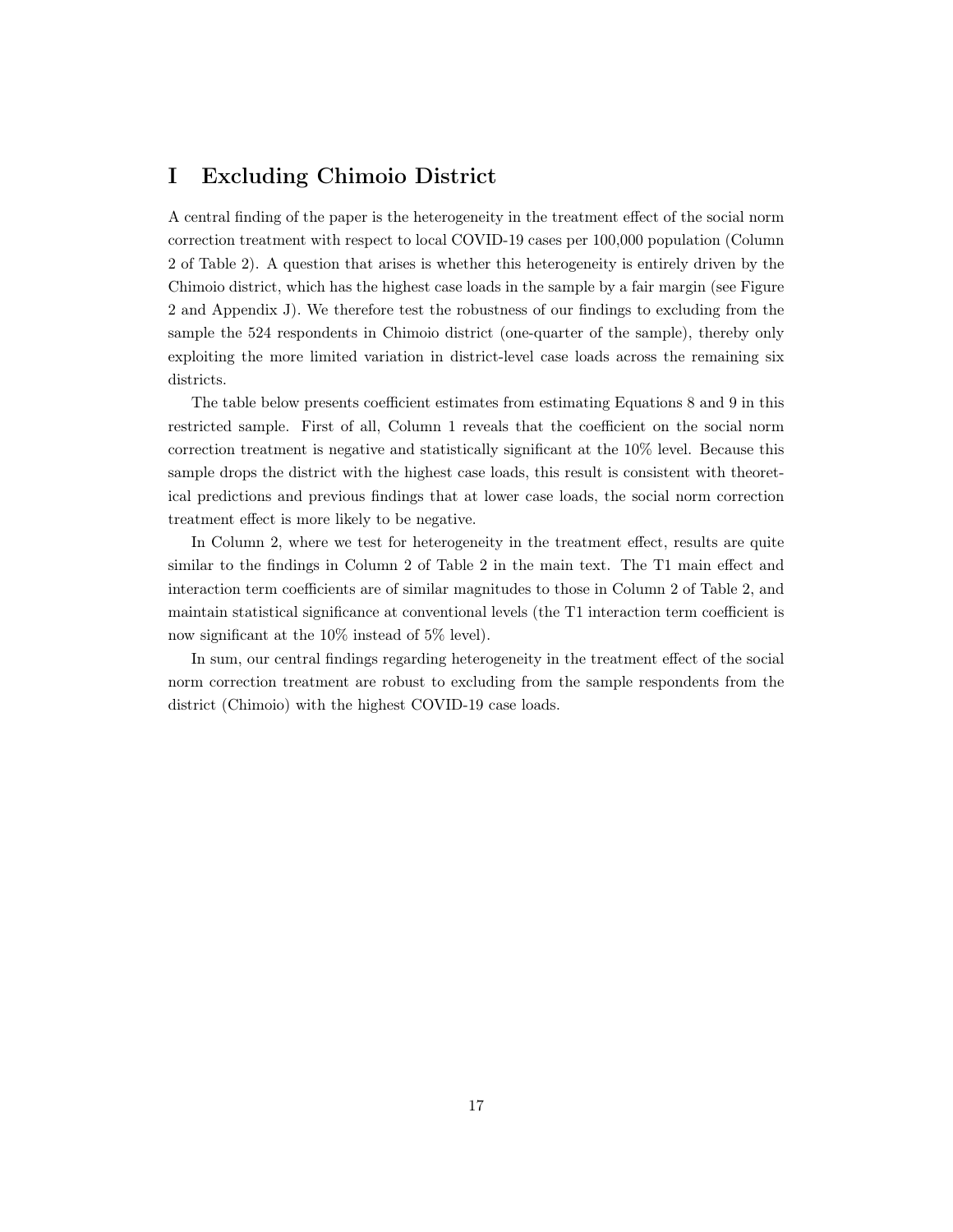|                                  | (1)                  | $\left( 2\right)$    |
|----------------------------------|----------------------|----------------------|
| VARIABLES                        | Primary SD Indicator | Primary SD Indicator |
|                                  |                      |                      |
| T1: Social Norm Correction       | $-0.0237*$           | $-0.0410**$          |
|                                  | (0.0131)             | (0.0194)             |
| T2: Leader Endorsement           | $-0.0150$            | $-0.0263$            |
|                                  | (0.0141)             | (0.0208)             |
| $T1 \times$ District Covid Cases |                      | $0.00186*$           |
|                                  |                      | (0.000989)           |
| $T2 \times$ District Covid Cases |                      | 0.00120              |
|                                  |                      | (0.00103)            |
| Observations                     | 1,593                | 1,593                |
| R-squared                        | 0.141                | 0.142                |
| Control Mean DV                  | 0.0710               | 0.0710               |
| Control SD DV                    | 0.257                | 0.257                |

Table A.9: Treatment Effects on Social Distancing, Excluding Chimoio District

Notes: Regressions exclude 524 respondents from Chimoio district. Dependent variable in Columns 1-2 defined in Table [1.](#page-22-0) "T1: Social Norm Correction" is equal to one if respondent was randomly assigned to the social norm correction treatment, and zero otherwise. "T2: Leader Endorsement" is equal to one if respondent was randomly assigned to the leader endorsement treatment, and zero otherwise. "T1 x District Covid Cases" & "T2 x District Covid Cases" are the respective treatment indicators interacted with district-level cumulative COVID-19 cases per 100,000 population at the start of the endline survey (as detailed in Appendix [J\)](#page-42-0). All regressions control for a baseline measure of the dependent variable, a vector of indicators for number of community leaders knowing the respondent at baseline (0 through 4), and a vector of indicators for number of other respondents knowing the respondent at baseline (0 through 8). All regressions also include community fixed effects. Robust standard errors in parentheses. Significance levels: \*\*\*  $p<0.01$ , \*\*  $p<0.05$ , \*  $p<0.1$ .